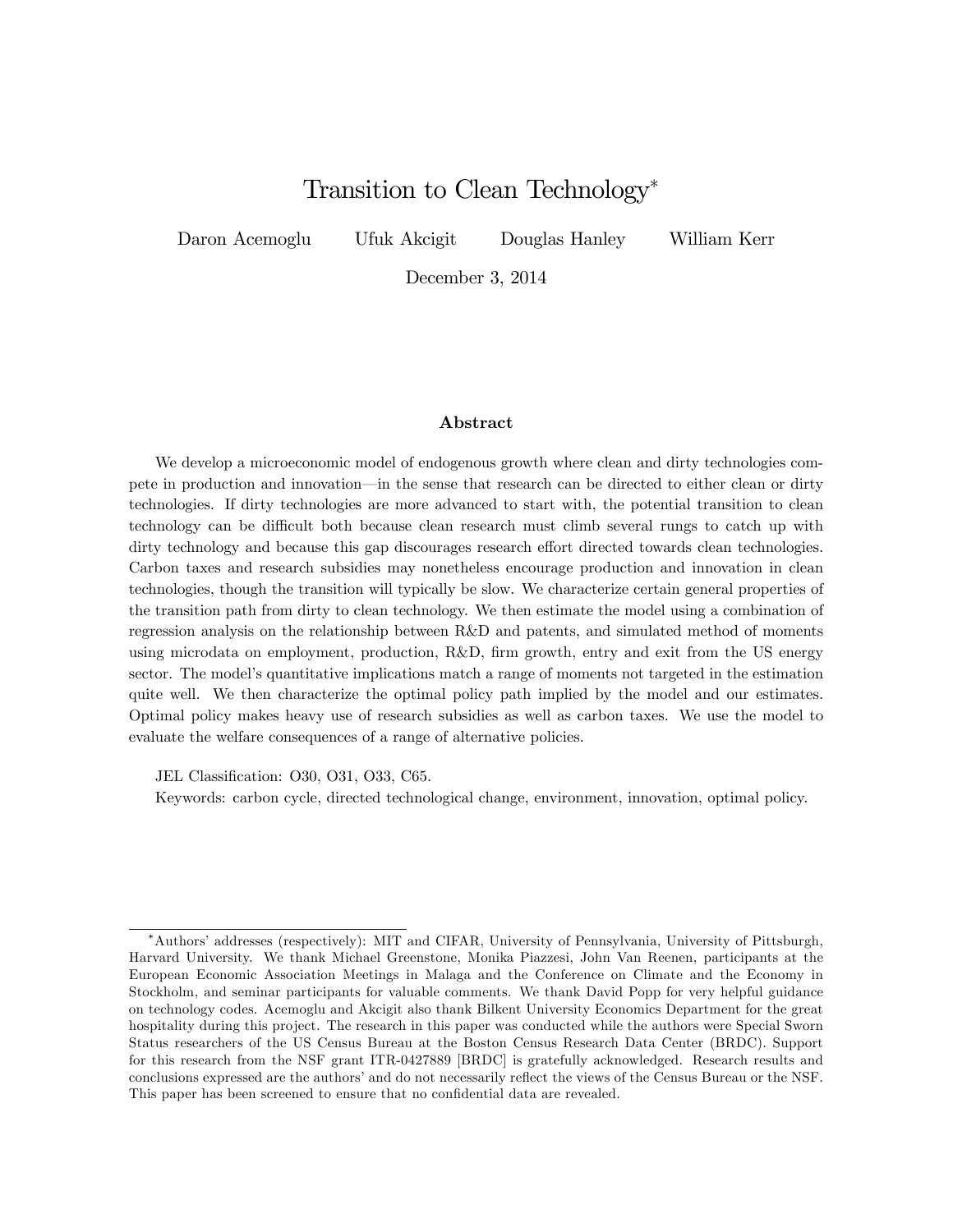# 1 Introduction

Recent economic research recognizes the importance of the transition to clean technology in controlling and reducing fossil fuel emissions and potentially limiting climate change, $\frac{1}{1}$  while empirical evidence suggests that innovation may switch away from dirty to clean technologies in response to changes in prices and policies. For example, Newell, Jaffe and Stavins (1999) show that following the oil price hikes, innovation in air-conditioners turned towards producing more energy-efficient units compared to the previous focus on price reduction; Popp (2002) finds that higher energy prices are associated with a significant increase in energy-saving innovations; Hassler, Krusell and Olovsson (2011) estimate a trend break in factor productivities in the energy-saving direction following the era of higher oil prices; and Aghion et al. (2014) find a sizable impact of carbon taxes on the direction of innovation in the automobile industry and further provide evidence that clean innovation has a self-perpetuating nature feeding on its past success. Based on this type of evidence, Acemoglu et al. (2012) suggest that a combination of (temporary) research subsidies and carbon taxes can successfully redirect technological change towards cleaner technologies. Several conceptual and quantitative questions remain, however. The first is whether, in the context of a micro-founded quantitative model, reasonable policies can secure a transition to clean technology. The second is whether there is an important role for significant research subsidies conditional on optimally-chosen carbon taxes. The third concerns how rapidly the transition to clean technology should take place under optimal policy.

A systematic investigation of these questions necessitates a microeconomic model of innovation and production where clean and dirty technologies compete given the prevailing policies, and the direction of technological change is determined as a function of these policies.<sup>2</sup> It also necessitates a combination of micro data for the modeling of competition in production and innovation with a quantitative model flexible enough to represent realistic dynamics of carbon emissions and potential climate change. This paper is an attempt in this direction.

Our first contribution is to develop a tractable microeconomic model for this purpose. In our model, which we view as an abstract representation of the energy production and delivery sectors, a continuum of intermediate goods can be produced either using a dirty or clean technology, each of which has a knowledge stock represented by a separate quality ladder. Given production taxes—which differ by type of technology, and thus can act as a "carbon"

<sup>2</sup> Acemoglu et al. (2012) assume that clean and dirty inputs are combined with a constant elasticity of substitution, which allows for a limited form of competition between clean and dirty technologies.

<sup>1</sup>On climate change, see, e.g., Stott et al. (2004) on the contribution of human activity to the European heatwave of 2003; Emanuel (2005) and Landsea (2005) on the increased impact and destructiveness of tropical cyclones and Atlantic hurricanes over the last decades; and Nicholls and Lowe (2006) on sea-level rise. On economic costs of climate change, see Mendelsohn et al. (1994), Pizer (1999), and Weitzman (2009). On economic analyses of climate change, see Golosov et al. (2014), Hassler and Krusell (2012), Krusell and Smith (2009), MacCracken et al. (1999), Nordhaus (1994), Nordhaus and Boyer (2000), Nordhaus (2008), and Stern (2007). On endogenous technology and climate change, see, Acemoglu et al. (2012), Bovenberg and Smulders (1995, 1996), Goulder and Mathai (2000), Goulder and Schneider (1999), Grimaud et al. (2011), Hartley et al. (2011), Hassler, Krusell and Olovsson (2011), Popp (2002, 2004), and Van der Zwaan et al. (2002).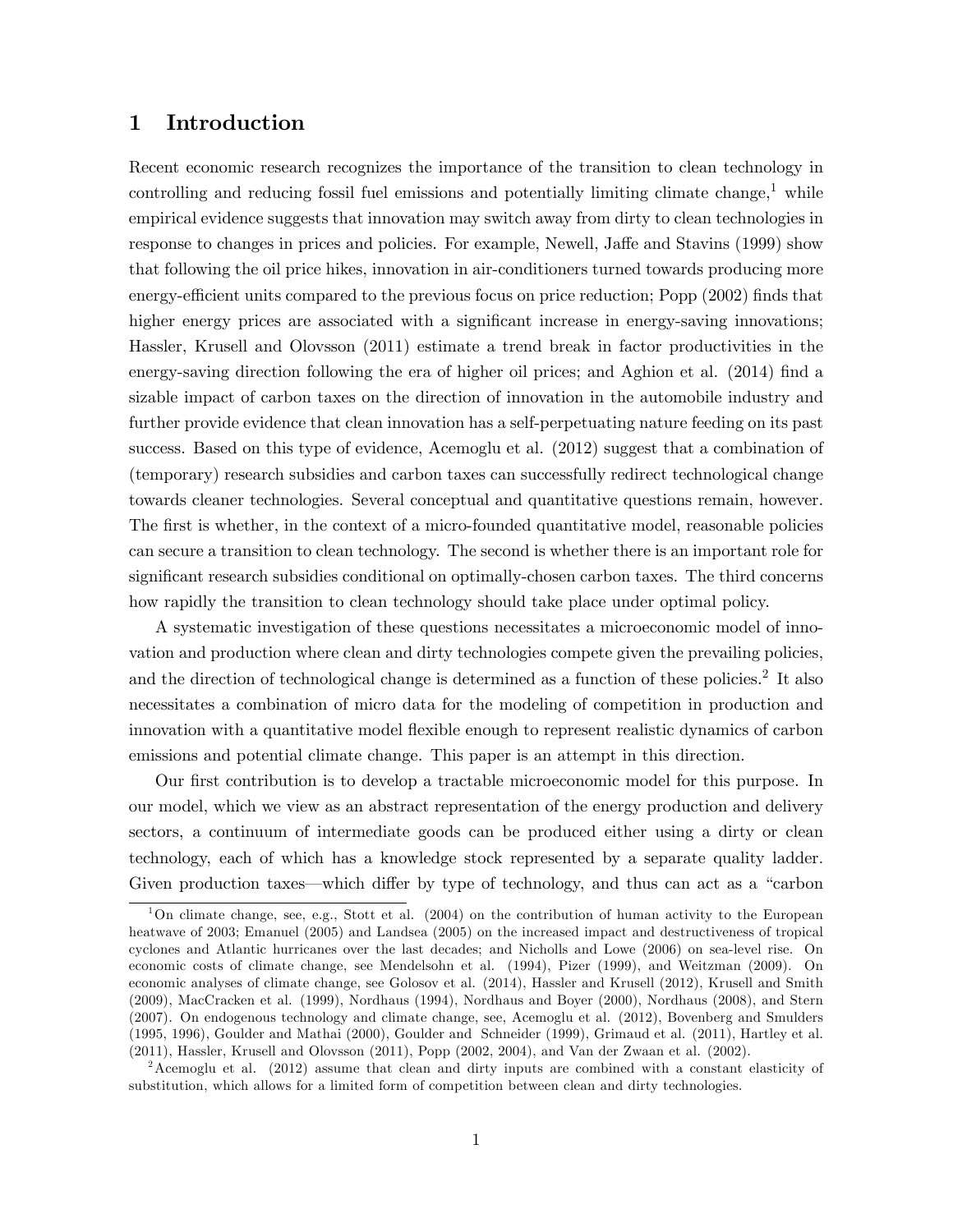tax"—final good producers choose which technology to utilize. Profit-maximizing firms also decide whether to conduct research to improve clean or dirty technologies. Clean research, for example, leads to an improvement over the leading-edge clean technology in one of the product lines, though there is also a small probability of a breakthrough which will build on and surpass the dirty technology when the dirty technology is the frontier in the relevant product line. Research and innovation decisions are impacted by both policies and the current state of technology. For example, when clean technology is far behind, most research directed to that sector will generate incremental innovations that cannot be profitably produced (unless there are very high levels of carbon taxes). However, if clean research can be successfully maintained for a while, it gradually becomes self-sustaining as the range of clean technologies that can compete with dirty ones expands as a result of a series of incremental innovations.

Our second contribution is to estimate parameters of this model using microdata on R&D expenditures, patents, sales, employment and firm entry and exit from a sample of US firms in the energy sector. The data we use for this exercise are from the Census Bureauís Longitudinal Business Database and Economic Censuses, the National Science Foundationís Survey of Industrial Research and Development, and the NBER Patent Database. We design our sample around innovative firms in the energy sector that are in operation during the 1975-2004 period.<sup>3</sup> We use our sample to estimate two of the key parameters of the model with regression analysis using R&D and patents. We also estimate the initial distribution of productivity gaps between clean and dirty technologies in the economy by allocating the patent stocks of firms innovating in these technology areas across the three-digit industries in which the firms are operating. The remaining key parameters are estimated using simulated method of moments. We show that, despite its parsimony, the fit of the model to a rich and diverse set of moments not targeted in the estimation is fairly good.

We then combine this structure with a flexible model of the carbon cycle (also used in Golosov et al., 2014). Our final and main contribution is to use this estimated quantitative model for the analysis of optimal policy and for a range of counterfactual policy experiments. Though it is intuitive to expect that carbon taxes should do most of the work in the optimal allocation—because they both reduce current emissions and encourage  $R\&D$  directed to clean technologies—we find a major role for both carbon taxes and research subsidies. The research subsidy is initially more aggressive and then declines over time, while we find that optimal carbon taxes are backloaded (but also start declining after about 130 years). Despite the differences between the models, the reason for the major role for research subsidies is related to the one emphasized in Acemoglu et al.  $(2012).<sup>4</sup>$  Research subsidies are powerful in redirecting

<sup>&</sup>lt;sup>3</sup>See Popp (2006) and Jaffe et al. (2010) for background on technology, R&D and innovation in the energy sector.

 $4$ Major differences between the models include: [1] here the damage from atmospheric carbon is modeled as impacting production, along the lines of previous literature, rather than directly utility; [2] there is no ìenvironmental disasterî threshold, making it possible for us to calibrate the parameters more closely to data and without taking a position on carbon emissions in the rest of the world; [3] in contrast to the constant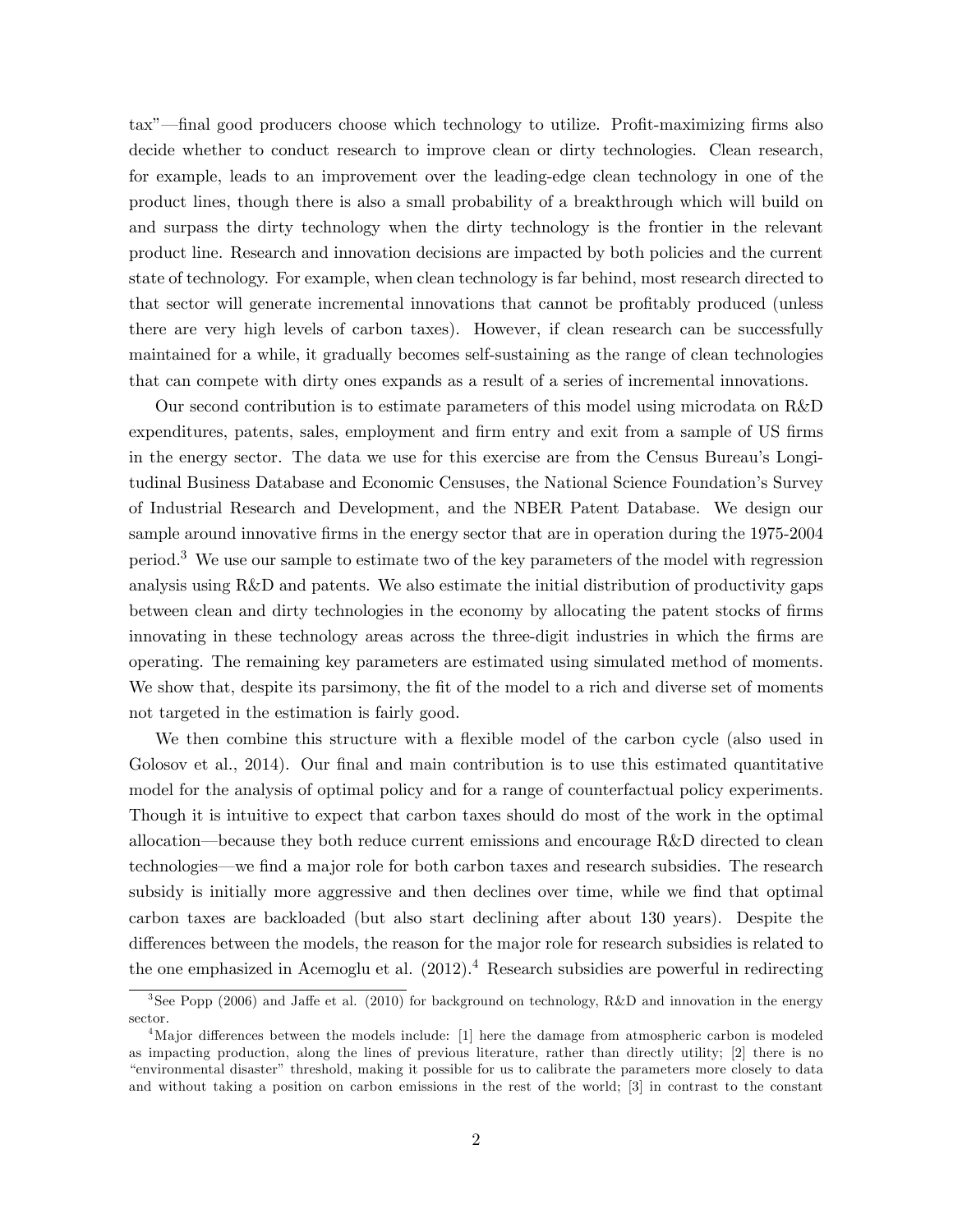technological change, and given this, it is not worth distorting the initial production too much by introducing very high carbon taxes. It is important to emphasize that research subsidies are not used simply to correct a market failure (or an uninternalized externality) in research. In fact, in our model, in the absence of externalities from carbon, or in the special case in which there is only a dirty or a clean sector, the social planner does not have a reason to use research subsidies. This is because a scarce factor, skilled labor, is being used only for research, and thus the social planner cannot increase the growth rate by subsidizing research.<sup>5</sup> The reason why the social planner relies heavily on research subsidies is because when carbon emissions create negative externalities, inducing a transition to clean technology is an effective way of reducing future carbon emissions.

In terms of counterfactual policies, we investigate the welfare costs of just relying on carbon taxes and delaying intervention. Delaying optimal policy by 50 years has a welfare cost equivalent to a permanent 1:7% drop in consumption. The costs of relying only on the carbon tax, without any research subsidies, is similar— $1.9\%$ . Another useful comparison is to current US policies. We estimate the effective research subsidy from the differential between clean and dirty firms in our sample in the use of federally funded  $R&D$  expenditure. Utilizing this estimate and different values of effective carbon tax at the moment and its likely values in the future, our estimated optimal policies are quite different from their US counterparts, and we show that under current US policies, climate change dynamics will be significantly worse.

We also consider several variations and robustness checks to show which aspects of the model are important for our main theoretical and quantitative results. In particular, we investigate the implications of using different discount rates and estimates of the damage of carbon concentration on economic activity, allowing for alternative modelling of emissions, different degrees of distortions from research subsidies, different estimates of the microeconomic elasticities in the R&D technology, and different distributions of initial productivity gaps between clean and dirty technologies. Overall, most of the main qualitative and quantitative features of optimal policy are fairly robust across a range of plausible variations, though a few variations lead to optimal policies that are more aggressive and involve carbon taxes reaching higher levels and remaining high for 200 years or more.

Our model combines elements from four different lines of research, and is thus related to each of these four lines. First, we build on the growing literature on quantitative general equilibrium models of climate change, such as Golosov et al. (2014), Hassler and Krusell (2012),

elasticity of substitution formulation of Acemoglu et al. (2012), dirty and clean sectors are not (q-)complements in our model, but explicitly compete in each product line; [4] because of breakthrough innovations, even with fairly aggressive research subsidies and carbon taxes, the dirty sector is eliminated very slowly (in more than 1000 years); and [5] we also allow for research subsidies to create distortions, which plays some role in our quantitative policy conclusions. The third one is one of the most important microeconomic difference, making the production structure more realistic and enabling us to use microdata on innovation and production.

 $5$ The social planner could affect growth by reallocating research activity between incumbents and entrants, but this is neither quantitatively important nor allowed in our analysis (because we restrict subsidies/taxes on the incumbents and entrants to be the same).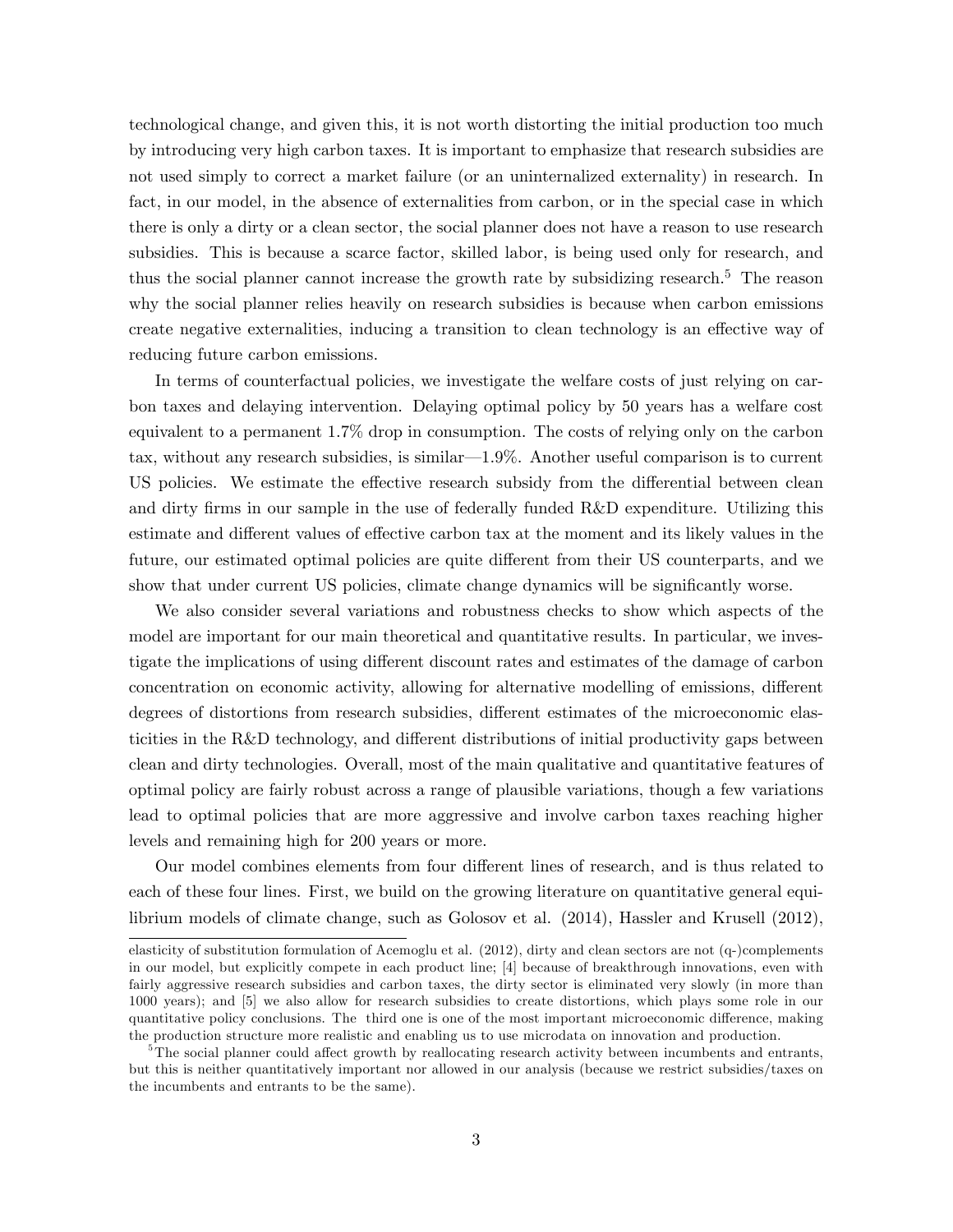Adao et al. (2012), Krusell and Smith (2009), Nordhaus (1994), Nordhaus and Boyer (2000), Nordhaus (2008), and Stern (2007). We follow these papers in introducing a simple model of the carbon cycle and the economic costs of carbon emissions in a general equilibrium model, and then characterizing optimal policy. Second, we introduce endogenous and directed technological change along the lines of Acemoglu (1998, 2002) in a model where producers have a choice between clean and dirty production methods. In combining these two first lines of research, we are following Acemoglu et al. (2012) as well as several other papers listed in footnote 1 above. Third, we develop a tractable but rich model of competition between dirty and clean technologies building on the literature on step-by-step competition as in Harris and Vickers (1995), Aghion et al. (2001), and Acemoglu and Akcigit (2012). Fourth, we model the microeconomics of innovation, employment and output dynamics building on Klette and Kortum (2004), where each firm consists of a number of products and technologies (different from other applications, technologies here are different from products because of the competition between clean and dirty sectors).

In estimating a general equilibrium model of firm-level innovation and employment dynamics, we follow Lentz and Mortensen (2008), Akcigit and Kerr (2010), and Acemoglu et al.  $(2013)$ . We differ from existing work in this area in three important respects, however. First, we combine this type of estimation strategy with a model of clean and dirty technologies and estimate some of the parameters of the R&D technology directly from microdata. Second, rather than focusing on steady-state comparisons, we study non-steady-state dynamics, which is crucial for the question of transitioning to clean technology. Third, we characterize optimal policies in such a framework.

The remainder of the paper is organized as follows. Section 2 introduces our model and characterizes the equilibrium. Section 3 describes the dataset we use for estimation and quantitative evaluation, outlines the different components of our estimation strategy, and presents the estimates of some of the parameters we obtain from our micro data. Section 4 presents the simulated method of moments estimates of our parameters and discusses the fit of the model. Section 5 quantitatively characterizes the structure of optimal environmental policy. In this section, we also conduct a range of counterfactual exercises. Section 6 discusses a range of robustness exercises intended to convey which sorts of assumptions and parameters are important for the qualitative and quantitative results of the paper. Section 7 concludes, while the Online Appendix contains additional details and proofs.

# 2 Model

This section presents our baseline model, which is a simple dynamic general equilibrium setup where final output combines intermediates produced either using a clean or dirty technology, and the dirty technology also uses an exhaustible resource such as oil. The productivity of the dirty and clean technology for each intermediate is represented by a quality ladder. Production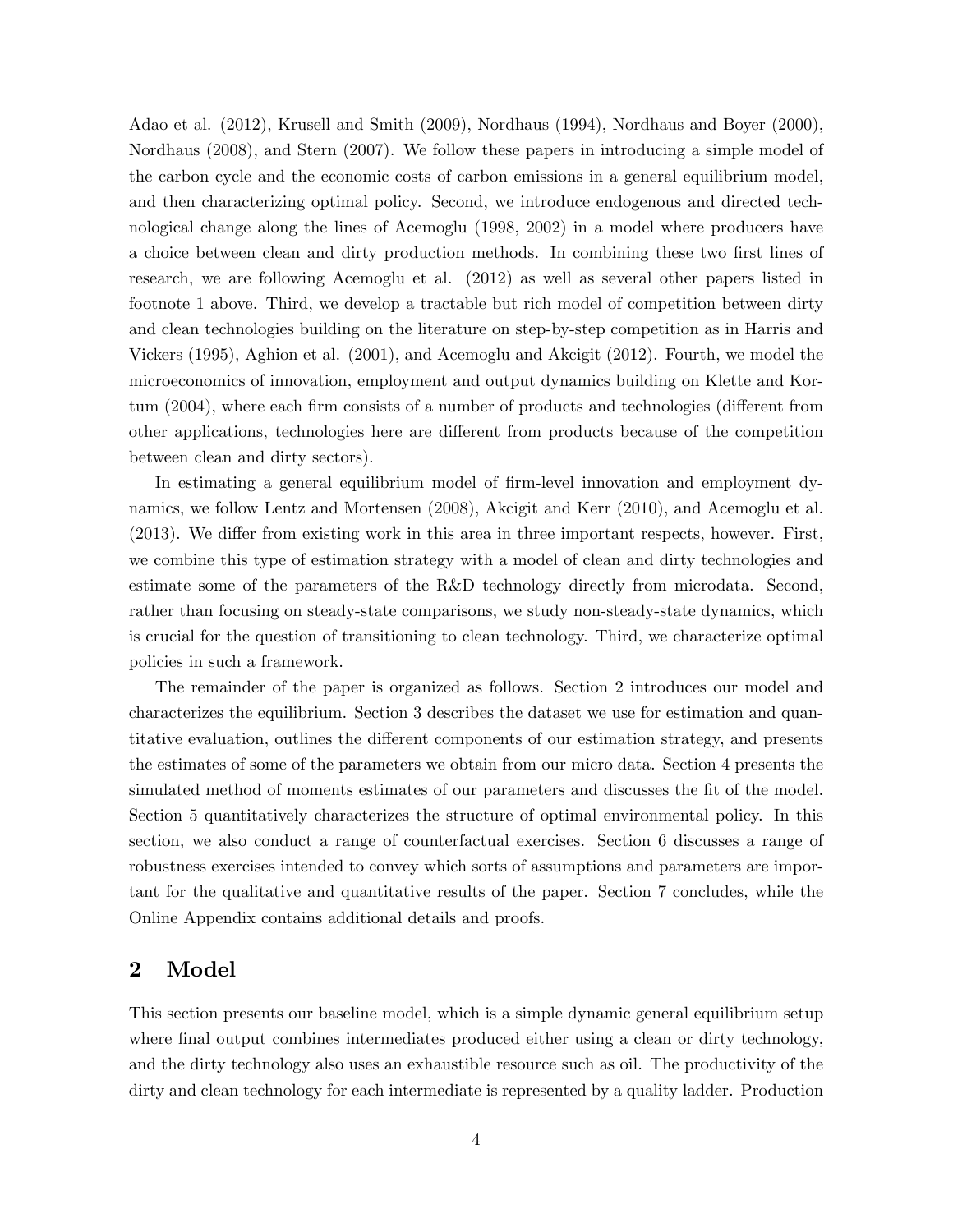is also subject to taxes, so profit-maximizing final good producers choose whether to use clean or dirty intermediates as a function of taxes and the productivity gap between the two. Research is conducted both by entrants and incumbent firms, which already hold a portfolio of products and technologies, and is directed towards clean or dirty technology. Finally, dirty technology contributes to carbon emissions, which create potential economic damage. We next describe each aspect of the model in turn and characterize the equilibrium.

#### 2.1 Preferences and Endowments

We model an infinite-horizon closed economy in continuous time. Since the consumer side is not our focus, we simplify the discussion by modeling it with a representative household with a logarithmic instantaneous utility function and lifetime utility given by

$$
U_0 = \int_0^\infty e^{-\rho t} \ln C_t dt,
$$

where  $C_t$  is the representative household's consumption at time t and  $\rho > 0$  is the discount rate. The representative household is comprised of unskilled workers, with measure normalized to 1, and "scientists," with measure  $L^s$ , who will be employed in R&D activities. All workers supply one unit of labor inelastically. The household owns all the firms in the economy, so it maximizes lifetime utility subject to the following budget constraint

$$
w_t^u + w_t^s L^s + \Pi_t - T_t \ge C_t,
$$

and the usual no Ponzi condition. Here  $\Pi_t$  is the total sum of corporate profits net of R&D expenses,  $w_t^u$  and  $w_t^s$  are the wage rates (and thus wage incomes) of the unskilled and R&D workers, and  $T_t$  is the net lump-sum tax (or transfer) used for balancing the government budget. Because research subsidies may create additional distortions (denoted by  $D_t$ ), there may be a wedge between consumption and output, so that  $C_t + D_t = Y_t$ .

### 2.2 Final Good Technology, Intermediate Production and Pricing

The final good is produced by combining a measure one of intermediates with an elasticity of substitution equal to one. In addition, its production is negatively affected by the amount of atmospheric carbon concentration, which we denote by  $S_t$ . We follow the formulation suggested by Golosov et al. (2014), which builds on earlier work by Mendelsohn et al. (1994), Nordhaus (1994, 2008) and Stern (2007), and assume

$$
\ln Y_t = -\gamma \left( S_t - \bar{S} \right) + \int_0^1 \ln y_{i,t} dt, \tag{1}
$$

where  $\bar{S} > 0$  is the pre-industrial level of the atmospheric carbon concentration,  $\gamma \geq 0$  is a scale parameter, and  $y_{i,t}$  is the quantity of intermediate good *i*. When  $\gamma = 0$ , (1) gives the standard aggregate production function for combining intermediates to produce a final good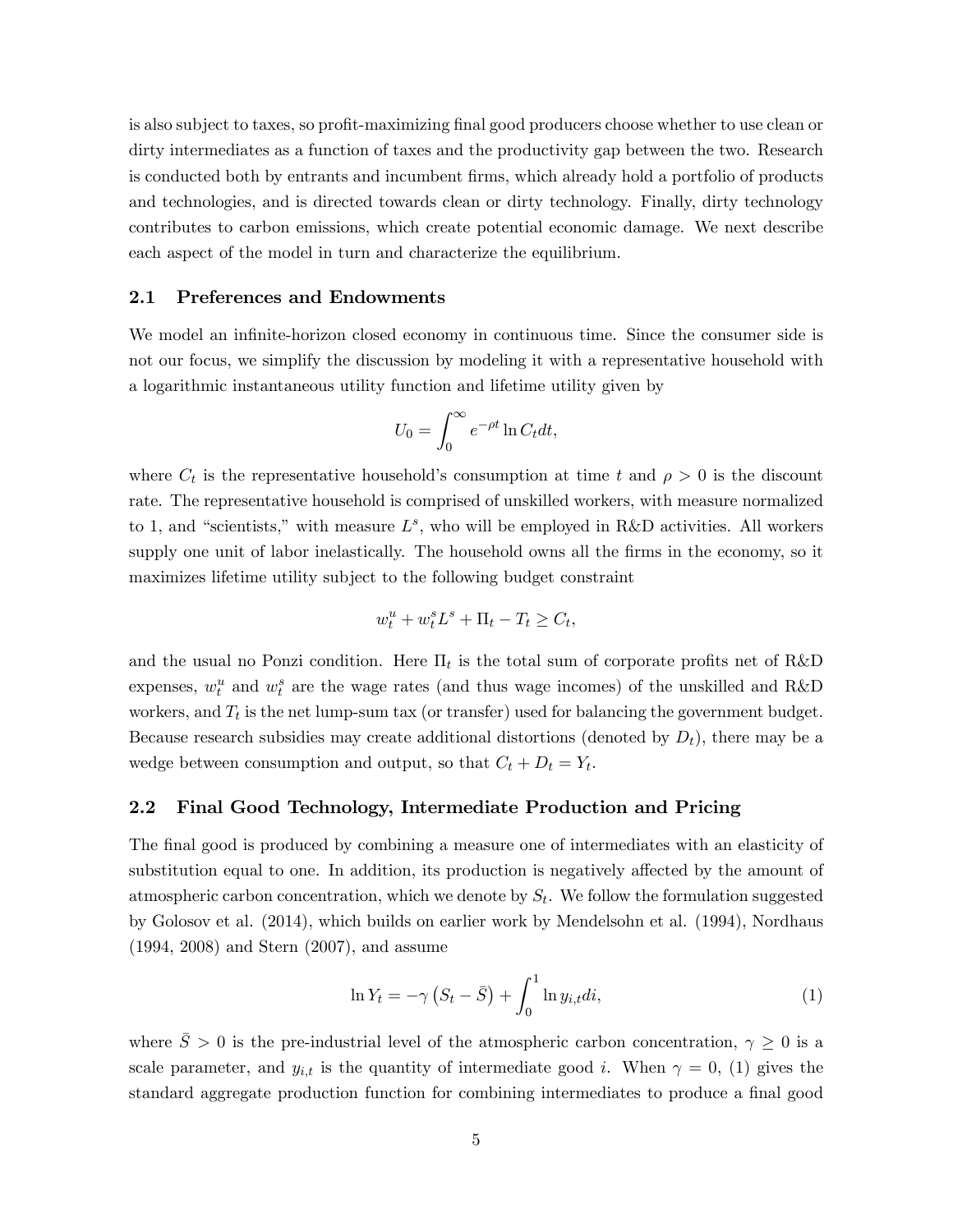with unit elasticity of substitution. When  $\gamma > 0$ , levels of atmospheric carbon concentration above the pre-industrial level reduce productivity with an elasticity of  $\gamma$ .

A feature of (1), which will play a central role in our quantitative exercise, is worth noting: the proportional cost of a unit increase in atmospheric carbon concentration is independent of its current level. Though non-linearities, or even major threshold effects, are likely to be present in the impact of atmospheric concentration on economic activity, this functional form is consistent with assumptions made by other economic approaches to climate change (e.g., Nordhaus, 1994, 2002, 2007; Nordhaus and Boyer, 2000; Stern, 2007; Golosov et al., 2014).

Each intermediate  $i \in [0, 1]$  can be produced with either a dirty or a clean technology, and when it is produced with the clean (dirty) technology, we denote it by  $y_{i,t}^c$   $(y_{i,t}^d)$ . We will sometimes refer to clean and dirty technologies as clean and dirty "sectors," and also use the terms "intermediates" and "product lines" interchangeably.

Firm f can produce intermediate i with either a clean or dirty technology  $(j \in \{c, d\})$ . The production function for clean technology is

$$
y_{i,t}^{c}(f) = q_{i,t}^{c}(f) l_{i,t}^{c}(f),
$$

where  $l_{i,t}^c(f)$  is employment of production workers and  $q_{i,t}^c(f)$  is the labor productivity of the technology that this firm has access to for producing with clean technology in product line  $i$ <sup>6</sup>. Focusing on the firm with the most productive clean technology for this intermediate and suppressing firm indices, we often write this as  $y_{i,t}^c = q_{i,t}^c l_{i,t}^c$ .

The production function for dirty technology is similar, except that it also uses an exhaustible resource  $e_{i,t}$ :

$$
y_{i,t}^d(f) = q_{i,t}^d(f) l_{i,t}^d(f)^{1-\nu} e_{i,t}(f)^{\nu}, \qquad (2)
$$

where  $\nu \in (0, 1)$ . We assume that the exhaustible resource is owned by a set of competitive firms, which can extract it with the following technology relying on unskilled labor:

$$
e_{i,t} = \zeta l_{i,t}^e,
$$

where  $\zeta > 0$ . This implies that the marginal cost of extraction is  $c_{e,t} = w_t^u/\zeta$ . The stock of exhaustible resource,  $R_t$ , evolves according to the law of motion

$$
\dot{R}_t = -\int_0^1 e_{i,t} dt.
$$
\n(3)

Profit maximization of resource owners combined with this law of motion implies that the price of the exhaustible resource,  $p_{e,t}$ , follows the Hotelling rule. In particular, this price minus the cost of extraction must grow at the rate of interest (i.e.,  $p_{e,t} - \zeta w_t^u$  grows at the rate  $r_t$ ).

 $6C$ apital can be introduced as an additional factor of production following Golosov et al. (2014), but would further complicate our setup. Given our focus on technology choice and endogenous innovation, we have not pursued this generalization.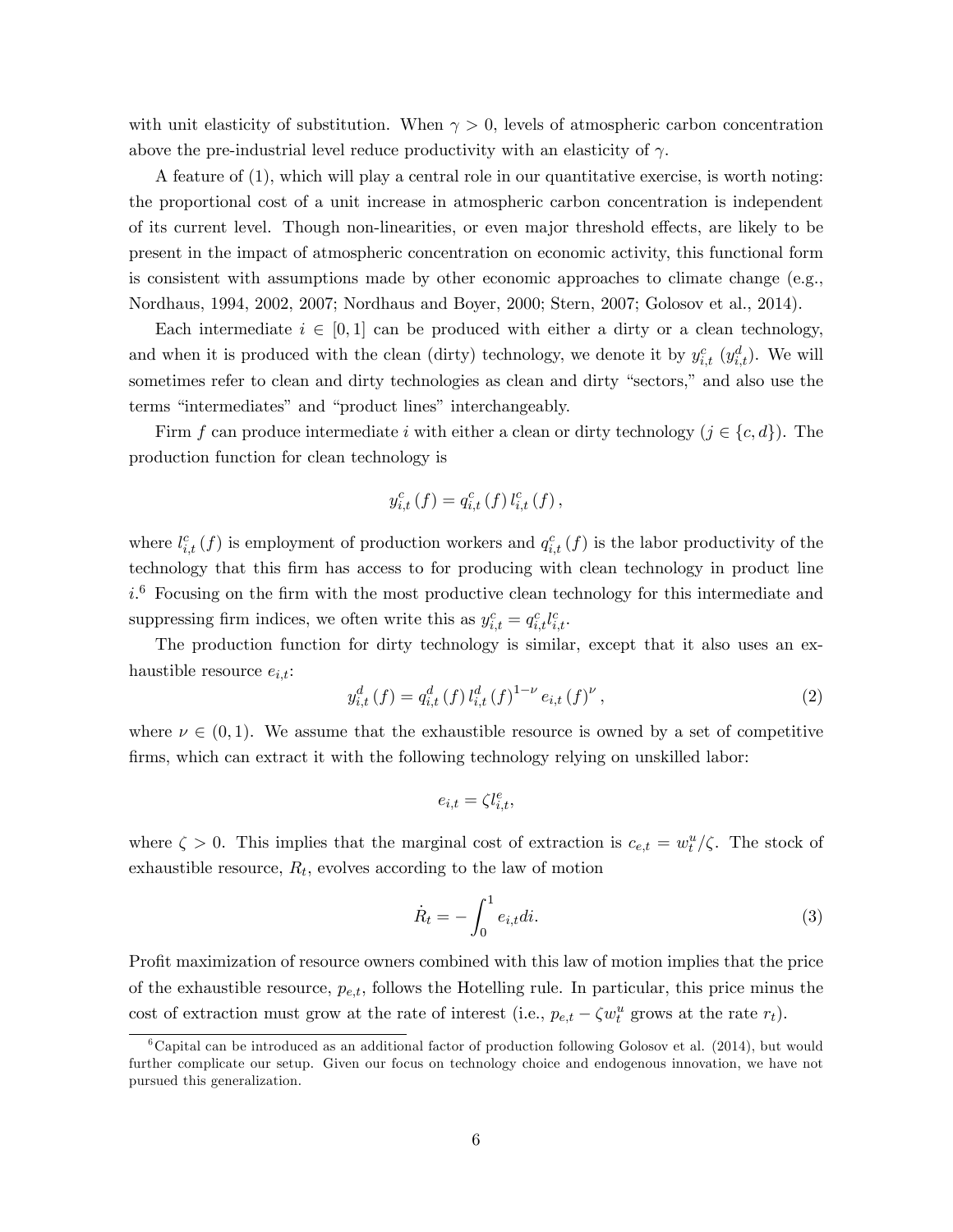The cost minimization problem of producers using a dirty technology implies

$$
e_{i,t} = \left(\frac{\nu}{1-\nu} \frac{w_t^u}{p_{e,t}}\right) l_{i,t}^d.
$$
\n
$$
(4)
$$

Combining this with (2) gives a linear relationship between the output of dirty producers and labor

$$
y_{i,t}^d = \left(\frac{\nu}{1-\nu} \frac{w_t^u}{p_{e,t}}\right)^{\nu} \times q_{i,t}^d l_{i,t}^d.
$$

Only firms with the most advanced technology for intermediate  $i$  within the clean or dirty sector will find it profitable to produce it. However, because of taxes  $\tau_t^j$  $t \text{ on sector } j \text{ at time}$ t, it is not necessarily the most advanced technology between these two sectors that will be active. Given these taxes, the marginal cost of production in line  $i$  is

$$
MC_{i,t} = \begin{cases} \frac{(1+\tau_t^c)w_t^u}{q_{i,t}^c} \text{ if produced with clean technology} \\ \frac{(1+\tau_t^d)w_t^u\tilde{P}_{e,t}}{q_{i,t}^d} \text{ if produced with dirty technology} \end{cases} ,
$$

where  $w_t^u$  is the wage rate of unskilled workers and

$$
\tilde{P}_{e,t} \equiv (1 - \nu)^{\nu - 1} \left(\frac{p_{e,t}}{w_t^u \nu}\right)^{\nu}
$$
\n(5)

is the normalized price of the exhaustible resource at time  $t$ . In equilibrium, only the technology with the lower marginal cost inclusive of taxes—or equivalently the one with the higher taxadjusted labor productivity—will produce. Equilibrium production decisions are:

produce intermediate *i* with\n
$$
\begin{cases}\n\text{clean technology if } \frac{q_{i,t}^c}{1+\tau_t^c} > \frac{q_{i,t}^d}{(1+\tau_t^d)\tilde{P}_{e,t}} \\
\text{dirty technology if } \frac{q_{i,t}^c}{1+\tau_t^c} < \frac{q_{i,t}^d}{(1+\tau_t^d)\tilde{P}_{e,t}}\n\end{cases} \tag{6}
$$

We assume that if condition  $(6)$  holds with equality, each technology produces with probability  $50\%$  at any point in time.<sup>7</sup>

Finally, we also assume that at the initial date  $t = 0$ , for each leading technology of quality  $q_i^j$  $i_{i,0}$ , there also exists an intermediate good of quality  $q_i^j$  $i_{i,0}^{j}/\lambda$ . This ensures that markups in the initial date will be equal to  $\lambda$ , and this result will hold endogenously in all subsequent dates.

### 2.3 Innovation, the Quality Ladder and Dynamics

Labor productivity for each intermediate (for each technology) evolves as a result of innovation. Research is directed towards clean or dirty technologies. Successful research leads to one of two types of innovation. The first is an *incremental* innovation, which takes place with probability  $1 - \alpha$ ; and the second is a *breakthrough* innovation, which takes place with probability  $\alpha$ (independently of all other events).

<sup>&</sup>lt;sup>7</sup>This condition will hold as an inequality "generically," i.e., for almost all values of the normalized price of the exhaustible resource,  $\tilde{P}_{e,t}$ .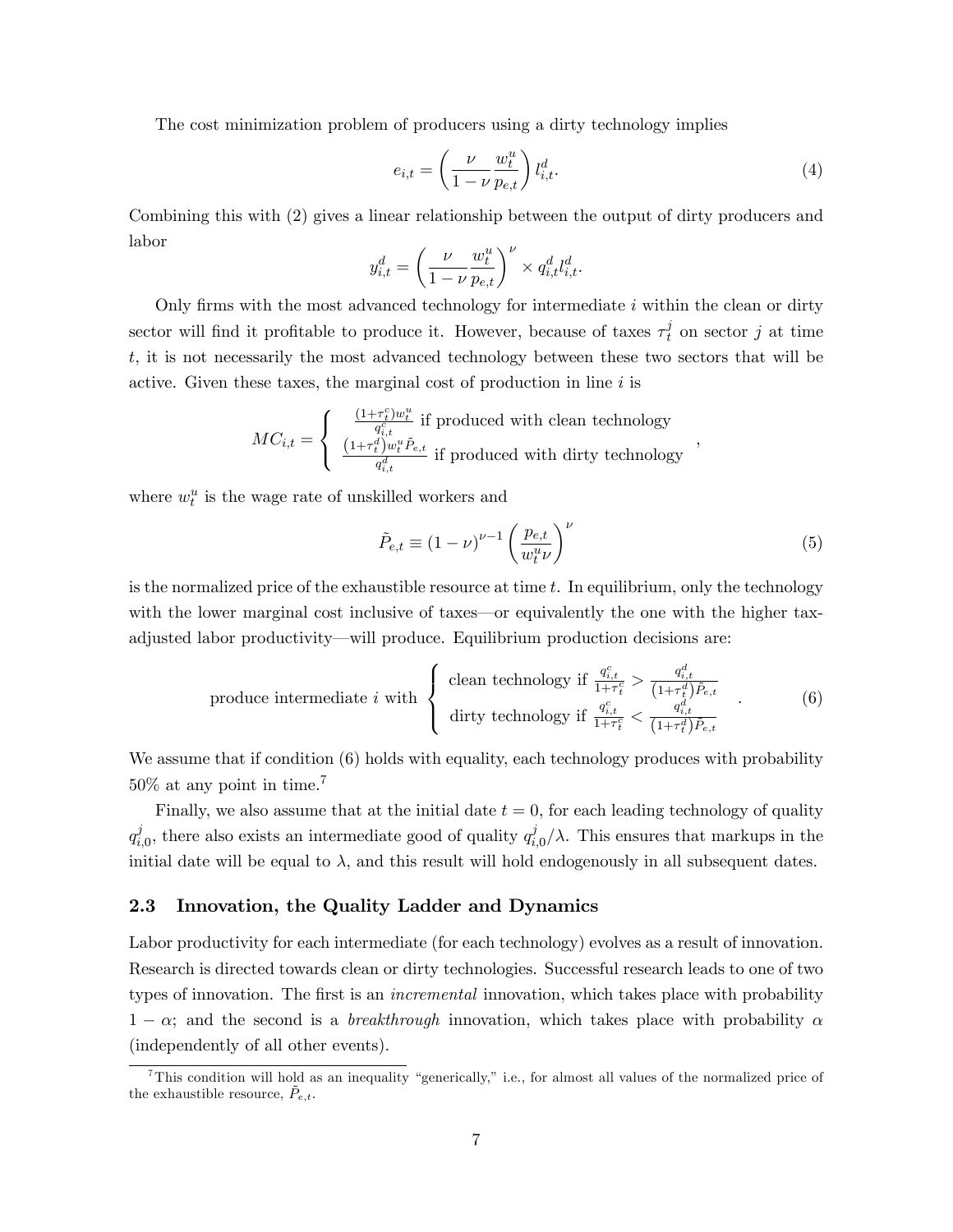If research directed to sector  $j \in \{c, d\}$  leads to an incremental innovation, then the innovator advances by one rung in the quality ladder over the current leading-edge technology of type  $j$  in a randomly chosen intermediate. Breakthrough innovations, on the other hand, enable the successful innovator to improve by one rung over the frontier technology, even if this frontier is set by the alternative technology—i.e., a breakthrough clean innovation improves over the dirty technology even if the latter is far ahead of the clean sector, thus allowing the clean sector to leapfrog the dirty one.<sup>8</sup>

We assume that each rung in the quality ladder corresponds to a proportional improvement of  $\lambda > 1$ . Consequently, labor productivity of technology j in intermediate i at time t can be expressed as  $q_{i,t}^j = \lambda^{n_{i,t}^j}$ , where  $n_{i,t}^j \in \mathbb{Z}_+$  is the effective number of steps that this technology has taken since time  $t = 0$  (where the initial levels,  $q_i^j$  $i<sub>i,0</sub>$ 's, are set equal to 1 for all i and j without loss of any generality). This also implies that an incremental innovation during an interval of time  $\Delta t$  leads to a new technology with  $q_{i,t+\Delta t}^j = \lambda q_{i,t}^j$  (i.e., an improvement of proportional amount  $\lambda$  over the leading technology in the same sector), while a breakthrough innovation in sector j that is behind sector  $-j$  (i.e., with  $q_{i,t}^j < q_{i,t}^{-j}$ ) leads to a new technology with  $q_{i,t+\Delta t}^j = \lambda q_{i,t}^{-j}$ , meaning that it builds on the more-advanced technology level of sector  $-j$ .

Given this specification, the relative productivity of dirty to clean technology in intermediate  $i$  at time  $t$  can be written as

$$
\frac{q_{i,t}^d}{q_{i,t}^c} = \lambda^{n_{i,t}},
$$

where  $n_{i,t} \equiv n_{i,t}^d - n_{i,t}^c \in \mathbb{Z}$  is defined as the technology gap between dirty and clean sectors in product line  $i$  at time  $t$ .

Denoting by  $z_t^j$  $t<sub>t</sub><sup>j</sup>$  the aggregate innovation rate (the sum of incumbents' and entrants' innovation rates) in technology j, the law of motion for the technology gap  $n_{i,t}$  can be expressed as

$$
n_{i,t+\Delta t} = \begin{cases} n_{i,t} - 1 & \text{with probability} \quad (1 - \alpha) z_t^c \Delta t + o(\Delta t) & \forall n_{i,t} \\ n_{i,t} + 1 & \text{with probability} \quad (1 - \alpha) z_t^d \Delta t + o(\Delta t) & \forall n_{i,t} \\ -1 & \text{with probability} \quad \alpha z_t^c \Delta t + o(\Delta t) & \text{if } n_{i,t} > 0 \\ n_{i,t} - 1 & \text{with probability} \quad \alpha z_t^c \Delta t + o(\Delta t) & \text{if } n_{i,t} \le 0 \\ 1 & \text{with probability} \quad \alpha z_t^d \Delta t + o(\Delta t) & \text{if } n_{i,t} \le 0 \\ n_{i,t} + 1 & \text{with probability} \quad \alpha z_t^d \Delta t + o(\Delta t) & \text{if } n_{i,t} > 0 \\ n_{i,t} & \text{otherwise} \end{cases}
$$

;

where  $o(\Delta t)$  represent second-order terms that disappear faster than  $\Delta t$  as  $\Delta t$  goes to zero. Let us next denote the price-adjusted policy gap by  $m_t$ , such that

$$
m_t \equiv \frac{1}{\ln \lambda} \left[ \ln \left( \frac{\left(1 + \tau_t^d\right)}{\left(1 + \tau_t^c\right)} \tilde{P}_{e,t} \right) \right],
$$

 $8\text{Note that innovations here have a creative destruction element (e.g., Aghion and Howitt, 1992, Grossman)$ and Helpman, 1991) because, by improving over an existing product typically operated by another firm, they transfer the leading-edge technology to the current innovator.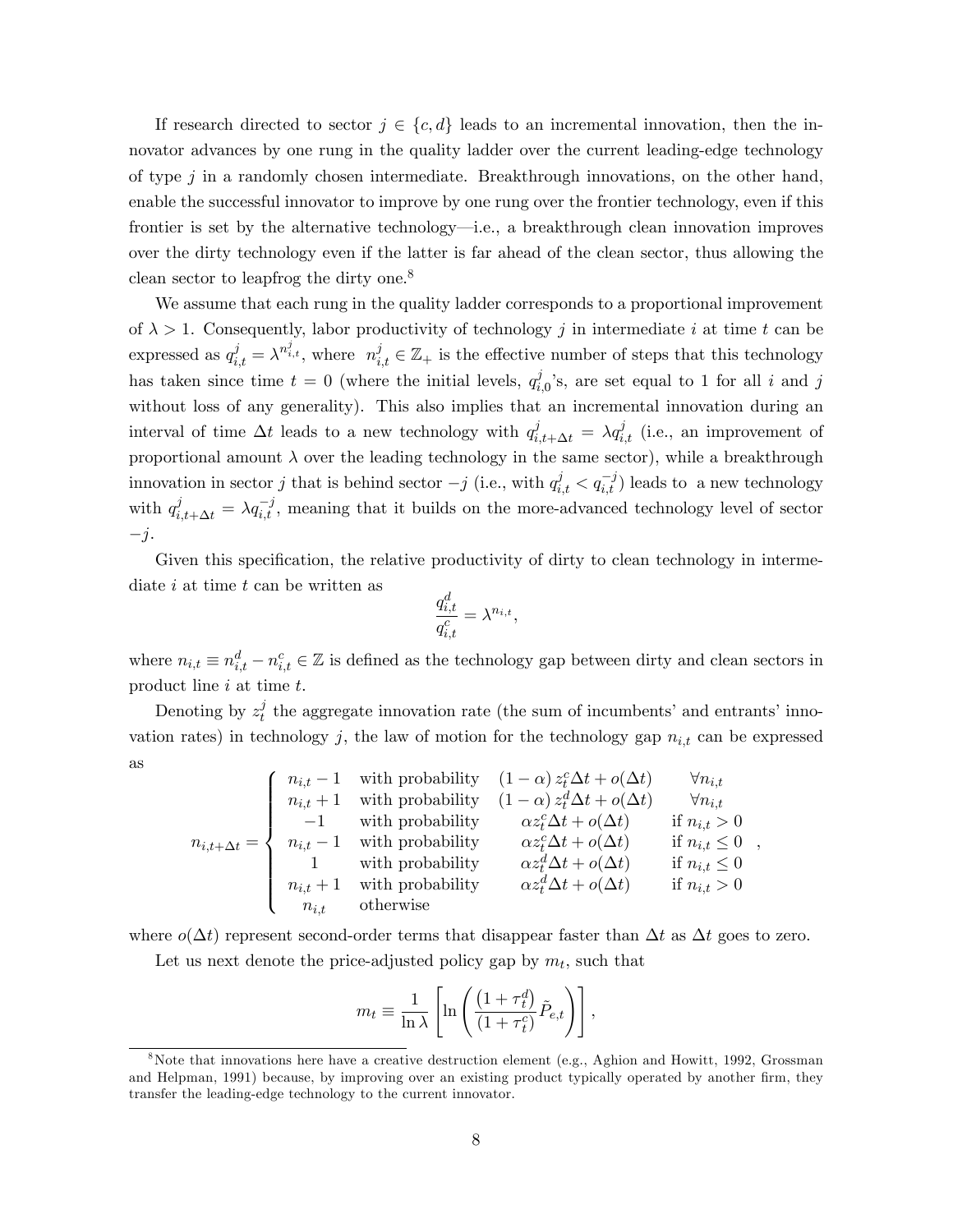where  $\tilde{P}_{e,t}$  is given by (5). The tax-adjusted technology gap can therefore be written as

$$
\frac{q_{i,t}^d}{q_{i,t}^c} \frac{\left(1 + \tau_t^d\right)}{\left(1 + \tau_t^c\right)} \frac{1}{\tilde{P}_{e,t}} = \lambda^{n_{i,t} - m_t}.
$$

The leading-edge tax-adjusted technology in intermediate i is dirty if  $n_{i,t} > m_t$ ; the two technologies are neck and neck if  $n_{i,t} = m_t$ ; and clean is the leading technology otherwise.

#### 2.4 Firms, R&D and Free Entry

Following Klette and Kortum (2004), we define a firm as a collection of leading-edge technologies. Let  $u_t^j$  $\frac{d}{dt}$  denote the number of intermediates where firm  $f$  has the leading-edge technology within sector  $j \in \{c, d\}$ , though these may not be the most advanced technology for the intermediate in question because there is also a competing technology  $-j$ . We assume that  $u_j^j$ f captures the stock of knowledge on which the firm can build for further innovations with technology  $j \in \{c, d\}$ . In view of this and without any loss of generality, we simplify the exposition by assuming that each firm specializes in either clean or dirty technologies. Each firm can then combine its knowledge stock  $u_j^j$  $f \text{ (in sector/technology } j)$  with scientists (R&D workers)  $H^j_{\, \ell}$  $\frac{f}{f}$  in order to generate a Poisson flow rate of  $X_f^j$  $\frac{d}{dt}$  new innovations according to the production function

$$
X_f^j = \theta \left( H_f^j \right)^{\eta} \left( u_f^j \right)^{1-\eta},\tag{7}
$$

where  $\eta \in (0, 1)$  is the R&D elasticity with respect to scientists and  $\theta > 0$ . The variable cost of generating a flow rate of  $X^j$  is therefore  $w_t^s u h^j$ , where

$$
h^j(x^j) = \left(\frac{x^j}{\theta}\right)^{\frac{1}{\eta}}
$$
\n(8)

is the demand for skilled workers (as scientists) given innovation intensity per product line of  $x^j \equiv X^j/u^j$  and  $w_t^s$  is the wage rate of scientists (we have dropped the firm index to simplify notation). There is in addition a fixed cost associated with  $R&D$ , which is again in terms of skilled workers. In particular, to perform any R&D firm  $f$  will need to hire  $F_{I,i}$  scientists per product line, where  $F_{I,i,t} \in [(1 - \xi) F_I, (1 + \xi) F_I]$  is an iid draw (across firms and over time) with mean  $F_I$  and  $\xi \in (0, 1)$ . Hence, the total cost of R&D for firm i performing R&D directed at technology  $j \in \{c, d\}$  at time t is  $C_t(u, x^j) = w_t^s u(h^j + F_{I,i,t})$ .

Entrants can also undertake R&D directed to either sector by paying a variable cost as in (8) and a fixed cost in terms of  $F_E \geq F_I$  scientists. We denote the endogenously determined mass of entrants performing R&D directed to technology j at time t by  $E_t^j$  $_t^{\jmath}$  .

 $9$ This heterogeneity in fixed costs is useful for smoothing out the dynamics. In particular, because of "creative" destruction," the equilibrium path in this class of models involves some firms stopping  $R&D$  (as clean firms will do without policy change and dirty firms do under our optimal policy). This will lead to a discontinuous behavior shortly before this point because of the expectation that creative destruction will cease. Heterogeneity in fixed costs smooths this transition.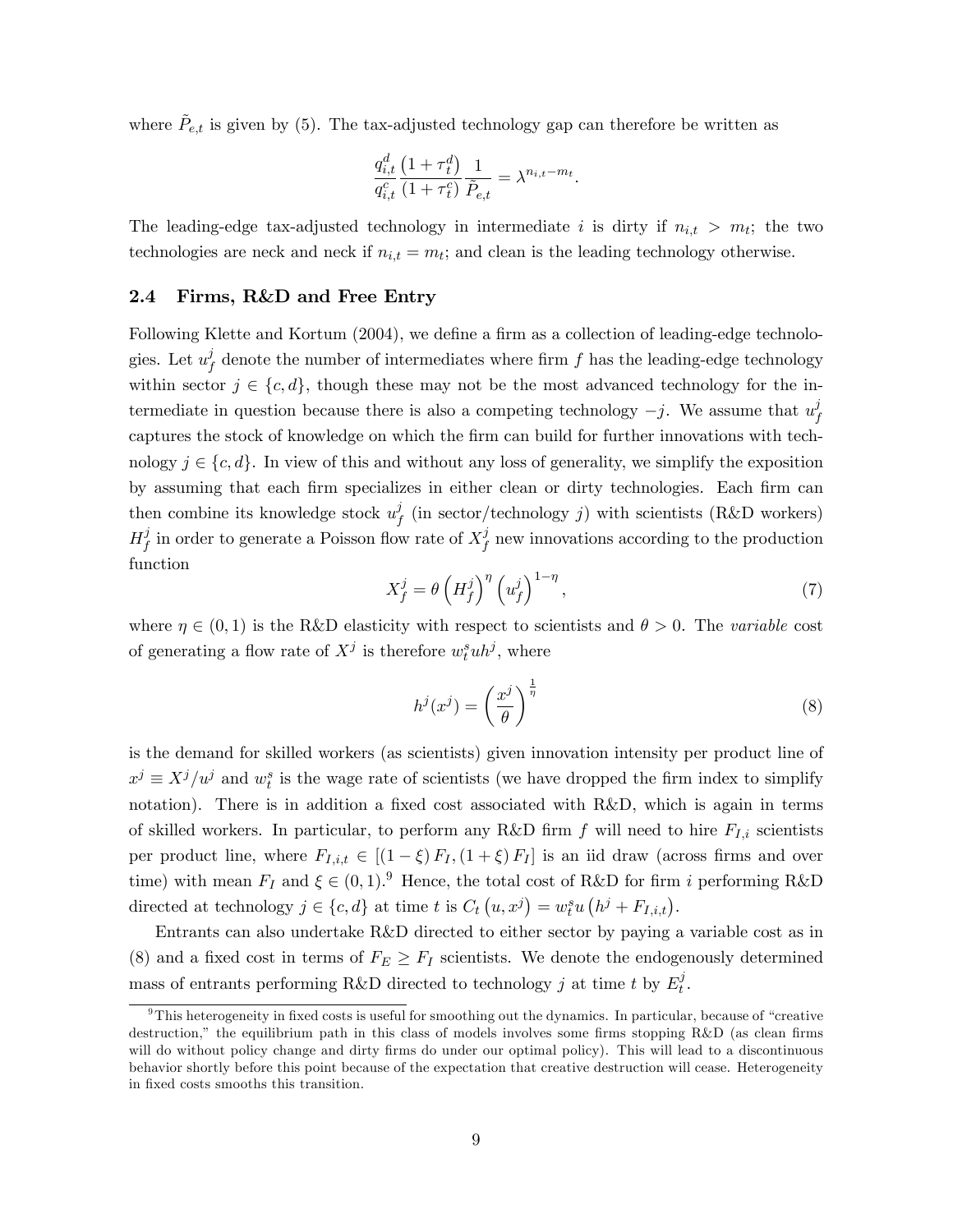On the policy side, R&D for sector  $j$  receives a proportional government subsidy at the rate  $s_t^j \in [0, 1]$ . Though the government uses lump-sum taxes to finance its budget shortfall, subsidies to specific types of research create various distortionary effects (e.g., because of the inefficiency of picking winners or misdirection of resources). We allow for this by introducing the parameter  $\chi$  measuring the extent of such wastage and specifying the aforementioned wedge between output and consumption as  $D_t = \chi S_t$ . This also implies that the government budget at time t is

$$
(1+\chi) S_t = T_t.
$$

### 2.5 The Carbon Cycle

While clean intermediate production  $y_{i,t}^c$  creates no carbon emission, dirty production  $y_{i,t}^d$  emits  $\kappa$  units of carbon per intermediate output.<sup>10</sup> This implies that total amount of carbon emission at time t is

$$
K_t = \kappa Y_t^d,\tag{9}
$$

where  $Y_t^d = \int_0^1 y_{i,t}^d di$  is the total output of the dirty sectors such technology at time t. We follow Archer (2005) and Golosov et al. (2014) in assuming that the atmospheric carbon concentration  $S_t$  is determined as follows

$$
S_t = \int_0^{t-T} (1 - d_l) K_{t-l} dl,
$$
\n(10)

where  $t = T$  is the first date when emission started and

$$
d_l = (1 - \varphi_P) \left[ 1 - \varphi_0 e^{-\varphi l} \right]
$$

is the amount of carbon emitted l years ago still left in the atmosphere;  $\varphi_P \in (0,1)$  is the share of emission that remains permanently in the atmosphere;  $(1 - \varphi_P) \varphi_0 \in (0, 1)$  is the fraction of the transitory component that remains in the first period; and  $\varphi \in (0,1)$  is the rate of decay of carbon concentration over time. As explained in Archer (2005) and Golosov et al. (2014), this specification approximates the complex dynamics of carbon concentration in the atmosphere and provides a good match to the observed dynamics of atmospheric carbon concentration as we show below.

 $10$ The assumption that carbon emissions are per unit of intermediate good produced with dirty technology is a plausible baseline. Given our formulation with two types of technological changes, assuming that emissions are directly from the the use of the exhaustible resource would amount to imposing that even dirty technological improvements reduce effective emissions; this is because the same amount of dirty output, which in our empirical work will correspond to energy output, can be obtained with less and less pollution over time—even without any clean innovations. The main motivation for our baseline choice is to avoid this blurring of the distinction between clean and dirty technologies. Alternative emission specifications, where it is the use of the exhaustible resource that creates emissions, and where the dirty sector does not use the exhaustible resource, are investigated in Section 6.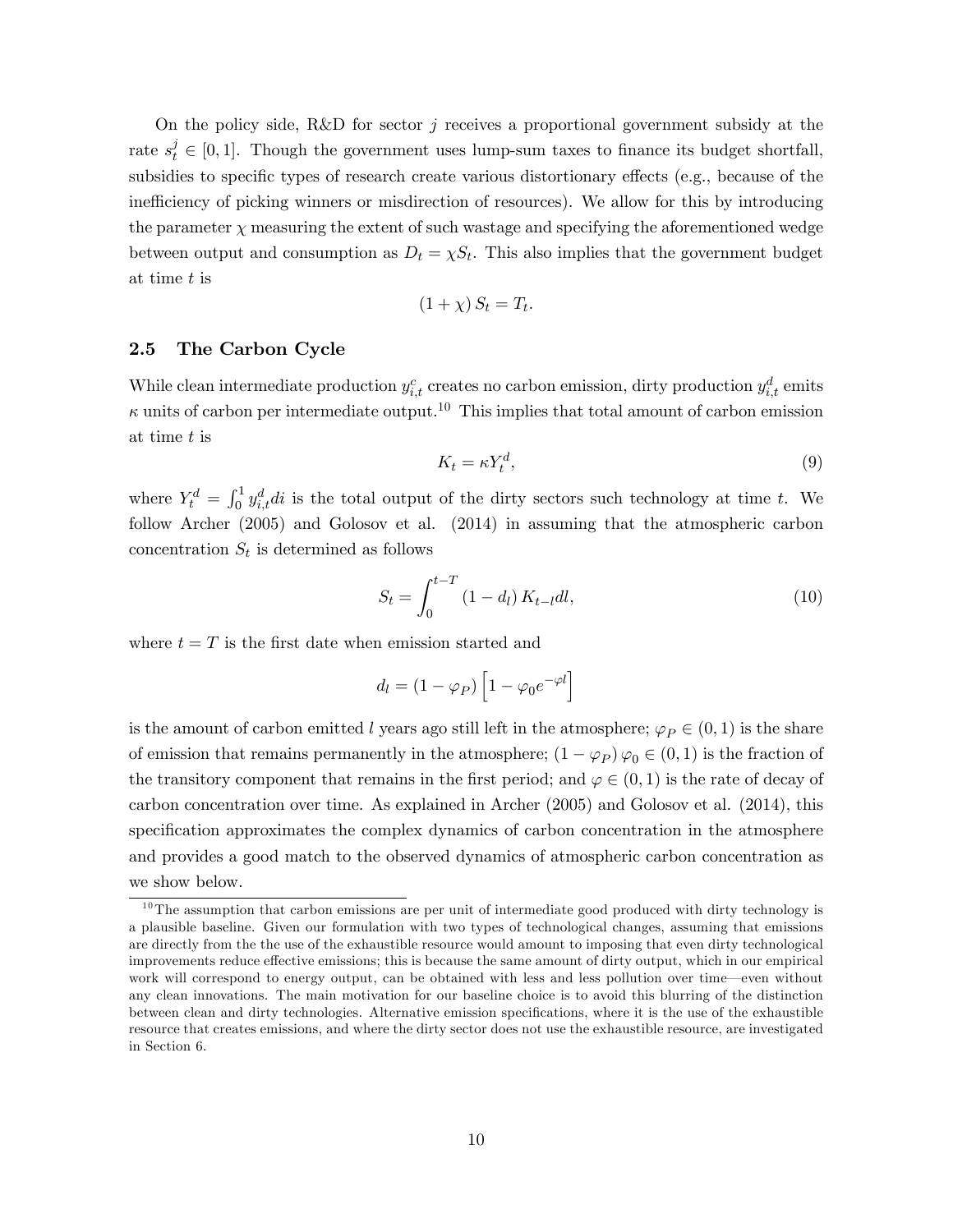### 2.6 Prices and Profits

The aggregate production function (1) implies a unit elastic demand for intermediates which, taking the Önal good as numeraire, can be written as

$$
y_{i,t} = \frac{Y_t}{p_{i,t}}.\tag{11}
$$

To characterize equilibrium prices, we define the tax- and energy-price-adjusted (for exhaustible resource) qualities by

$$
\hat{q}_{i,t}^d \equiv \frac{q_{i,t}^d}{\left(1 + \tau_t^d\right)\tilde{P}_{e,t}} \text{ and } \tilde{q}_{i,t}^c \equiv \frac{q_{i,t}^c}{1 + \tau_t^c}.
$$

Therefore, intermediate i will be produced using technology  $j \in \{c, d\}$  only if  $\tilde{q}_{i,t}^{-j} \leq \tilde{q}_{i,t}^{j}$ . Moreover, as explained in the previous section, if the leading technology for intermediate  $i$ at time t is  $q_{i,t}^j$ , another firm will have access to technology  $q_{i,t}^j/\lambda$  for free, and therefore, equilibrium markups can never exceed  $\lambda$ . This implies that the price and quantity are given as

$$
p_{i,t}^j = \min\left\{\frac{\lambda w_t^u}{\tilde{q}_{i,t}^j}, \frac{w_t^u}{\tilde{q}_{i,t}^{-j}}\right\}, \text{ and } y_{i,t}^j = \max\left\{\frac{\tilde{q}_{i,t}^j}{\lambda w_t^u}, \frac{\tilde{q}_{i,t}^{-j}}{w_t^u}\right\} \times Y_t. \tag{12}
$$

Equilibrium profits can then be computed as a function of  $m_t$  and n as

$$
\pi_{n,t}^d = \tilde{\pi}(n - m_t) Y_t \text{ and } \pi_{n,t}^c = \tilde{\pi}(m_t - n) Y_t,
$$
\n(13)

where

$$
\tilde{\pi}(k) \equiv \begin{cases} 0 \text{ if } k \leq 0, \\ \frac{\lambda(k)-1}{\lambda(k)} \text{ otherwise,} \end{cases}
$$

and  $\lambda(k) \equiv \lambda^k$  if  $k \in [0, 1]$  and  $\lambda(k) = \lambda$  if  $k > 1$  summarizes equilibrium markups.

#### 2.7 Value Functions and Innovation Incentives

We now characterize innovation incentives. Let us focus on a single firm, drop the firm and time indices to simplify notation, and let  $\vec{n}^j \equiv \left[n_1^j\right]$  $\frac{j}{1},...,\allowbreak n_{u}^{j}$  $u^j$ denote the vector of product lines where the firm in question holds the leading-edge technology of type  $j \in \{c, d\}$  and  $n_i^j$  $\frac{j}{i}$  is the technology gap compared to technology  $-j$  within the same product line. Let  $\vec{n}_{-i}^j$  denote the same vector  $\vec{n}^j$  without its *i*th element  $n_i^j$  $i<sub>i</sub>$ . Then the value of the firm satisfies the Hamilton-Jacobi-Bellman (HJB) equation:

$$
rV_{\vec{n}j}^{j} - \dot{V}_{\vec{n}j}^{j}
$$
\n
$$
= \sum_{i=1}^{u} \left[ \begin{array}{cc} \pi_{n_{i}}^{j} + z^{j} \left( V_{\vec{n}j}^{j} - V_{\vec{n}j}^{j} \right) + \\ z^{-j} \left( 1 - \alpha + \mathbb{I}_{(n_{i}^{j} \leq 0)} \alpha \right) \left( V_{\vec{n}j}^{j} - V_{\vec{n}j}^{j} \right) + \mathbb{I}_{(n_{i}^{j} > 0)} z^{-j} \alpha \left( V_{\vec{n}j}^{j} - V_{\vec{n}j}^{j} \right) \end{array} \right] + \int \max_{x^{j} \geq 0} \left[ u^{j} x^{j} \left( \mathbb{E}_{n} V_{\vec{n}j}^{j} - V_{\vec{n}j}^{j} \right) - (1 - s^{j}) u^{j} w^{s} \left( (x^{j})^{\frac{1}{\eta}} \theta^{-\frac{1}{\eta}} + \mathbb{I}_{(x^{j} > 0)} F_{I} \right) \right] dF_{I}.
$$
\n
$$
(14)
$$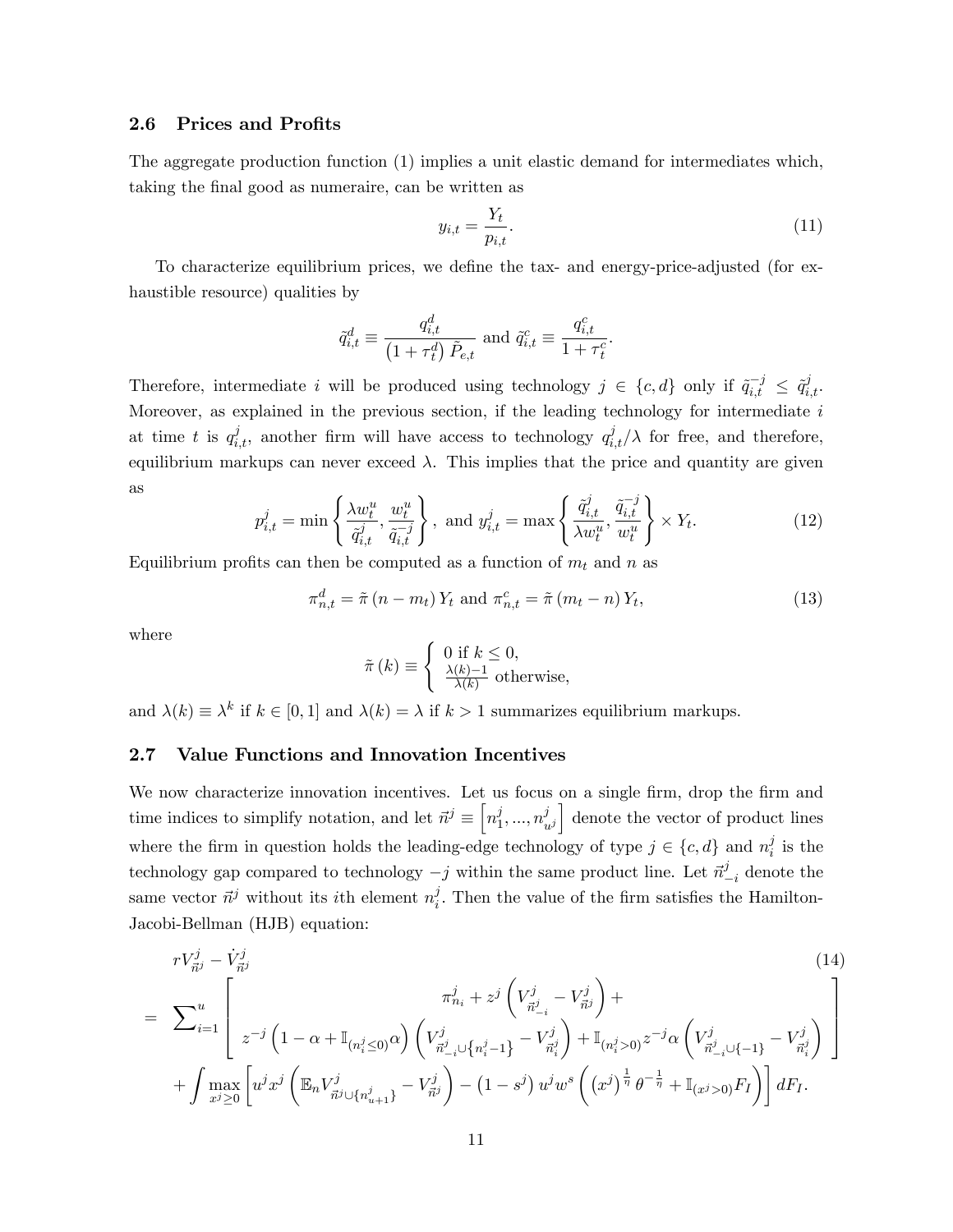The first term on the right-hand side is the profits generated from  $u^j$  product lines. In addition, at the flow rate rate  $z^j$ , each product line i will be lost to an innovation by another firm from the same technology  $j$ , in which case  $i$  is taken out of firm's portfolio (so that the firm's portfolio becomes  $\vec{n}_{-i}^j$ ). If instead production line i experiences an innovation from the alternative technology  $-j$ , which happens at the rate  $z^{-j}$ , then there are two possibilities. First, if the innovation is incremental (probability  $1 - \alpha$ ) or technology j is already behind  $\left(n_i^j \leq 0\right)$ , the technology gap declines by one step to  $n_i^j = n_i^j - 1$ . Second, if the innovation is a breakthrough (probability  $\alpha$ ) and technology j was leading  $\left(n_i^j > 0\right)$ , then the firm falls behind by one step to  $n_i^j = -1$ . Finally, the firm invests in R&D itself and innovates at the flow rate  $X^j = u^j x^j$ , and the expected return from this R&D (inclusive of costs net of the R&D subsidy for this sector,  $s^{j}$ ) is the final line of the right-hand side, with the integral accounting for the fixed costs being stochastic. When successful, the firm adds a new product line so that its portfolio becomes  $\vec{n}^j \cup \{n_{u+1}^j\}.$ 

Let us next denote by  $\mu_{n,t}$  the fraction of product lines where the dirty lead is exactly equal to n steps at time t. The next lemma provides a convenient re-expression of this  $HJB$ equation:

**Lemma 1** Equation (14) can be re-expressed as  $V_{\vec{n}^{j},t}^{j} = (\sum_{i=1}^{u} v_{n_{i},t}^{j}) \times Y_{t}$ , where

$$
\tilde{r}_{t}v_{n_{i},t}^{j} - \dot{v}_{n_{i},t}^{j} = \tilde{\pi}_{n_{i}}^{j} - z_{t}^{j}v_{n_{i},t}^{j} + z_{t}^{-j}\left(1 - \alpha + \mathbb{I}_{(n_{i}^{j} \leq 0)}\alpha\right)\left(v_{n_{i}-1,t}^{j} - v_{n_{i},t}^{j}\right) + \mathbb{I}_{(n_{i}^{j} > 0)}z_{t}^{-j}\alpha\left(v_{-1,t}^{j} - v_{n_{i},t}^{j}\right) + \int \max_{x_{t}^{j} \geq 0} \left[x_{t}^{j}\bar{v}_{t}^{j} - \left(1 - s_{t}^{j}\right)\tilde{w}_{t}^{s}\left(\left(x_{t}^{j}\right)^{\frac{1}{\eta}}\theta^{-\frac{1}{\eta}} + \mathbb{I}_{(x_{t}^{j} > 0)}F_{I,t}\right)\right]dF_{I,t},\tag{15}
$$

where  $\tilde{r}_t \equiv r_t - g_{Y,t}$ , is the effective interest rate (net of output growth),  $\tilde{w}_t^s \equiv w_t^s/Y_t$  is the normalized skilled wage and  $\bar{v}_t^j$  $t_t^j$  is the expected per product value of innovation defined as

$$
\bar{v}_t^d \equiv \sum_{n\geq 0} \mu_{n,t} v_{n+1,t}^d + \sum_{n<0} \mu_{n,t} \left[ (1-\alpha) v_{n+1,t}^d + \alpha v_{1,t}^d \right], \text{ and}
$$
\n
$$
\bar{v}_t^c \equiv \sum_{n\leq 0} \mu_{n,t} v_{n-1,t}^c + \sum_{n>0} \mu_{n,t} \left[ (1-\alpha) v_{n-1,t}^c + \alpha v_{-1,t}^c \right].
$$
\n(16)

**Proof of Lemma 1.** See the Online Appendix. ■

Intuitively, because there are no technological or product market linkages between the different product lines in which the firm has a lead, its value can be written as the sum of the values of each one of its product lines. An important implication of this result is that incumbent innovation rates per product line are independent of their portfolios:

$$
x_t^j = \mathbb{I}_{(x_{I,t}^j > 0)} \left( \frac{\eta \theta^{\frac{1}{\eta}} \overline{v}_t^j}{\left(1 - s_t^j\right) \tilde{w}_t^s} \right)^{\frac{\eta}{1 - \eta}} \text{ for } j \in \{c, d\},\tag{17}
$$

where  $v_{n,t}^j$  is the solution to (15),  $\bar{v}_t^j$  $t_i$  is given as in (16), and  $\tilde{w}_t^s$  is the normalized skilled wage defined in Lemma 1. A number of important qualitative conclusions follow from  $(17)$ :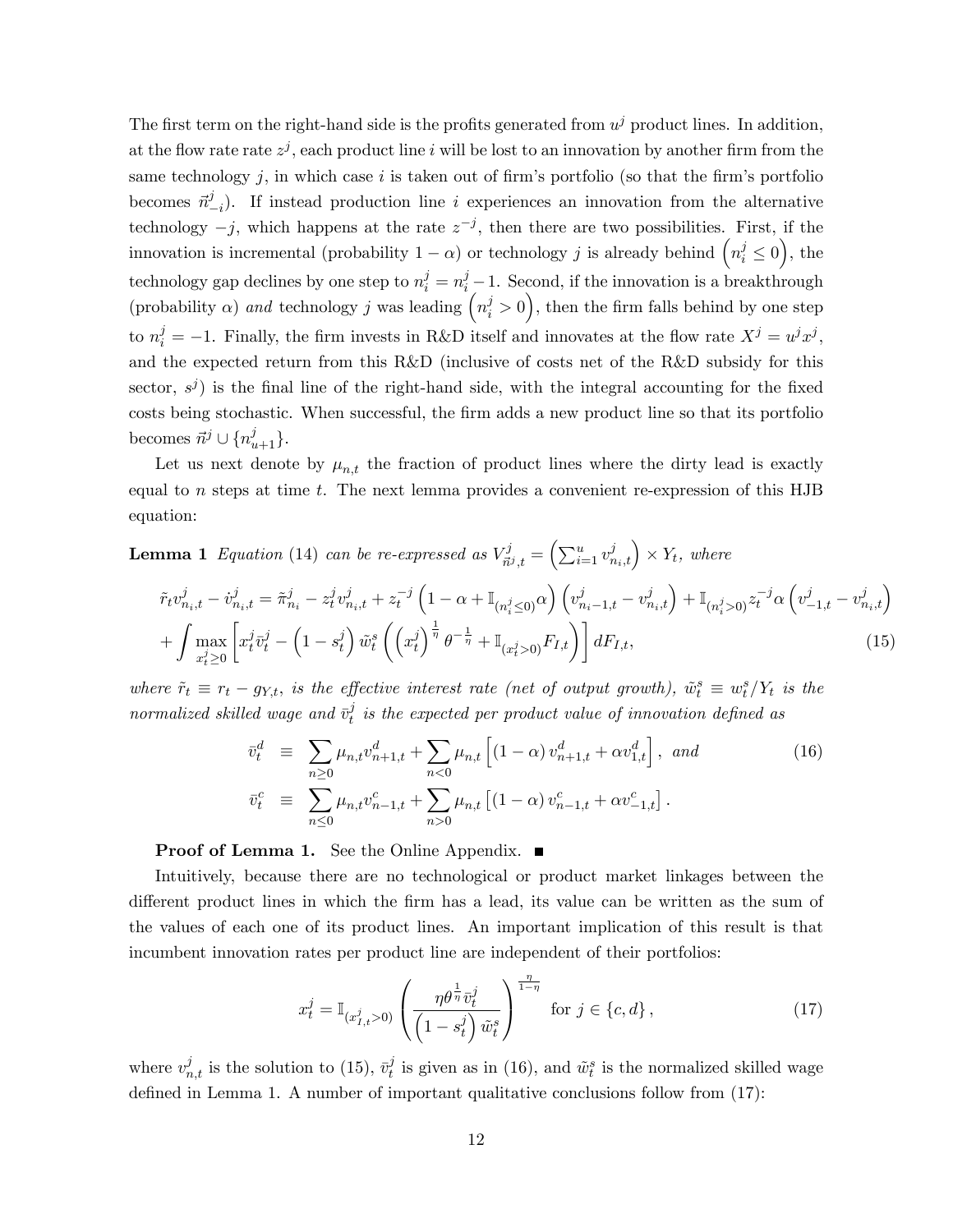I. Higher average values of innovation and lower scientist wages increase research effort.

II. Subsidies to research increase research effort. This will be important in encouraging clean innovation by means of research subsidies.

III. Carbon taxes increase clean research effort (and reduce dirty research effort). This can be seen by considering higher values of  $m$  in (13) which, given the distribution of technology gaps  $\mu_{n,t}$ , increases  $\pi_{n,t}^c$  and  $\bar{v}_t^c$ , because production shifts from dirty to clean technologies (and neck-and-neck sectors shift to positive markups for clean technologies). This shows that carbon taxes alone may be sufficient to encourage clean innovation and thus a transition to clean technology. Whether they are optimal is an empirical and quantitative question we consider below.

IV. Perhaps most importantly, the nature of innovation is path-dependent in this economy. Consider the fraction of sectors in which clean producers are already making positive profits. The average profits for clean producers is  $\Gamma_t^c \equiv$  $\sum$  $n<sub>m</sub>$  $\mu_{n,t}\pi_t(m_t - n)$ . Since the value function is determined as the discounted sum of these average profits, the sequence  $\{\Gamma_t^c\}_{t=0}^{\infty}$  has a direct impact on innovation incentives through  $\bar{v}_t^c$ . When there are large technology gaps between dirty and clean,  $\Gamma_t^c$  is small, discouraging clean innovation and encouraging dirty innovation. But if clean innovation is maintained for a while, then the fraction of sectors with  $n \leq m$  increases, raising the probability that clean innovation will improve over a profitable intermediate. Thus clean innovation can naturally self-reinforce over time, but this is a slow process because the fraction of sectors with  $n \leq m$  changes slowly.

### 2.8 Free Entry and Labor Market Clearing

The previous subsection characterized the R&D decisions of incumbents as a function of the state of the economy and policies. The other component of R&D comes from entrants. Using similar reasoning to that for incumbent R&D incentives, the free entry condition for entrants for technology  $j \in \{c, d\}$  is

$$
\max_{x_{E,t}^j \ge 0} \left\{ x_{E,t}^j \bar{v}_t^j Y_t - \left( 1 - s_t^j \right) w_t^s \left[ h \left( x_{E,t}^j \right) + F_E \right] \right\} \le 0,
$$
\n(18)

holding as equality if  $E_t^j > 0$ . Inspection of (18) establishes that at time t, there can be positive entry into sector  $j$  only if the "policy-adjusted" value of innovation is higher in sector j than in sector  $-j$ . In other words, entrants will direct their R&D to the clean technology if  $\bar{v}_t^c/(1-s_t^c) > \bar{v}_t^d/(1-s_t^d)$  and to the dirty technology if the reverse inequality holds. Conditional on entry, the optimal value of  $x_{E,t}^j$  is given by equation (17), except that the indicator function now conditions on R&D by entrants in sector j being positive, i.e.,  $\mathbb{I}_{(x_{E,t}^j>0)}$ .

The labor market clearing condition for skilled workers, combining demand from incum-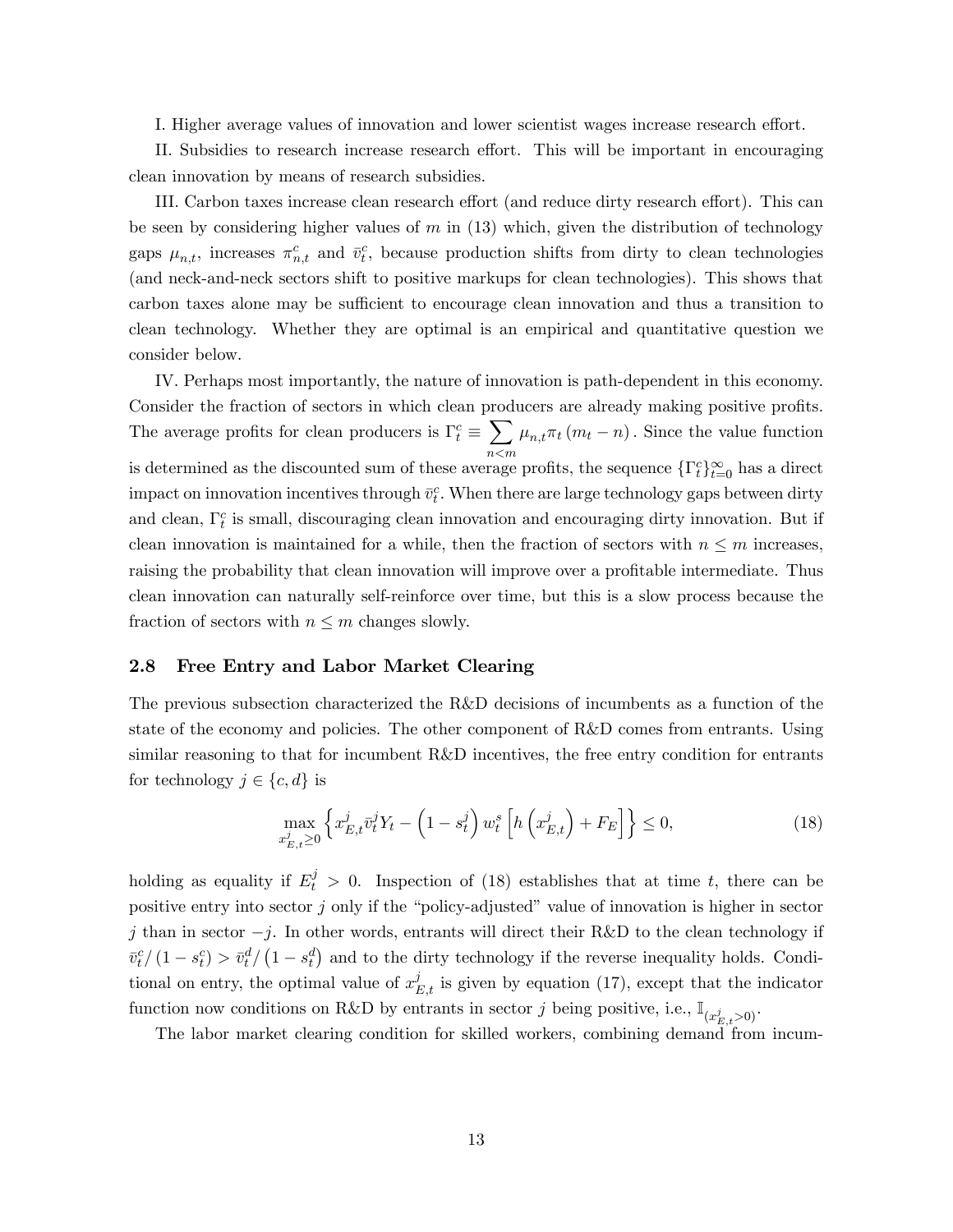bents and entrants, is

$$
L^s = \sum_{j \in \{c,d\}} \left[ \mathbb{I}_{(x_{E,t}^j > 0)} \left( h(x_{E,t}^j) + F_E \right) E_t^j + \int_0^1 \mathbb{I}_{(x_{i,t}^j > 0)} \left( h(x_{I,t}^j) + F_{I,i,t} \right) di \right],\tag{19}
$$

where  $h(\cdot)$  is defined in (8) above, while  $x_{E,t}^j$  and  $x_{I,t}^j$  depend on the normalized skilled wage  $\tilde{w}_t^s$  via (17). This labor market clearing condition thus pins down this normalized skilled wage and indicates that the equilibrium normalized skilled wage will be higher when R&D is more profitable and is subsidized more heavily.

We next characterize labor market clearing for unskilled workers. From the equilibrium production decisions in (12), demand for production workers is

$$
l_{i,t} = \begin{cases} \frac{Y_t}{(1+\tau_i^c)\lambda(m_t - n_{i,t})w_t^u} & \text{if } n_{i,t} \leq m_t \\ \frac{Y_t}{(1+\tau_i^d)\lambda(n_{i,t} - m_t)w_t^u} & \text{otherwise} \end{cases}.
$$

Adding the labor used in the extraction of the exhaustible resource, unskilled labor market clearing can be written as

$$
1 = \frac{Y_t}{w_t^u} \times \left\{ \sum_{n \le m_t} \frac{\mu_{n,t}}{(1 + \tau_t^c) \lambda(m_t - n)} + \left[ \nu + (1 - \nu) \left( \frac{1/\zeta}{\tilde{P}_{e,t}} \right) \right] \sum_{n > m_t} \frac{\mu_{n,t}}{(1 + \tau_t^d) \lambda(n - m_t)} \right\}.
$$
\n(20)

This equation shows both the impact of taxes on labor demand (which reduce labor demand and thus wages) and the distribution of technology gaps (because these affect markups). It also shows that if there were only one type of technology (and no extraction of the exhaustible resource), an increase in the tax rate would have no impact on production, just reducing the unskilled wage rate. This is no longer true with two types of technologies, because a tax on dirty technology, for example, would also change the prices of intermediates produced with dirty technology relative to those produced by clean technology, thus impacting production.

Next substituting the optimal quantities  $(12)$  into the final good production function  $(1)$ , we obtain

$$
w_t^u = \bar{Q}_t \Lambda_t,\tag{21}
$$

where  $\bar{Q}_t \equiv \exp\left(\int \ln \tilde{q}_{it}di\right)$  is the quality index of active tax-adjusted labor productivities, and  $\Lambda_t \equiv \prod \lambda (n - m_t)^{-\mu_{n,t}}$  is an inverse function of equilibrium markups. n

We can next use (20) to express aggregate output as a function of the quality index of active tax-adjusted labor productivities:

$$
Y_t = \bar{Q}_t \Lambda_t \Omega_t^{-1} \exp\left(-\gamma \left(S_t - \bar{S}\right)\right),\tag{22}
$$

where

$$
\Omega_t \equiv \sum_{n \le m_t} \frac{\mu_{n,t}}{(1 + \tau_t^c) \lambda (m_t - n)} + \left[ \nu + (1 - \nu) \left( \frac{1/\zeta}{\tilde{P}_{e,t}} \right) \right] \sum_{n > m_t} \frac{\mu_{n,t}}{(1 + \tau_t^d) \lambda (n - m_t)}
$$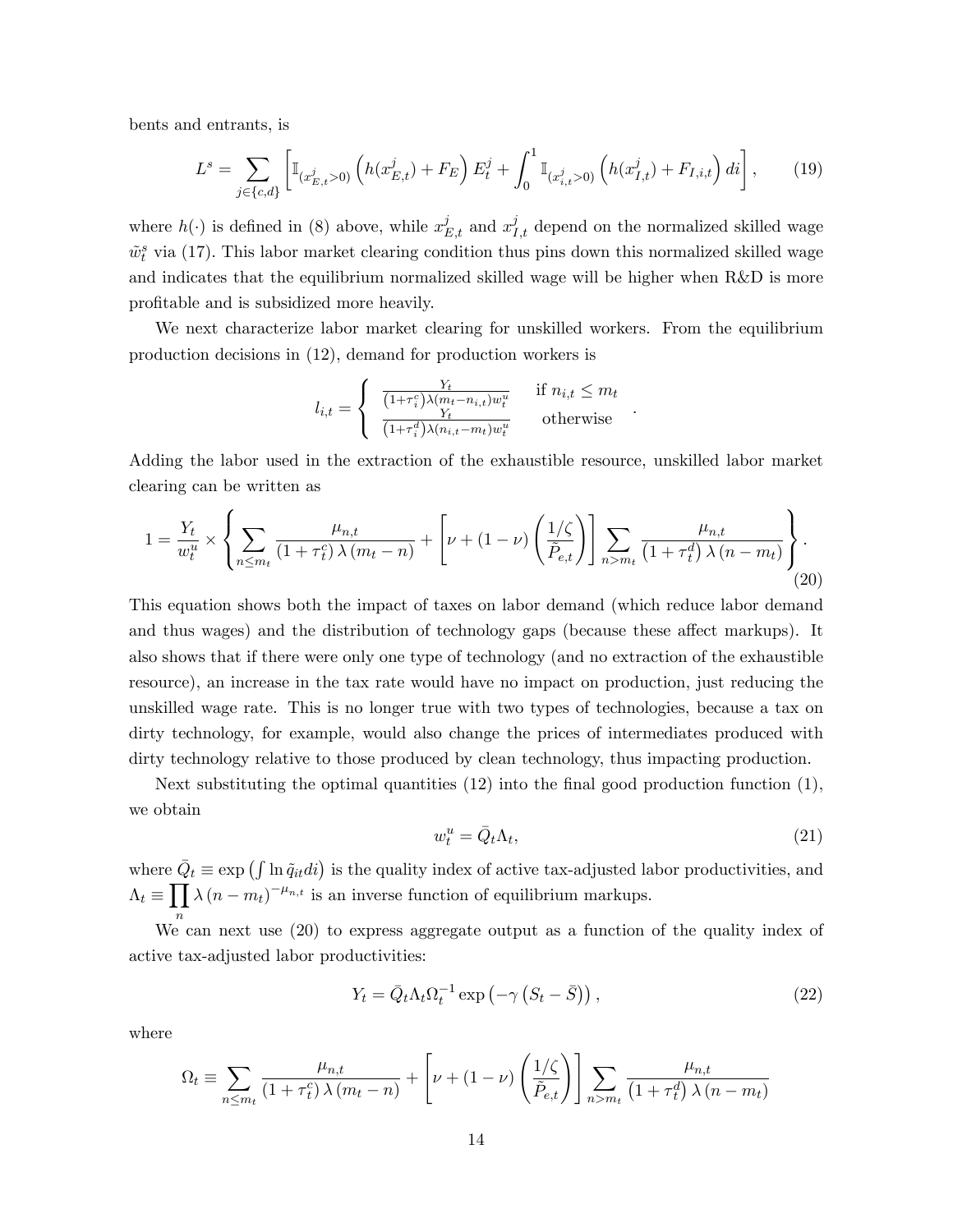is an adjustment for labor demand coming both from taxes and markups.

As noted above, pollution is caused by total dirty intermediate production at time  $t$ , which can be expressed as

$$
Y_t^d = \frac{Y_t}{\left(1 + \tau_t^d\right) w_t^u \tilde{P}_{e,t}} \left[ \frac{1}{2} Q_{m,t}^d + \frac{1}{\lambda \left(n - m\right)} \sum_{n > m_t} Q_{n,t}^d \right],\tag{23}
$$

where we broke up the quality index by step-size differential n and define  $Q_{n,t}^d \equiv \int$  $\sum_{i\in\mu_n}q_{i,t}^d di$ (with a slight abuse of notation where  $i \in \mu_n$  denotes intermediates where the technology gap is *n* steps). The evolution of the quality indices  $Q_{n,t}^d$  and  $Q_{n,t}^c$  are described in the Online Appendix.

Intertemporal maximization yields the standard Euler equation,

$$
g_{C,t} = r_t - \rho,\tag{24}
$$

where  $g_{C,t}$  is the growth rate of consumption and  $r_t$  is the interest rate at time t (and in addition we impose the usual transversality condition).

Hotelling rule implies that the exhaustible resource price net of the cost of extraction must grow at the rate  $r_t$  (i.e., at the interest rate), and thus, the exhaustible resource price net of the cost of extraction relative to the unskilled wage,  $\frac{p_{e,t}-\zeta w_t^u}{w_t^u}$ , must grow at the rate  $r_t-g_{w,t}$ . The implied path of the normalized exhaustible resource price is therefore

$$
\frac{p_{e,t}}{w_t^u} = \left[\frac{p_{e,0}}{w_0^u} - \zeta\right] \int_0^t e^{r_s - g_{w,s}} ds + \zeta.
$$
\n(25)

An additional boundary condition is given by the requirement that the price of the exhaustible price must satisfy

$$
\lim_{t \to \infty} [p_{e,t} - \zeta w_t^u] R_t = 0,
$$

so that either the entire stock of the exhaustible resource is utilized as  $t \to \infty$  or  $p_{e,t} = \zeta w_t^u$ for all  $t \geq 0$ .

Finally, the evolution of the distribution of technology gaps represented by  $\mu_{n,t}$  can be derived from the following differential equations (with some initial condition  $\{\mu_{n,0}\}_{n=1}^{\infty}$  $_{n=-\infty}^{\infty}$ ). For  $n > 1$ , we have

$$
\dot{\mu}_{n>1,t} = z_t^d \mu_{n-1,t} + (1 - \alpha) z_t^c \mu_{n+1,t} - z_t \mu_{n,t},
$$
\n(26)

where  $z_t^j \equiv$  $\left(1+E_t^j\right)$ t  $x_t^j$  $t_i$  and  $z_t \equiv z_t^d + z_t^c$ . Intuitively, the fraction of intermediates with the technology gap  $n$  changes because of the difference between inflows and outflows. There will be inflows into state n from  $n-1$  when a dirty innovation occurs and from  $n+1$  when a clean innovation occurs without leapfrogging. Outflows from the technology gap of  $n$  steps will take place due to both clean or dirty innovation (bringing the state into  $n + 1$ ,  $n - 1$ , or  $-1$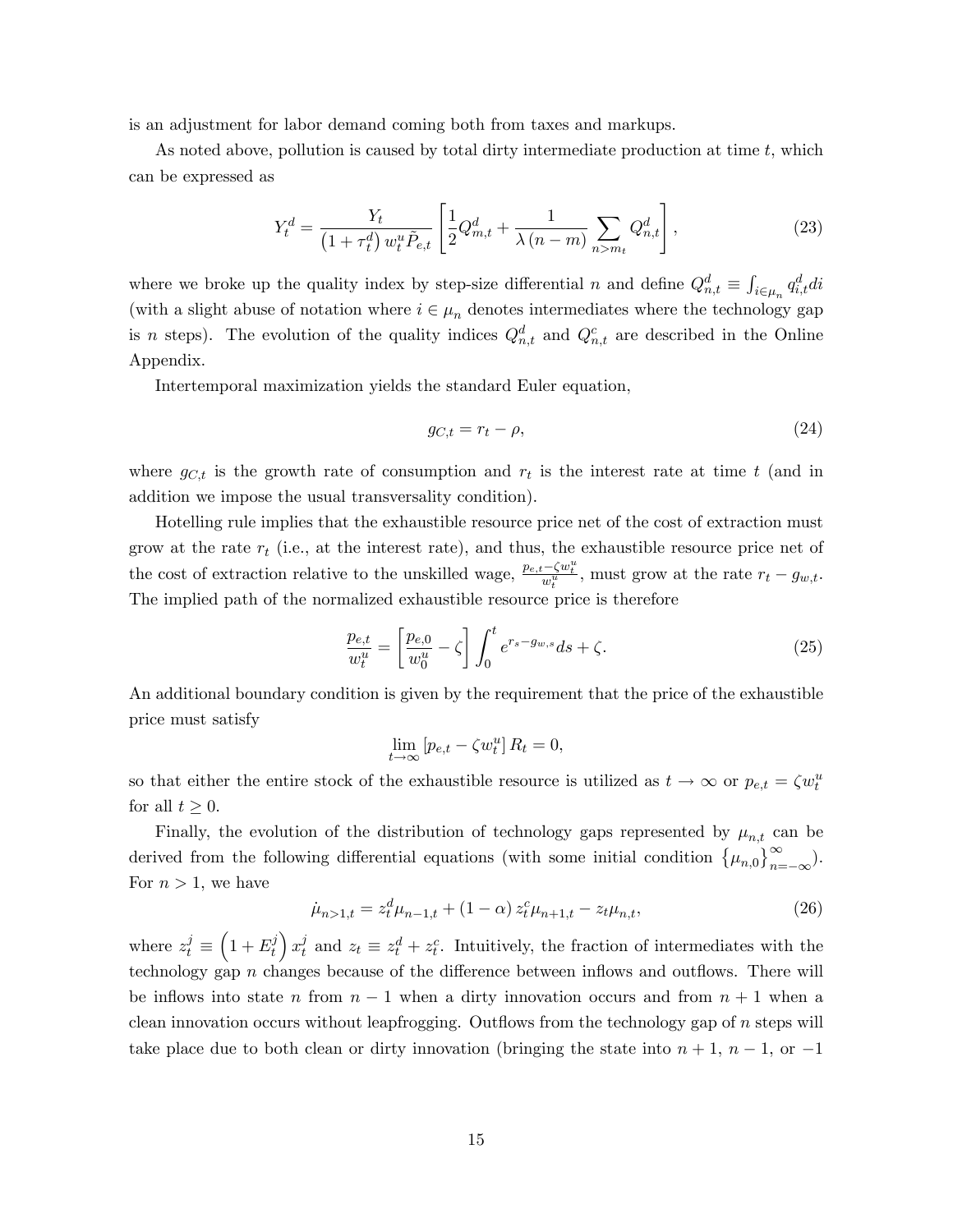depending on the innovation type). For  $n \leq 1$ , a similar reasoning identifies

$$
\dot{\mu}_{1,t} = z_t^d \mu_{0,t} + (1 - \alpha) z_t^c \mu_{2,t} + \alpha z_t^d \sum_{n < 0} \mu_{n,t} - z_t \mu_{1,t}
$$
\n
$$
\dot{\mu}_{0,t} = (1 - \alpha) z_t^d \mu_{-1,t} + (1 - \alpha) z_t^c \mu_{1,t} - z_t \mu_{0,t}
$$
\n
$$
\dot{\mu}_{-1,t} = z_t^c \mu_{0,t} + (1 - \alpha) z_t^d \mu_{-2,t} + \alpha z_t^c \sum_{n > 0} \mu_{n,t} - z_t \mu_{-1,t}
$$
\n
$$
\dot{\mu}_{n < -1,t} = z_t^c \mu_{n+1,t} + (1 - \alpha) z_t^d \mu_{n-1,t} - z_t \mu_{n,t}.
$$
\n
$$
(27)
$$

We now summarize the dynamic equilibrium path using the equations we have derived in this section. For any given time path of policies  $\begin{bmatrix} \tau_t^j \end{bmatrix}$  $\left\{t, s_{I,t}^j, s_{E,t}^j\right\}_{t=0}^{\infty}$ , a dynamic equilibrium path is characterized by time path of  $[y_{i,t}^j, p_{i,t}^j, x_{I,t}^j, x_{E,t}^j, Y_t, w_t^s, w_t^u, e_{i,t}, p_{e,t}, R_t, E_t^j, \{\mu_{n,t}\}_{n=-\infty}^{\infty}$ ,  ${Q_{n,t}^d}_{n=-\infty}^{\infty}$ ,  $r_t$ ,  $S_t]_{t=0}^{\infty}$  such that [1]  $y_{i,t}^j$  and  $p_{i,t}^j$  maximize profits as in (12); [2]  $x_{I,t}^j$  and  $x_I^j$  $E,t$ satisfy (17); [3]  $w_t^u$  is determined by (21); [4] aggregate output  $Y_t$  is given by (22); [5]  $w^s$  is determined from the free-entry condition (18) when there is positive entry and from skilled labor market clearing (19) when there is no positive entry; [6]  $E_t^j$  $t$  is determined from the skilled labor market clearing (19) when there is positive entry; [7] technology gap shares  $\{\mu_{n,t}\}_{n=-\infty}^{\infty}$ satisfy  $(26) - (27)$ ; [8] total productivity of the sectors with *n*-step gap  $Q_{n,t}^d$  evolves according to the innovation rates in (17) and (18);<sup>11</sup> [9] the interest rate satisfies the Euler equation (24); [10] exhaustible resource quantity and price satisfy (4) and (25); [11]  $R_t$  evolves according to the law of motion (3); and [12]  $S_t$  is given by (9) and (10) with  $Y_t^d$  given by (23).

# 3 Empirical Strategy and Data

Our model has <sup>18</sup> parameters/variables, {, <sup>S</sup>, , ', '<sup>0</sup> , '<sup>P</sup> , , , , R0, L s , , , , , F<sup>I</sup> ,  $F_E$ ,  $\chi$ }, and the initial distribution of technology gaps between clean and dirty technologies,  $\{\mu_{0,t}\}_{n=-\infty}^{\infty}$ , to be determined. As will become clearer below, given  $\{\mu_{0,t}\}_{n=-\infty}^{\infty}$ , the remaining parameters can be estimated without knowledge of taxes and subsidies, and also without any information on  $\bar{S}$ ,  $\gamma$ ,  $\varphi$ ,  $\varphi$ <sub>0</sub>, and  $\varphi$ <sub>P</sub>. These parameters become relevant only for our policy analysis. Nevertheless, for completeness we also specify our choices for all these parameters.

We proceed in four steps. First, we choose from external sources the parameters of the carbon cycle and the discount rate:  $\rho$ ,  $\bar{S}$ ,  $\gamma$ ,  $\varphi$ ,  $\varphi$ <sub>0</sub>,  $\varphi$ <sub>*P*</sub>,  $\kappa$ ,  $\nu$  and  $\chi$ . Second, we directly estimate  $L^s$ ,  $\alpha$ , and  $\eta$  from microdata. Third, we choose the initial distribution of technology gaps to match the distribution of patents between firms innovating primarily with clean and primarily with dirty technologies as we explain below. Finally, we estimate the remaining parameters  $\theta$ ,  $\lambda$ ,  $R_0$ ,  $\zeta$ ,  $F_I$  and  $F_E$  using simulated method of moments, with moments being selected to model the firm-level  $R\&D$  behavior, growth rates, entry/exit rates for the energy sector as we describe below, and from the time path of carbon emissions. The model performs well and is able to replicate these moments reasonably closely.

<sup>&</sup>lt;sup>11</sup>See the Online Appendix for the explicit equations for the evolution of quality indices.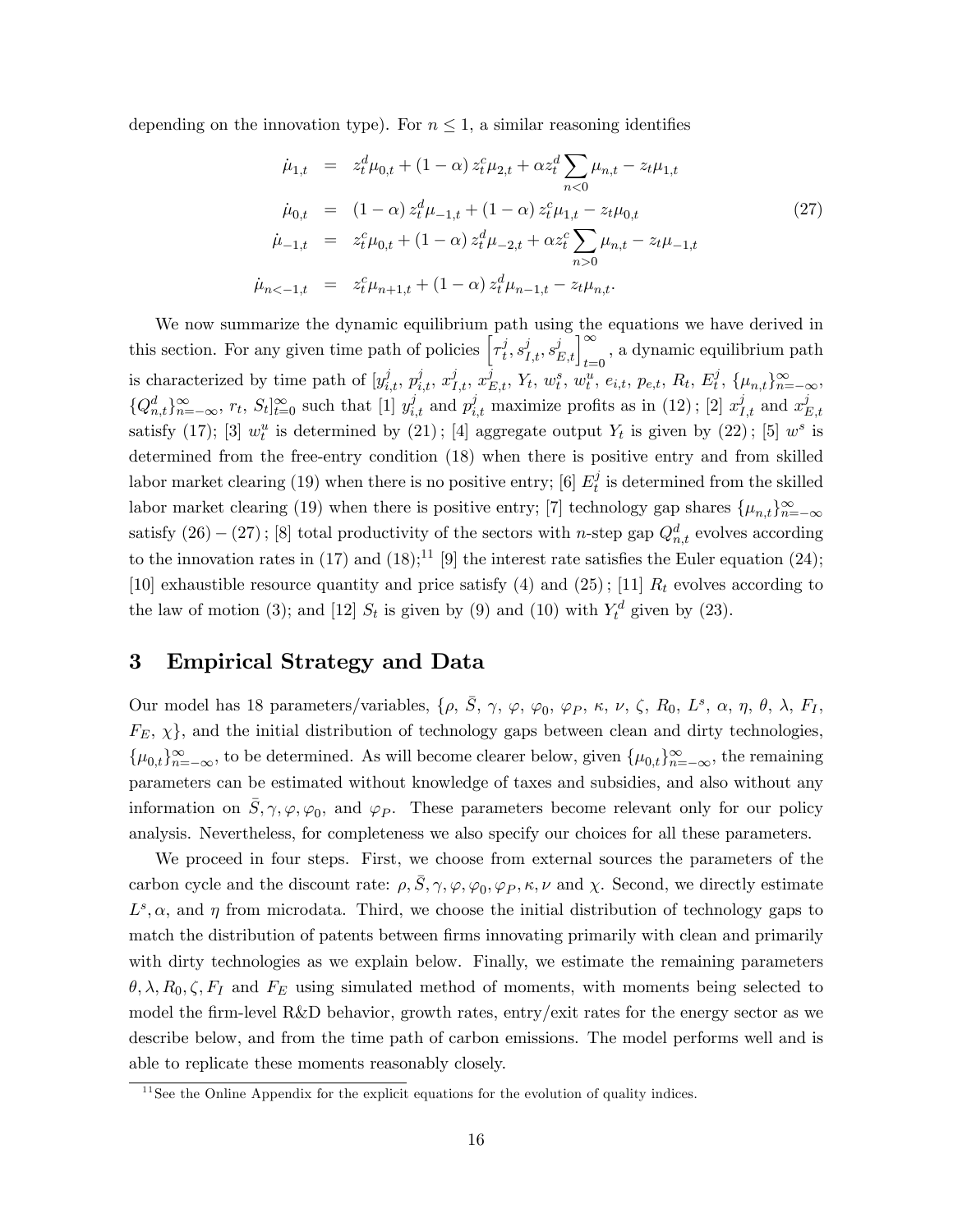Throughout our focus is on the energy sector, the behavior of which has motivated our theoretical model. The energy sector is defined as firms involved in the sourcing, refinement and delivery of energy inputs for residential and industrial applications (e.g., oil and gas, electricity), firms that provide complementary inputs and equipment into this energy-production process (e.g., drilling equipment, power plant technologies), and Örms that interface with the energy inputs for residential and industrial use (e.g., motor manufacturers). As such, the 1576 firms that make up our sample include oil and gas producers, mining and exploration firms, engine manufacturers, power companies building upon multiple techniques, energy equipment manufacturers, and similar. The data we use for estimation come from the Census Bureau, and we design our sample around innovative firms in the energy sector that are in operation during the 1975-2004 period.

#### 3.1 External Calibration

We choose the parameters  $\bar{S}$ ,  $\gamma$ ,  $\varphi$ ,  $\varphi$ <sub>0</sub>,  $\varphi$ <sub>*P*</sub>,  $\kappa$  and  $\nu$  to link our model to the carbon cycle and its impact on aggregate output following Golosov et al.'s (2014) approach. This approach takes into account the current level of carbon stock and its increase since pre-industrial times; the rate at which new emissions enter the atmosphere, the terrestrial biosphere or shallow oceans, and the deep oceans; how that movement and the various reservoirs of carbon influence the earth's temperature; and how higher temperatures and environmental damage hurt the economy. This approach is similar to prior work in environmental economics (e.g., Nordhaus, 2008; Nordhaus and Boyer, 2000), though with some important differences: in particular, it is more flexible in allowing non-linear absorption of atmospheric carbon, but it does not allow any delay on the impact of this carbon content on economic outcomes and temperature changes (e.g., because ocean temperature changes at a different rate than land temperature) and does not separately keep track of the dynamics of the atmospheric concentration of carbon dioxide  $(CO<sub>2</sub>)$ , methane  $(CH_4)$ , and nitrous oxide  $(N_2O)$ .

The value of the pre-industrial stock of carbon dioxide in the atmosphere  $\bar{S}$  is 581 GtC (gigatons of carbon). To model how emission increases the atmospheric stock of carbon, we define the three parameters  $\varphi, \varphi_0$ , and  $\varphi_P$  as follows. First,  $\varphi_P$  is the portion of new emissions that will remain in the atmosphere for a very long time, likely for thousands of years, and estimates of this parameter from Archer (2005) and IPCC (2007) are about 20%. The other two parameters,  $\varphi$  and  $\varphi_0$ , govern the short- and medium-term movement of the emitted carbon, which influence the earth's temperature over short horizons but are ultimately absorbed into the deep oceans. To identify these parameters, we utilize the 30 year half-life of carbon and match the carbon stock evolution under emissions during the 1900-2008 period. We use the law of motion of the atmospheric carbon concentration  $S_t$ , given by (10), over the period 1900-2008.<sup>12</sup> The emission data,  $\{K_t\}_{t=1900}^{2008}$ , are depicted in Figure 1.

<sup>&</sup>lt;sup>12</sup> Namely,  $S_t = \int_0^{t-1900} (1 - d_l) K_{t-l} dl + S_{1900}.$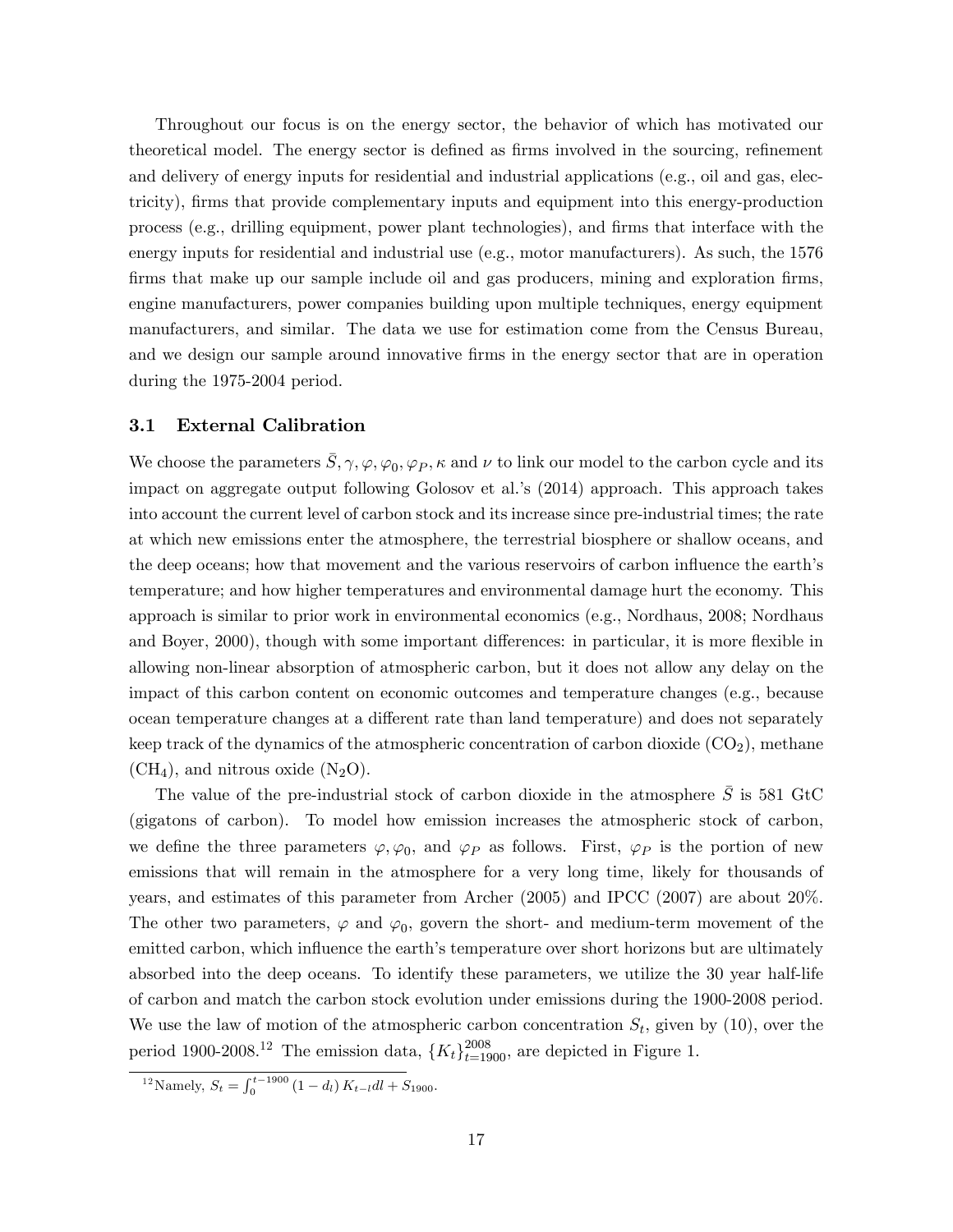

Figure 2 then shows the close fit of (10) at the parameter values  $\varphi = 0.0313$  and  $\varphi_0 = 0.7661$ (the blue line) to the actual data on atmospheric carbon concentration (the red dotted line).

As already noted, our damage function also follows Golosov et al. (2014) and we choose the same  $\gamma$  parameter as they do, 5.3 x 10<sup>-5</sup> GtC<sup>-1</sup>. Because this number may be too low, we investigate the robustness of our results to higher values of  $\gamma$  in Section 6.

In addition, the  $\kappa$  parameter is chosen to link current world emissions levels to the baseline level of dirty output in the model,  $Y_d$  as given by (23), so that implied future increases in  $Y_d$  will translate to correspondingly higher levels of emissions. This formulation assumes that both emissions and technological change in our model can proxy those in the global economy (e.g., because new technologies can be utilized globally).<sup>13</sup> For the elasticity parameter  $\nu$  in the dirty production function, we follow Golosov et al. (2014) and set  $\nu = 0.04$ .

As noted above, the parameter  $\chi$  allows for distortionary effects of research subsidies, for example, because it is difficult for the government to know  $ex$  ante which projects are most worthy of public support. For instance, the US Department of Energy (DOE) provided \$6.3 billion in funding for the support of clean energy research and implementation projects, and there have been some high-profile business and technology failures associated with this program (DOE, 2012). A well-known example is that of Solyndra Corporation, a solar panel manufacturer, which received approximately \$500 million in support from the DOE, before declaring bankruptcy without achieving large-scale production. Motivated by this, we set our baseline value for  $\chi$  to 10% (implying that out of the \$6.3 billion, \$630 million would be entirely wasted). We will show that our results are robust when  $\chi$  is equal to 0% or 20%.

<sup>&</sup>lt;sup>13</sup>This modeling strategy abstracts from several important issues: [1] carbon taxes and research subsidies vary across countries, especially in view of the prevailing lack of international cooperation (see Hassler and Krusell, 2012, for possible implications of this), and [2] new technologies, often first developed in advanced economies (in particular, the United States whose microdata we are using), will spread only slowly to other countries.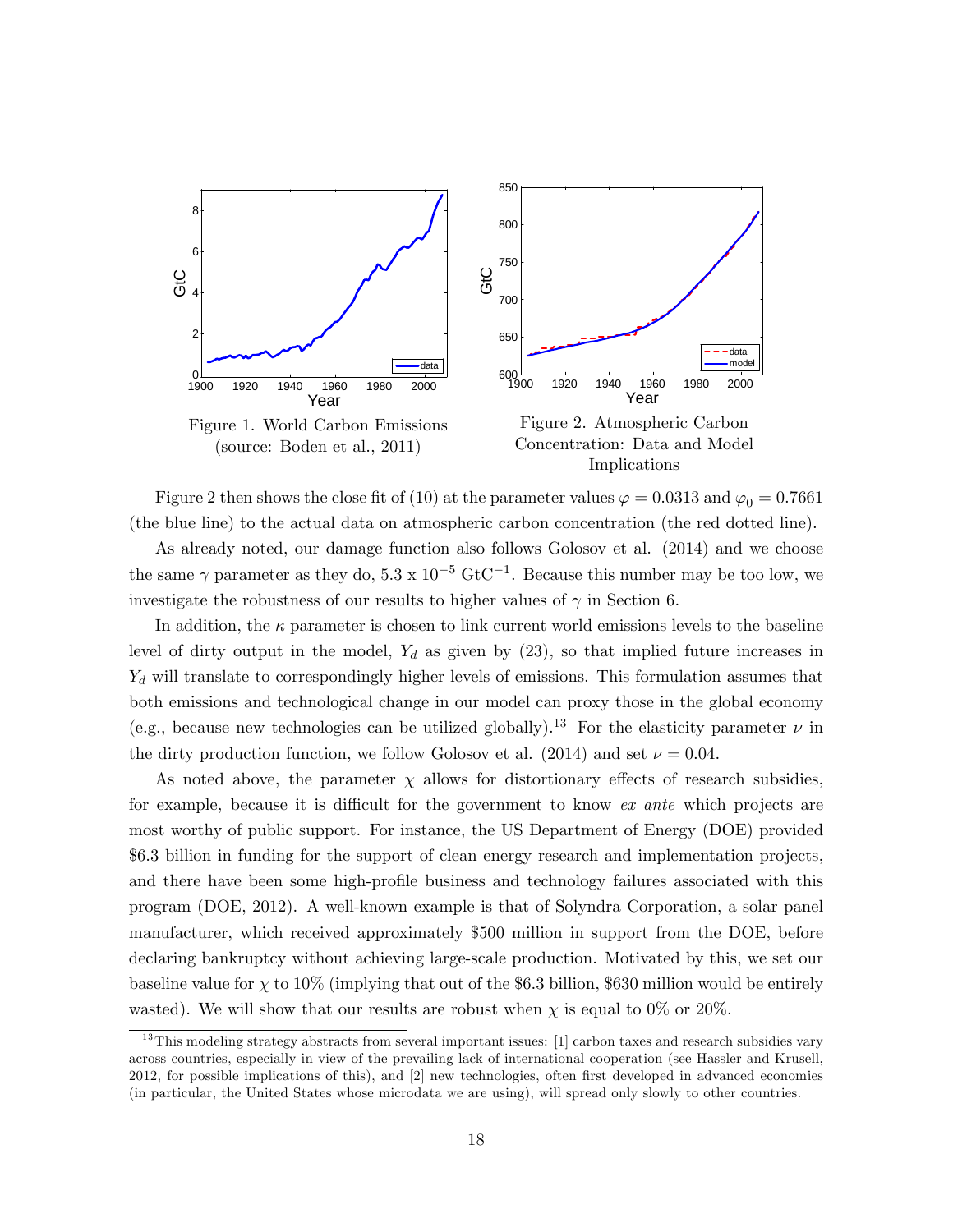The final piece of our external calibration is the (private and social) discount rate, which we take as  $\rho = 1\%$ , close to the 1.5% chosen by Nordhaus. We also show that our results are quite similar, but of course involve more aggressive policies, when the (social) discount rate is  $0.1\%$  as assumed by Stern  $(2007)$ .

#### 3.2 Sample Construction and Data Sources

We use the individual records of patents granted by the USPTO from 1975-2009. We collect patents that are Öled by inventors living in the United States at the time of the patent application, and our assigned to industrial Örms. We identify patents related to the energy sector through patent technology codes. The technology codes are the most disaggregated level of the USPTO's classification scheme and number over  $150,000$ . We adopt the prior classifications developed by Popp (2002) and Popp and Newell (2012). This authoritative prior work is particularly helpful in that they provide classifications into various types of energy technologies. We are interested, however, in several technologies (e.g., nuclear power) not considered by Popp and Newell (2012) and thus extend their list through three additional steps: [1] using environment-related technologies identified by the OECD under the IPC system, [2] examining patents made by prominent firms with energy-related R&D data from the NSF R&D Survey, and [3] manual searches on key phrases.

Our firm-level operating data are from the US Census Bureau's Longitudinal Business Database, which contains annual employment levels for every private-sector establishment with payroll from 1976 onward. We also employ Economic Censuses that are conducted every five years to collect additional plant and firm operation data (e.g., sales). We match patent data to these operating data using firm-name and geographic-location matching algorithms. We focus our sample on the years in which Economic Censuses are conducted. This structure matches our dataís features and accounts for the lumpiness of innovation outcomes. We thus measure variables using the average of observed values for firms in five-year windows surrounding Economic Census years and have six time periods covering 1975-2004.

Our third data source is the NSFís Survey of Industrial Research and Development (R&D Survey) that collects information from all firms conducting over one million dollars in R&D and subsamples firms beneath this level. The  $R&D$  Survey provides us with information on many firms' R&D expenditures and employments of science and engineering workers. We use the data, along with the patenting of the Örm, to calculate the innovation production function for the sector (e.g., the  $\eta$  and  $\alpha$  parameters). These calculations only utilize firm observations for which we always observe reported data. For our broader moments on firm dynamics, we need a complete distribution that encompasses firms only subsampled beneath the threshold. Our patent data are universally observed, and we thus use patents to impute R&D values for firms that are less than the threshold of one million dollars  $R&D$  and not subsampled. Overall, our moments combine the R&D and patent data into a single measure of innovation (in R&D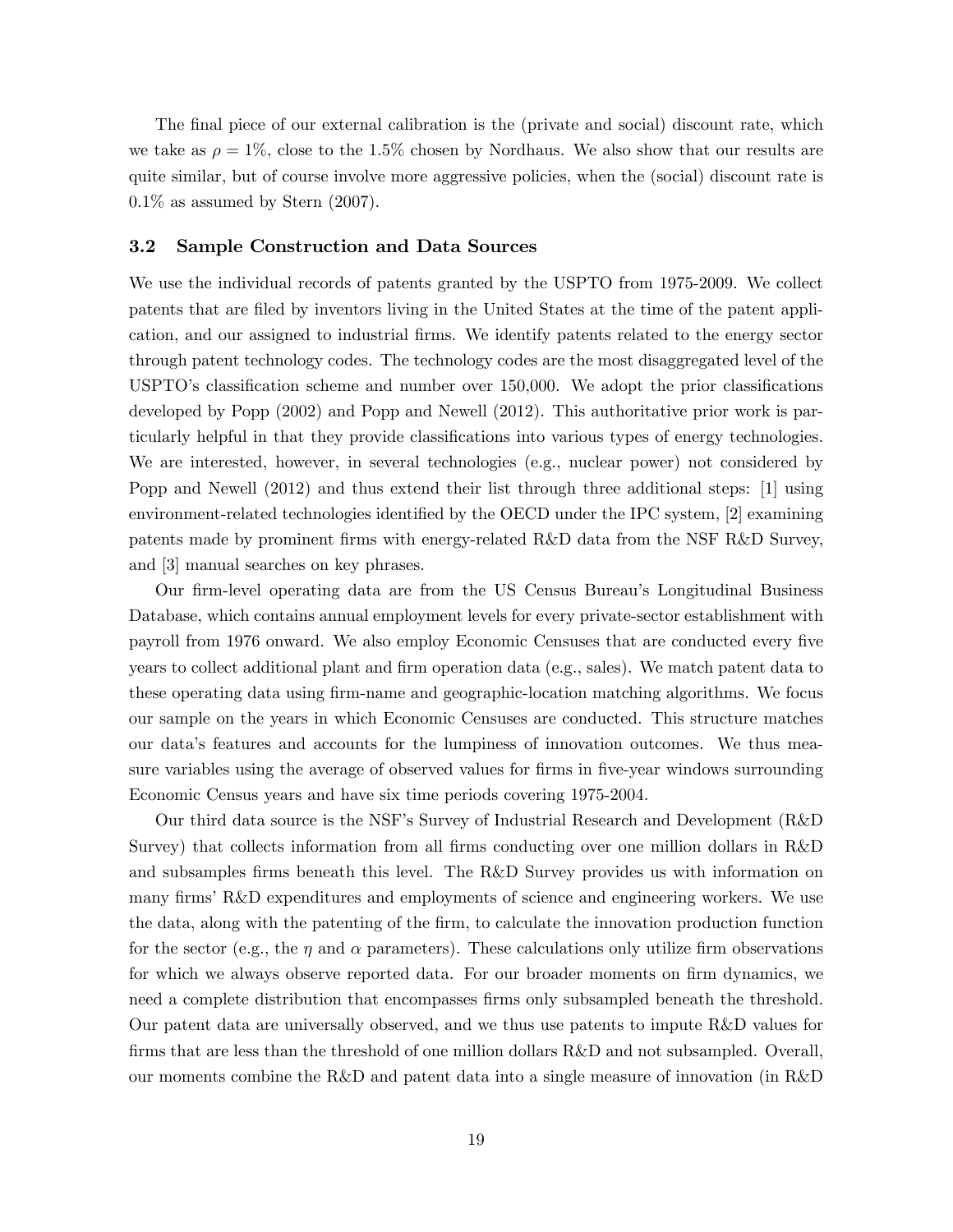terms) that accords with the model.

Our sample requires that a firm either patent or have measured  $R\&D$  in the first period of its life, and does not condition on innovative activity before 1975-1979 for firms that are present at the sample's start. Because our model allows for firms to transition out of  $R\&D$ , we include firms that stop innovation, though we do not include non-innovative incumbent firms that switch to innovation.<sup>14</sup> Our final sample requires the firm have positive employment and obtain three or more patents in the energy sector during 1975-2004. We also require that  $10\%$ of the firm's total patenting be in energy-related fields. The  $10\%$  bar is more substantial than it may initially appear as we have been fairly conservative in terms of defining energy-sector patents.

Thus, our compiled dataset includes 6228 observations from 1576 innovative firms in the energy sector from 1975-2004. While focused on a single sector, our firm-level panel contains 19% of all US R&D industrial expenditures and accounts for about 70% of industrial patents for the U.S. energy sector. Across all activity in the economy, our sample contains 1% of establishments, 5% of employment, and 10% of sales. Our sample accounts for a substantial amount of activity in several of the main sectors responsible for emissions (e.g., Mueller et al.,  $2011$ <sup>15</sup> While our sample does not include many firms directly from two high-emission sectors, agriculture and transportation, it includes many of the manufacturers of products that are key inputs to these sectors.

We define patents as related to dirty technologies if they are connected to the extraction, refinement or use of fossil-fuel based energy, including oil, coal, natural gas, and shale technologies. We group into clean-energy patents Öelds that are related to geothermal, hydroelectric, nuclear, solar, and wind energy. We also include patents for conservation and utilization of energy. Results are robust to reclassifications of border group types.

Finally, to determine the model's initial conditions, we identify whether firms are primarily operating in dirty- or clean-energy applications. We first classify an observation (a firm in a given period) as focused on clean energy if 25% or more of its energy-sector patents are devoted to clean-energy fields; otherwise the firm is classified as a dirty-energy firm in the period. We use the 25% threshold as our assignments of clean-energy fields are conservative compared to dirty-energy fields. We then describe the firm overall as a clean-energy firm if half or more of its time periods achieve this clean-energy focus. The distribution between clean and dirty uses at the firm level is fairly bimodal—96% of observations have  $75\%$  or more of their patents in one technology—making the exact details of these procedures less important. In total,  $11\%$  of our

<sup>&</sup>lt;sup>14</sup>As the probability that an existing, non-innovative firm commences R&D or patenting over the ensuing five years (conditional on survival) is only about  $1\%$ , this exclusion is reasonable. These procedures define the base pool of innovative Örms in the energy sector.

<sup>&</sup>lt;sup>15</sup>In the 1992-1997 period, for example, we account for 59% of sales in industries related to coal and oil extraction, refinement, and shipment; 33% of sales in industries related to electricity production; and 21% of manufacturing sales. Among manufacturing industries, our sample contains higher shares in industries more closely linked with emissions (e.g.,  $64\%$  in petroleum refinement,  $31\%$  in primary metals).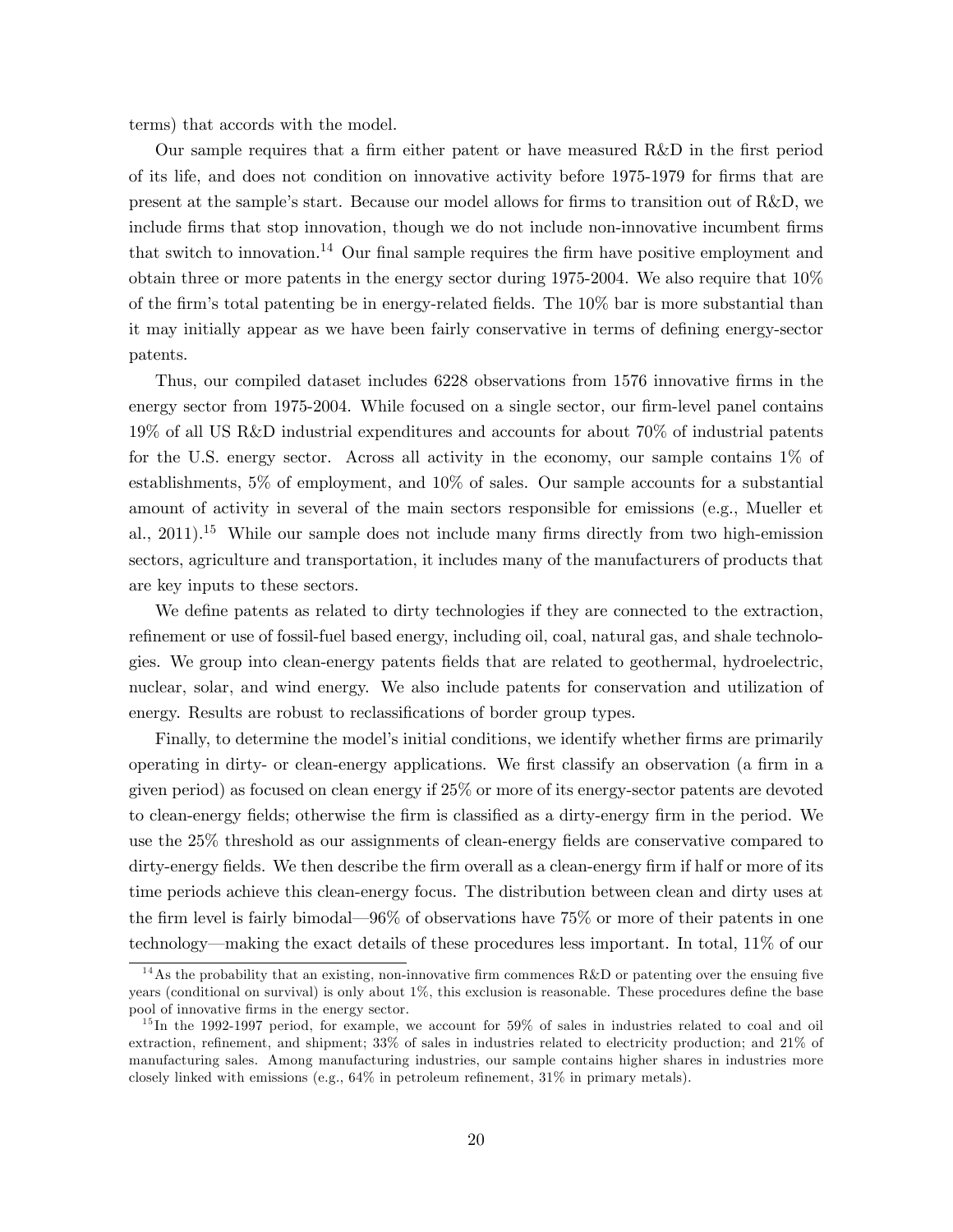firms are classified in the clean-energy sub-sector;  $14\%$  of energy-sector patents are classified as clean energy.

#### 3.3 Estimation and Choice of Parameters from Microdata

We first estimate the  $\eta$  parameter from our innovation production function,  $X_f$  =  $\theta(H_f)^\eta(u_f)^{1-\eta}$ , which can be rewritten as  $\ln(X/u_f) = \ln(\theta) + \eta \cdot \ln(H/u_f)$ . We measure X by the firm's count of patents,  $H$  by the firm's R&D expenditures or scientist counts, and  $u$  through four proxies of firm size given below. Our patent count measure is weighted by citations (normalized by the average citations achieved by other patents in the same patent class and application year).

To estimate the  $\eta$  elasticity as accurately as possible, we use the panel nature of our data and later return to estimating the  $\theta$  parameter. As noted earlier, we only use for this exercise firms that have a full panel of reported  $R&D$  data. To focus on higher-quality data for our differenced estimations, we also require that the firm be present in at least three periods. We first estimate a linear regression with year fixed effects  $\delta_t$  as follows:

$$
\ln(Patents/product_{f,t}) = \beta \cdot \ln(R\&D/product_{f,t}) + \delta_t + \epsilon_{f,t},\tag{28}
$$

with standard errors clustered by firm. We then extend the estimation to allow for firm fixed effects by first-differencing to obtain the following specification:

$$
\Delta \ln(Patents/product_{f,t}) = \beta \cdot \Delta \ln(R \& D/product_{f,t}) + \delta_t + \epsilon_{f,t}.
$$
 (29)

Panel A of Table 1 summarizes eight variants of the OLS levels regression (28). The rows indicate four measures of firm size  $u_f$ : SIC3 industry counts, SIC4 industry counts, sales, and establishment counts. Column headers indicate whether R&D inputs are being measured through  $R&D$  expenditures or counts of scientists. The eight coefficients are from eight separate estimations of regression (28). The average is 0.69 with a range of 0.63-0.76.

|                   | A. Levels    |                   |              | <b>B.</b> First-differenced |
|-------------------|--------------|-------------------|--------------|-----------------------------|
| Firm Size $u_f$ : | $R\&D$       | <b>Scientists</b> | $R\&D$       | <b>Scientists</b>           |
| SIC3 Counts       | 0.632(0.042) | 0.653(0.048)      | 0.342(0.056) | 0.286(0.052)                |
| SIC4 Counts       | 0.625(0.043) | 0.644(0.048)      | 0.353(0.057) | 0.296(0.053)                |
| <b>Sales</b>      | 0.761(0.053) | 0.751(0.048)      | 0.405(0.075) | 0.348(0.065)                |
| Establishments    | 0.714(0.039) | 0.732(0.041)      | 0.505(0.058) | 0.455(0.054)                |

TABLE 1. OLS ESTIMATES FOR  $\eta$  PARAMETER

Note: This table presents variants of regressions (28) and (29). Standard errors in parentheses.

Panel B similarly summarizes eight estimation variants of the first-differenced regression (29). The average across these variants is lower at 0.37, with a range of 0.29 to 0.51. We set the baseline value of  $\eta$  to 0.5, the mid-point within the range of estimates in Table 1.<sup>16</sup>

<sup>&</sup>lt;sup>16</sup>We also find comparable  $\eta$  parameters in robustness checks off of this sample platform. For example,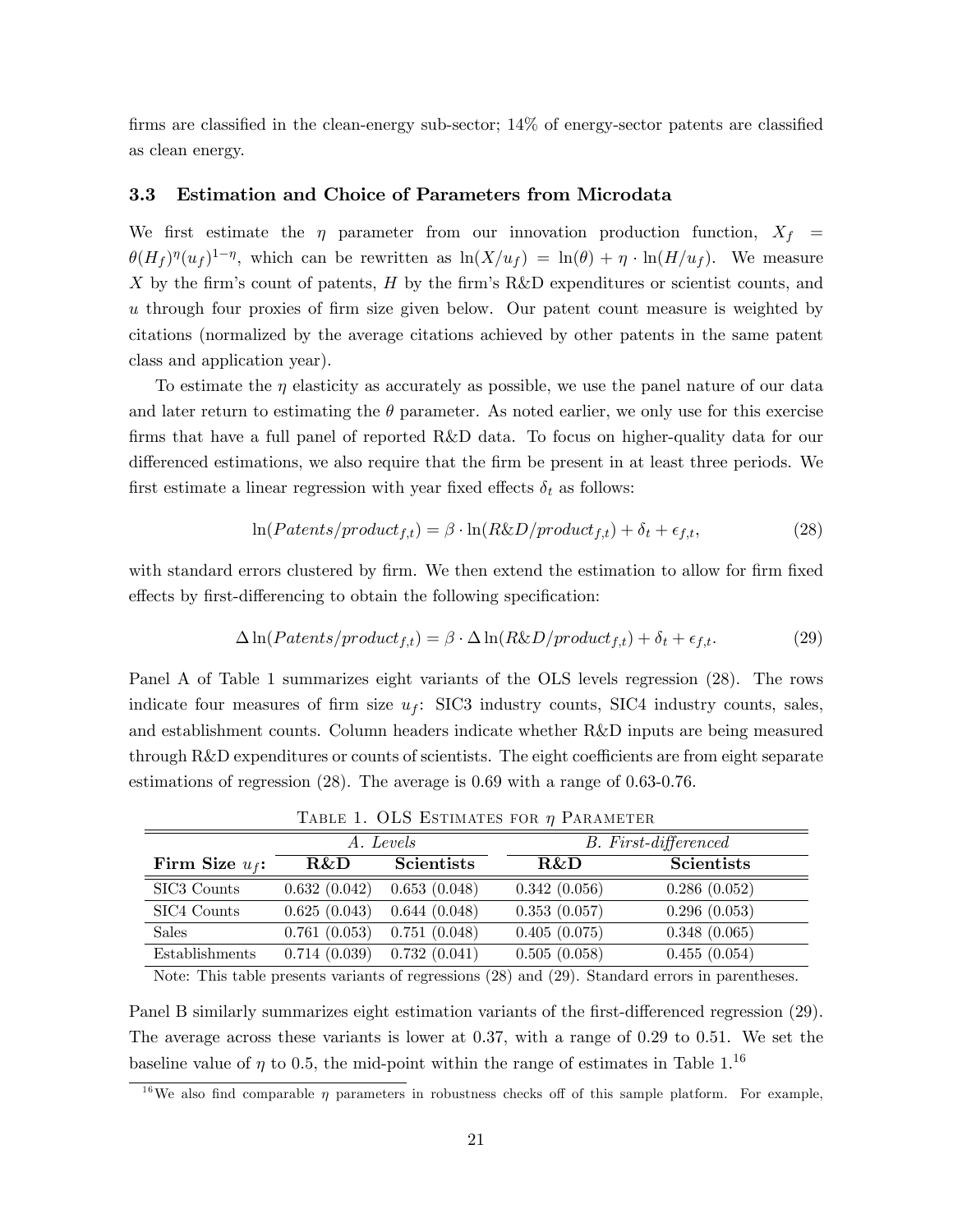We next turn to the  $\alpha$  parameter that describes technology leapfrogging. This process is challenging to model empirically, and we are unfortunately unable to identify exact races between clean and dirty technologies directly within the patent data. This limitation is due to the narrowness of the technology codes that are entirely clean or dirty in application, while patent class divisions are too broad and few in number. We thus identify the rate at which patents with exceptional quality emerge using patent citations and quantify the rate at which patents enter and quickly establish high levels of citations compared to incumbent peers.

Specifically, we start with our dataset of all energy-sector patents granted to US inventors during the post-1975 period. We calculate among these energy-sector patents the citation count distribution of incumbent patents by year, excluding within-firm citations. Incumbent patents are defined to be those that were applied for 5-10 years before the focal year; we cap at 10 years prior so that we can have a stable window across a time period from 1985 onwards for analysis. Citations are coming from patents being applied for in the focal year. By focusing on patents receiving a citation in a given year, we are effectively looking at technologies that are being actively used, with many incumbent patents dropping out as no one is building on them. We then calculate for new patents the citations they receive by year. We designate a major entrant as any patent that has a citation count that exceeds the 90th percentile of the incumbent distribution in any of its first three years. This evaluation approach is designed to keep the incumbent groups (5-10 years earlier) separate from the entrant groups (max of three years earlier).  $4.2\%$  of entrants achieve this level of major entrant. We find a slightly lower estimate at  $4.0\%$  using Popp and Newell's  $(2012)$  definitions, and a rate of  $4.1\%$  when making the citation distributions specific to each patent class. Based upon these findings, we set  $\alpha = 4\%$ .

Finally, for  $L^s$ , which is the supply of scientists and engineers involved in R&D-type activities in the model (relative to unskilled workers), we use 5.5%. We calculate this share from Census IPUMS using the 2000 5% sample, focusing on non-group quartered workers aged 20-65, employed in industries closely related to the energy sector. We also require 20 weeks worked within the year and usual hours worked of 20 or more during each week. 5.5% is the share of these workers with college education or more, employed in occupations related to science and engineering.

restricting the sample to firms with energy patents as more than 30% of their patent portfolio yields levels and first-differences estimates of 0.744 (0.065) and 0.384 (0.100), respectively. Restricting our sample to firms identified from Popp and Newell's (2012) codes yields levels and first-differences estimates of 0.704 (0.049) and 0.301 (0.071), respectively. Relaxing our requirement that the firm be present in three periods yields levels and first-differences estimates of 0.614 (0.043) and 0.338 (0.056), respectively. We likewise find similar outcomes when incorporating industry-year fixed effects, using unweighted patent counts, or similar adjustments. Finally, the Online Appendix provides similar estimates from Poisson models that allow for zero patenting outcomes.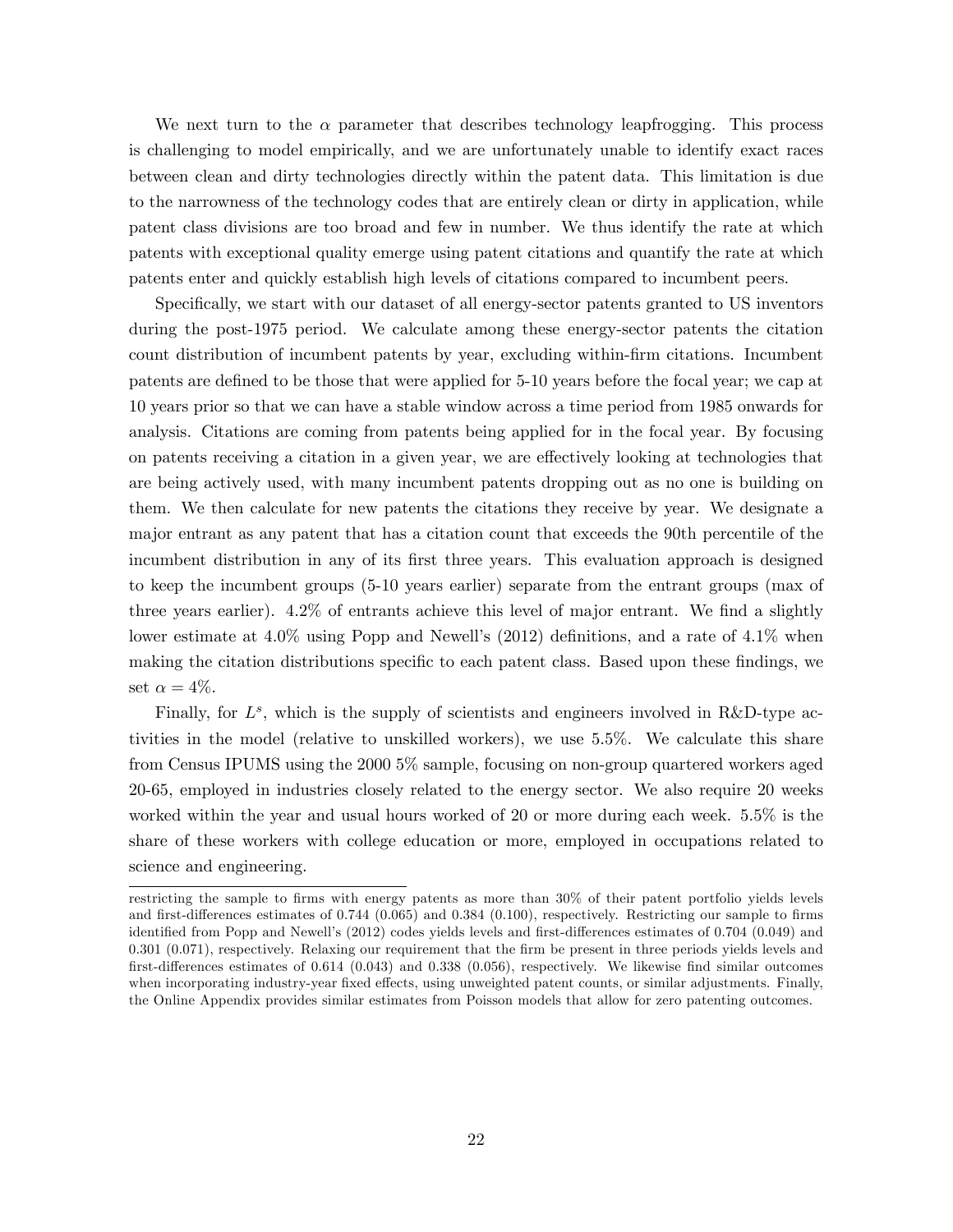#### 3.4 Initial Technology Gaps

To provide the initial distributions of the model, we develop estimates of the cumulative stock of technologies invented by clean- and dirty-energy Örms using SIC3 industries as approximations of product lines. We develop these distributions in three steps. The first step is to calculate the sum of patents by each firm during the 1975-2004 period and the firm's distribution of employment across SIC3 industries in these sectors over the same period. We then apportion the firm's cumulative patent stock across SIC3 industries using the firm's employment distributions. For each SIC3 industry, we finally sum the apportioned patents made by clean- and dirty-energy firms. This sum of patents across all firms, active or inactive, reflects the quality ladders structure of our model.

These calculations provide us with over 400 estimates of comparative clean- and dirtyenergy stocks. Across these SIC3 industries, clean-energy firms are estimated to have a higher cumulative patent stock in 13.1% of industries. For data quality and Census Bureau disclosure restrictions, we focus on the upper half of the industry distribution in terms of cumulative clean and dirty patent counts, which has 13.0% of industries being led by the clean-energy stock (within manufacturing and energy production specifically, this share is  $12.5\%$ ).

The average gap relative to the frontier in the 13% of cases where clean patents have the lead is 39%, while it is 76% in the 87% of cases where dirty patents have the lead. We convert the patent gaps into the technology gaps in the model using a conversion factor between the patents rates in the data and the innovation rates in the model. In particular, in our model the annual innovation flow of incumbents is 24.1% per product line (the sum of  $x^c = 4.8\%$  and  $x^d = 19.3\%$ ), while in the data the mean of patent flow is approximately 43 per line. Hence we divide the empirical patent distribution of clean and dirty (which consists of patents registered between 1975-2004) by the conversion factor of  $43/0.241$ , and then round the resulting technology to the nearest integer. This gives us the initial number of improvements  $n_{j,0}^d$  and  $n_{j,0}^c$ . We then compute the initial productivities as  $q_{j,0}^d = \lambda^{n_{j,0}^d}$  and  $q_{j,0}^c = \lambda^{n_{j,0}^c}$  to provide the initialization values.

Figure 3 plots the density of the resulting distribution of initial technology gaps between dirty and clean technologies.<sup>17</sup> It shows that in most product lines the dirty technology is only a few steps ahead of clean technology, but there is a long tail of product lines with a large gap between dirty and clean, and a small set in which clean is ahead of dirty. The fraction of product lines with a non-zero gap in terms of step sizes is 90%. Clean energy leads by one or more step sizes in 9% of cases. Dirty energy has a lead of 20 and 50 step sizes or more in  $11\%$ 

<sup>&</sup>lt;sup>17</sup>See the Online Appendix for additional summary statistics.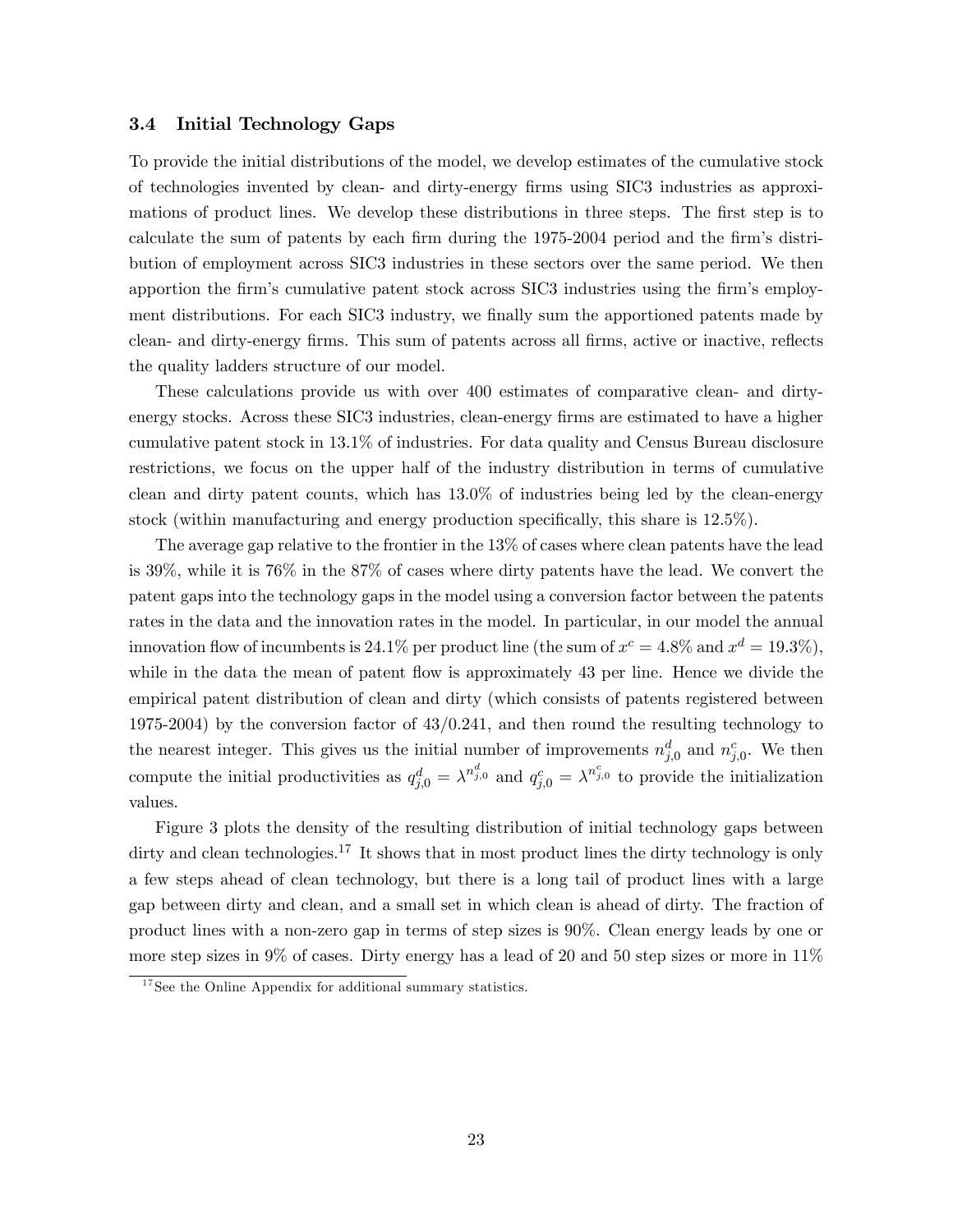

and 2% of technologies, respectively. We later consider alternative initial distributions.

Figure 3. The distribution of initial productivity gaps between clean and dirty technologies across product lines (a positive number indicates the dirty technology having the lead).

### 3.5 Simulated Method of Moments

The remaining parameters  $\theta$ ,  $\lambda$ ,  $F_I$ ,  $F_E$ ,  $R_0$  and  $\zeta$  are estimated using the quantitative implications of our model. For the first four of these parameters,  $\theta$ ,  $\lambda$ ,  $F_I$  and  $F_E$ , we use the simulated method of moments (SMM). This approach chooses the parameter vector so as to minimize the distance between four moments as implied by our model and data,  $\min\sum_{i=1}^{4} |\text{model}(i) - \text{data}(i)|$ , where we index each moment by i. SMM iteratively searches repeatedly across sets of parameter values for  $\theta$ ,  $\lambda$ ,  $F_I$  and  $F_E$  until the model's moments are as close as possible to the empirical moments (see Adda and Cooper, 2003, for further details). We also choose the fixed cost heterogeneity parameter,  $\xi$ , as 10% and verify that our results are not sensitive to this choice of parameter.

We use three moments from the microdata—firm entry rates, firm exit rates, and the average  $R&D/sales$  ratio of firms—together with the growth rate of the sector to identify these parameters. The entrant's labor share and exit rates are calculated across the five-year intervals of our Census Bureau data and then transformed into annualized net rates of 1:3% and 1:75%, respectively. We match the construction of these entry and exit rate moments in the model. The weighted average R&D-to-sales ratio is 6:56%, using log sales as weights and winsorizing the R&D/sales ratio at the 99th percentile to reduce outliers. The aggregate annual sales growth per worker is  $1.23\%$  for the sector across the 1975-2004 period.<sup>18</sup>

For the remaining parameters,  $\zeta$  and  $R_0$ , we use the implied emission path of our model. BP (2010) reports that oil reserves are around 181.7 gigaton, but there is considerable uncertainty around this estimate as well as on coal reserves. Rogner (1997) argues that world coal supplies will be sufficient for several hundred years if used at the current rate. This motivates our

 $18$ <sup>18</sup>The computational algorithm is described in the Online Appendix.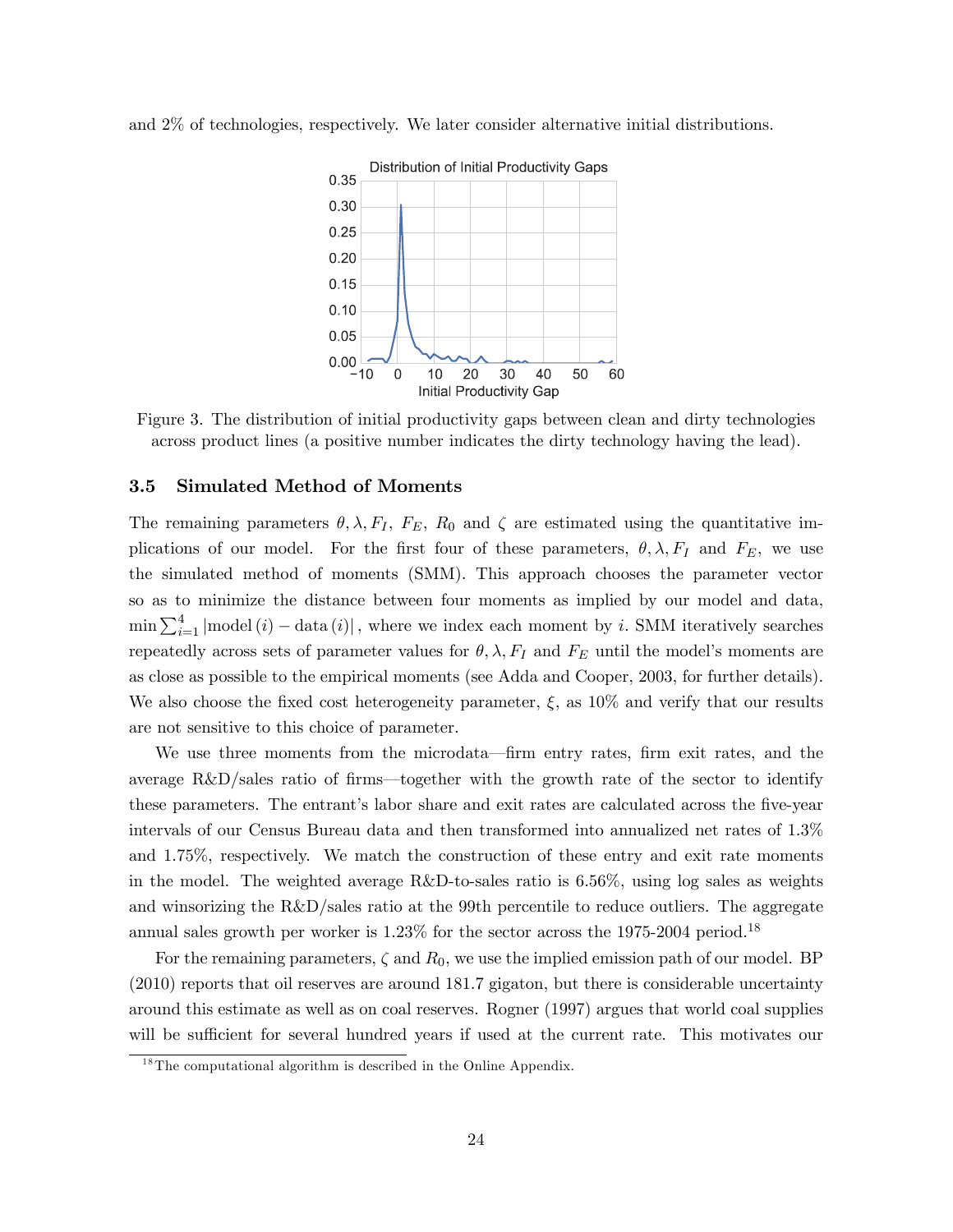approach of computing these two parameters to match the level and the growth rate of emissions in 2008 (rather than using a specific value of total reserves).

# 4 Estimation Results

In this section, we provide the SMM estimates of the remaining parameters and discuss the fit of our model to non-targeted moments. Finally, we show how atmospheric carbon concentration, temperatures and aggregate output evolve given these parameters in a laissez-faire equilibrium (with no policy intervention) starting from the observed distribution of technology gaps.

### 4.1 Parameter Estimates and Goodness of Fit

Table 2 summarizes our parameter estimates. The estimate of  $\theta = 0.958$  implies that a unit of skilled labor on a single product line generates an innovation with probability of approximately 24% per year. Our estimates of the innovation step size,  $\lambda = 1.063$ , implies a gross profit margin of 5.7%, which is reasonable. The model predicts a sizable fixed cost advantage for incumbent firms: their fixed cost of operation is equal to  $5\%$  of the entrants' fixed cost. Finally, our procedure of matching the recent past of emissions delivers the total energy resources as 13; 549 gigatons of carbon equivalent (GtC), which is reasonable given the extent of known reserves.

Table 2. Parameter Estimates

| Parameter | Description             | Value     | Parameter | Description            | Value |
|-----------|-------------------------|-----------|-----------|------------------------|-------|
|           | Innovation productivity | 0.958     | $F_F$     | Fixed cost of entry    | 0.040 |
|           | Innovation step size    | $1.063\,$ | Ro        | Total energy resources | 13549 |
| $F_I$     | Fixed cost of R&D       | 0.002     |           | Extraction technology  | 0.016 |
|           |                         |           | -------   |                        |       |

Note: This table presents the parameter estimates from SMM.

Table 3 shows the values of the moments used for estimation, which generally match the data quite closely.

| <b>Moments</b>       | Model Data |       | <b>Moments</b>                | Model | Data  |
|----------------------|------------|-------|-------------------------------|-------|-------|
| Entry Share          | 0.014      | 0.013 | Aggregate Sales/Worker Growth | 0.012 | 0.012 |
| Exit Rate            | 0.032.     | 0.018 | Emissions Level in 2008       | 8.461 | 8.749 |
| Average $R\&D/Sales$ | 0.065      | 0.066 | Growth of Emissions in 2008   | 0.023 | 0.024 |

TABLE 3. MOMENT MATCHING

Note: This table compares the model and the data across the moments used for estimation. .

Our main method of evaluating the quantitative Öt of our model is to look at a range of non-targeted moments, which are presented with the model implications in Tables  $4A - 4C$ . We choose the non-targeted moments to represent aspects of the firm size distribution and its growth properties, which are quite different from the moments we targeted in our estimation.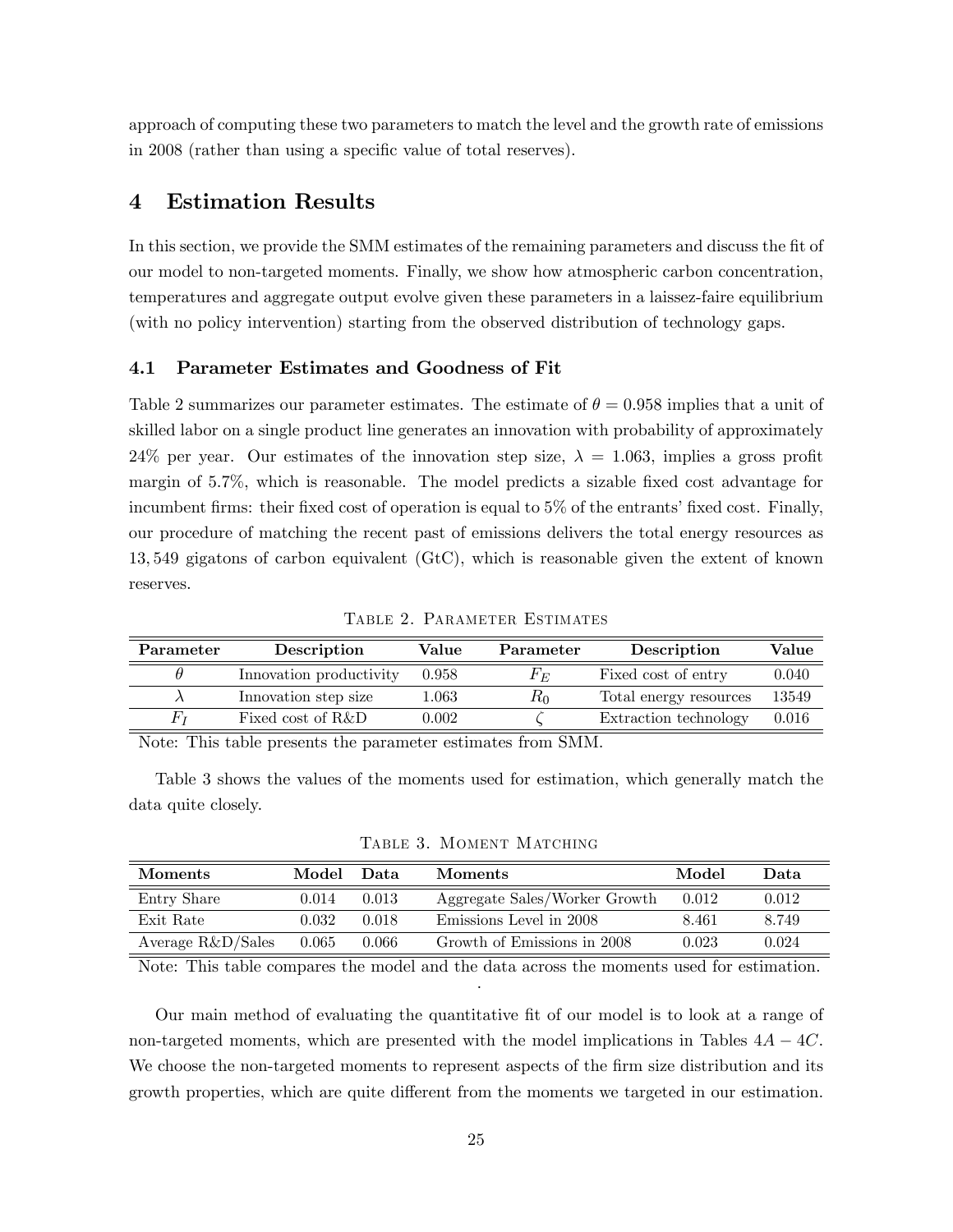Our first non-targeted moment compares the size ratio of the median entrant to the median incumbent firm. Our targeted moments on entry/exit rates, overall sector growth, and R&D intensity do not directly impose strong constraints on this size distribution of firms. Table  $4A$ contrasts the size ratios in the model and data with respect to employment, sales, and sales per employee, and shows that our model implications match the data very closely with respect to the latter two metrics, though not as well for employment.<sup>19</sup>

|                    | Ratio of Median Sizes |      |  |
|--------------------|-----------------------|------|--|
| Size Measure:      | Model                 | Data |  |
| Employment         | 0.18                  | 0.03 |  |
| <b>Sales</b>       | 0.18                  | 0.20 |  |
| Sales per Employee | 1.13                  | 1.05 |  |

Table 4A. Entrant Size Ratio to Incumbents

Note: This table compares non-targeted moments in the model and the data.

We next compare growth distributions. We first calculate the unconditional growth rate of employment for each firm in the model and data defined as  $(Emp_t - Emp_{t-1})/((Emp_t +$  $Emp_{t-1}/2$ . As argued by Davis, Haltiwanger and Schuh (1996), this measure of growth has attractive properties like a symmetric treatment of positive and negative growth and bounded values that minimize outliers. We calculate growth over Öve-year intervals. We then calculate the probability that Örms experience substantial movements in either positive or negative directions. Comparing these movements in the model to the data provides insights into how well the innovation step sizes and associated firm dynamics mirror the sector's true performance. Table 4B shows that the model matches the data quite well on this dimension. The model somewhat overpredicts employment declines of 25% or more, but it closely matches otherwise.

| <i>Employment Growth Probability</i> |      |      |                                 |      |      |
|--------------------------------------|------|------|---------------------------------|------|------|
| Change over 5-Years: Model Data      |      |      | Change over 5-Years: Model Data |      |      |
| Decrease $75\%$ or more              | 0.25 | 0.11 | Increase $25\%$ or more         | 0.26 | 0.31 |
| Decrease $50\%$ or more              | 0.30 | 0.15 | Increase $50\%$ or more         | 0.20 | 0.20 |
| Decrease $25\%$ or more              | 0.38 | 0.26 | Increase 75\% or more           | 0.17 | 0.14 |
|                                      |      |      | Increase $100\%$ or more        | 0.10 | 0.11 |

Table 4B. Comparison of Growth Distribution

Note: This table compares non-targeted moments in model and data.

Finally, Table  $4C$  turns to a comparison of the model and the data for growth rates of firms conditional on different quartiles of the size distribution. For this exercise, we divide firms into quantiles based upon their initial size in each Öve-year period and then compute the growth rates using the above formula. The employment distribution implied by the model is a little less fine-grained than the data, as about  $50\%$  of our firms have one product and employment

 $19\,\text{T}$  pass Census Bureau disclosure restrictions, the empirical medians are "fuzzy" median estimates that use the average values over the 45th to 55th percentiles.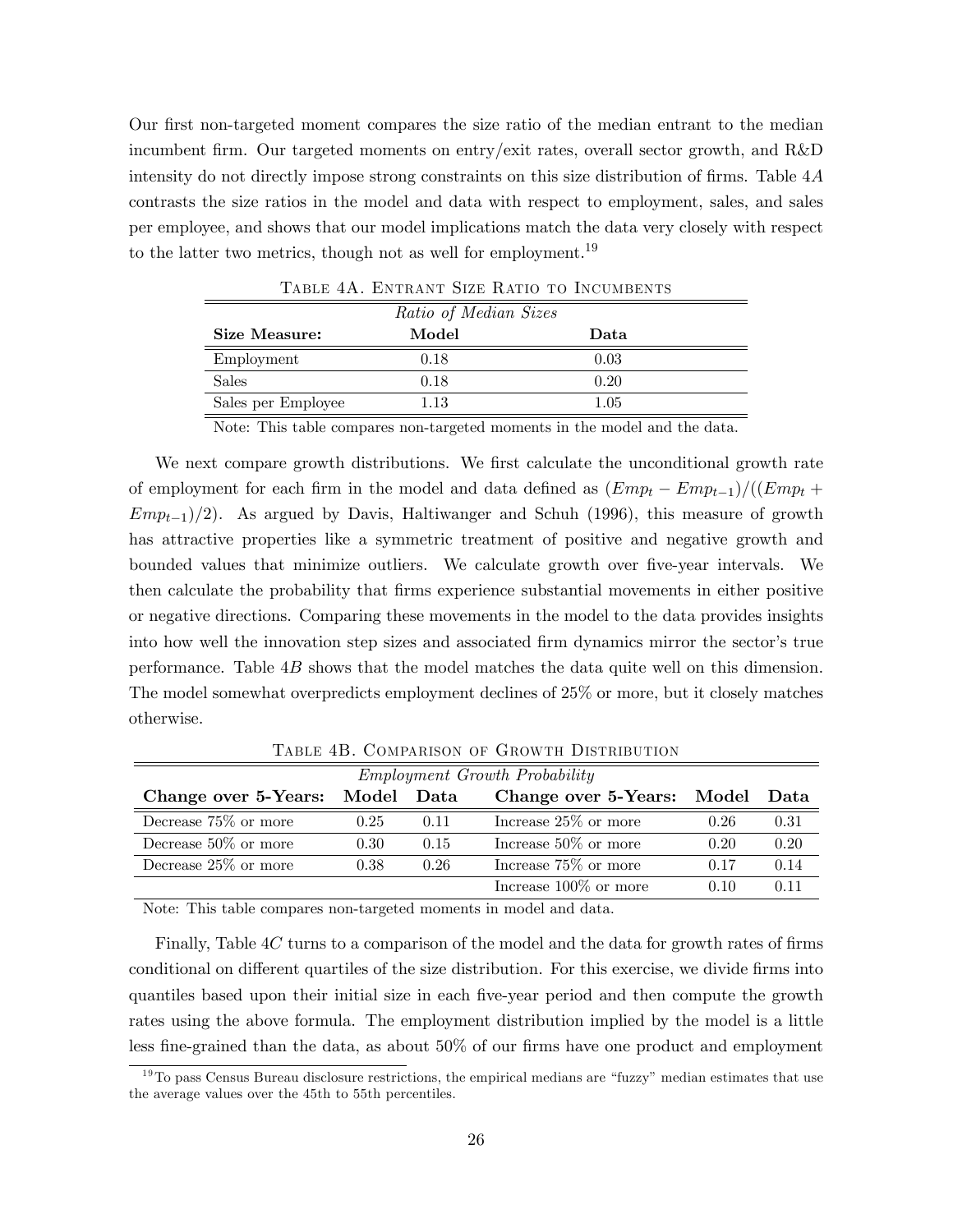is partially proportional to product counts. Nevertheless, the model's implications match the general patterns in the data, and in particular, the model successfully generates the lack of growth in the top two quantiles compared to the bottom three. Overall, the model performs reasonably well for these diverse tests, providing confidence in its ability to capture production and innovation dynamics in the energy sector.

| 5-Year Conditional Growth Rates |      |        |                               |        |         |  |
|---------------------------------|------|--------|-------------------------------|--------|---------|--|
| Quantile of Sizes: Model Data   |      |        | Quantile of Sizes: Model Data |        |         |  |
| Smallest                        | 29%  | $31\%$ | 3rd                           | 26%    | $11\%$  |  |
| 2nd                             | 38\% | $14\%$ | 4th                           | $-8\%$ | $-1\%$  |  |
|                                 |      |        | Largest                       | $-3\%$ | $-10\%$ |  |

|  | TABLE 4C. COMPARISON OF GROWTH OVER SIZE DISTRIBUTION |  |  |  |
|--|-------------------------------------------------------|--|--|--|
|  |                                                       |  |  |  |

Note: This table compares non-targeted moments in model and data.

### 4.2 Climate Dynamics in the Laissez-faire Economy

We next describe the implied future equilibrium and atmospheric carbon paths of the model under laissez-faire (meaning no carbon taxes and research subsidies). Given the initial distribution of technology gaps, dirty innovation is more profitable and with no policy intervention, most R&D is initially targeted to the dirty technology as shown in Figure 4.



Moreover, at these innovation rates, technology gaps and the profitability of dirty technologies increase relative to those of clean technologies, and clean R&D rapidly converges to zero. Consequently, in the long run clean technologies disappear completely and dirty technologies take over the entire economy.<sup>20</sup> The obvious implication of this time path of innovations is a

 $^{20}$ Note that this rapid disappearance of clean technologies does not conflict with the initial conditions shown in Figure 3, which had 9% of product lines being led by clean technology. This is because the current stock of technologies is not generated by a laissez-faire equilibrium, but by one in which clean technologies receive R&D subsidies as described in Section 5 and other protections (e.g., through pollution standards).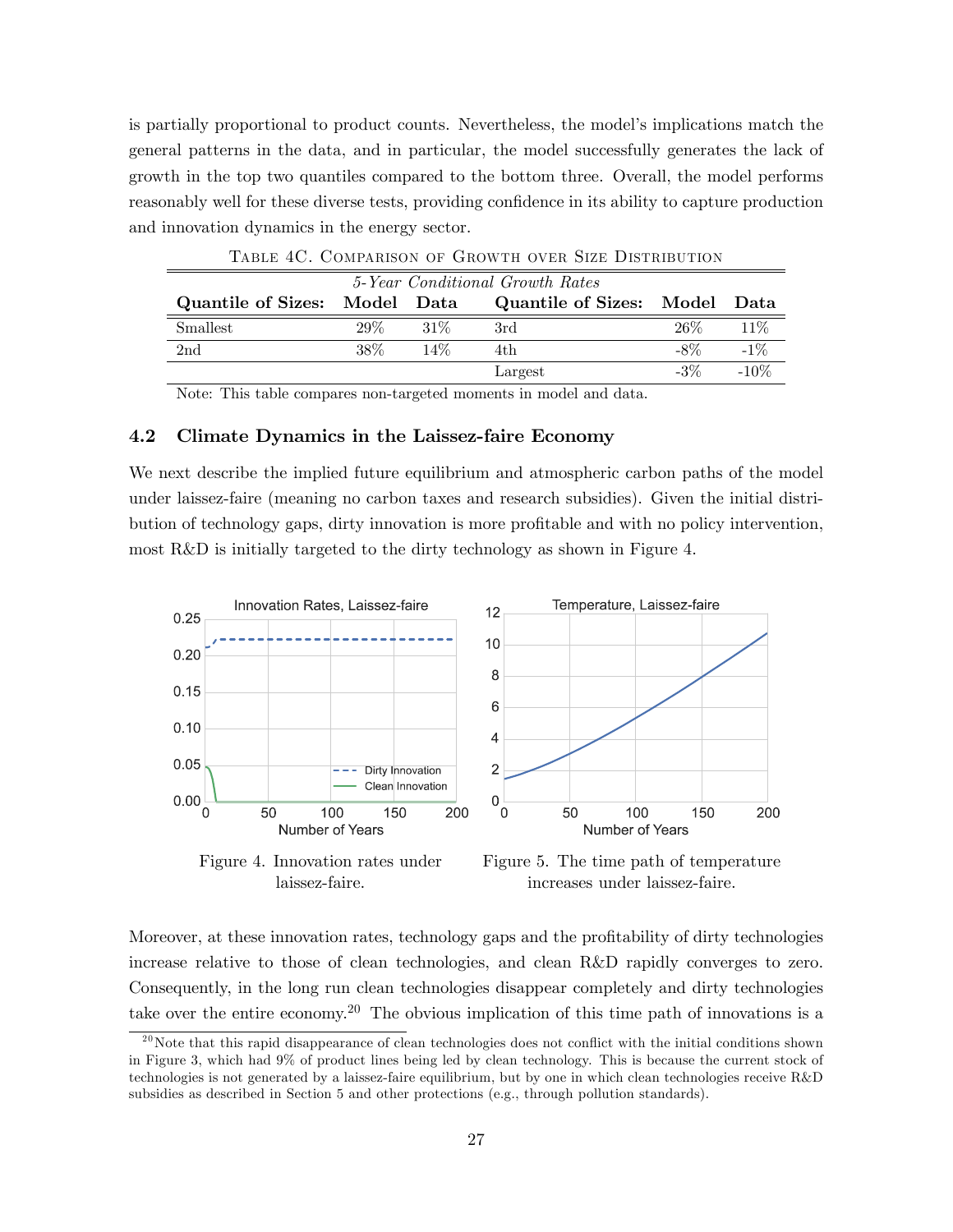steady increase in dirty energy production and carbon emissions. Figure 5 shows an increase in temperature of an additional  $11^{\circ}$ C in the next 200 years.<sup>21</sup>

### 5 Policy Analysis

In this section, we characterize the policies that maximize discounted welfare given our estimated parameters and then consider various counterfactual policy experiments.

### 5.1 Optimal Policy

We start with optimal policy.<sup>22</sup> Throughout, we do not allow the social planner to correct for monopoly distortions, thus limiting ourselves to the policy instruments discussed above carbon taxes and subsidies to clean research.<sup>23</sup> In fact, our theoretical analysis makes it clear that what is relevant is the differential tax and subsidy rates for clean vs. dirty energy, motivating us to focus on taxes on dirty production, which we refer to as "carbon taxes," and subsidies to clean innovation. Finally, for computational reasons, we model taxes and subsidies as quartic functions of calendar time. The resulting optimal policies are presented in Figure 6 (with the research subsidy shown on the left axis and the carbon tax on the right axis).



Figure 6. Optimal policies (carbon taxes and research subsidies) under baseline parameters.

Figure 6 shows a very high level of research subsidy, especially during the first few decades. The intuition for why optimal policy relies so much on subsidies to clean research is instructive. The social planner would like to divert R&D from carbon-intensive dirty technologies towards clean technologies. She can do so by choosing a sufficiently high carbon tax rate today and

<sup>&</sup>lt;sup>21</sup>We compute temperature changes as  $\triangle$ temperature =  $\lambda (\ln S_t - \ln \bar{S}) / \ln 2$ .

 $22$ Because of the non-linear dynamics of atmospheric carbon concentration, optimal policy is not necessarily time-consistent. We ignore this problem by assuming that the social planner is able to commit to the future sequence of taxes and subsidies.

<sup>&</sup>lt;sup>23</sup>As mentioned above, in the one-sector version of our model (either with only dirty or only clean technology), taxes or subsidies to research would only affect relative wages of skilled workers (employed in the research sector), and crucially not the aggregate rate of innovation. For this reason, subsidies to clean research or taxes on dirty research are identical in our model.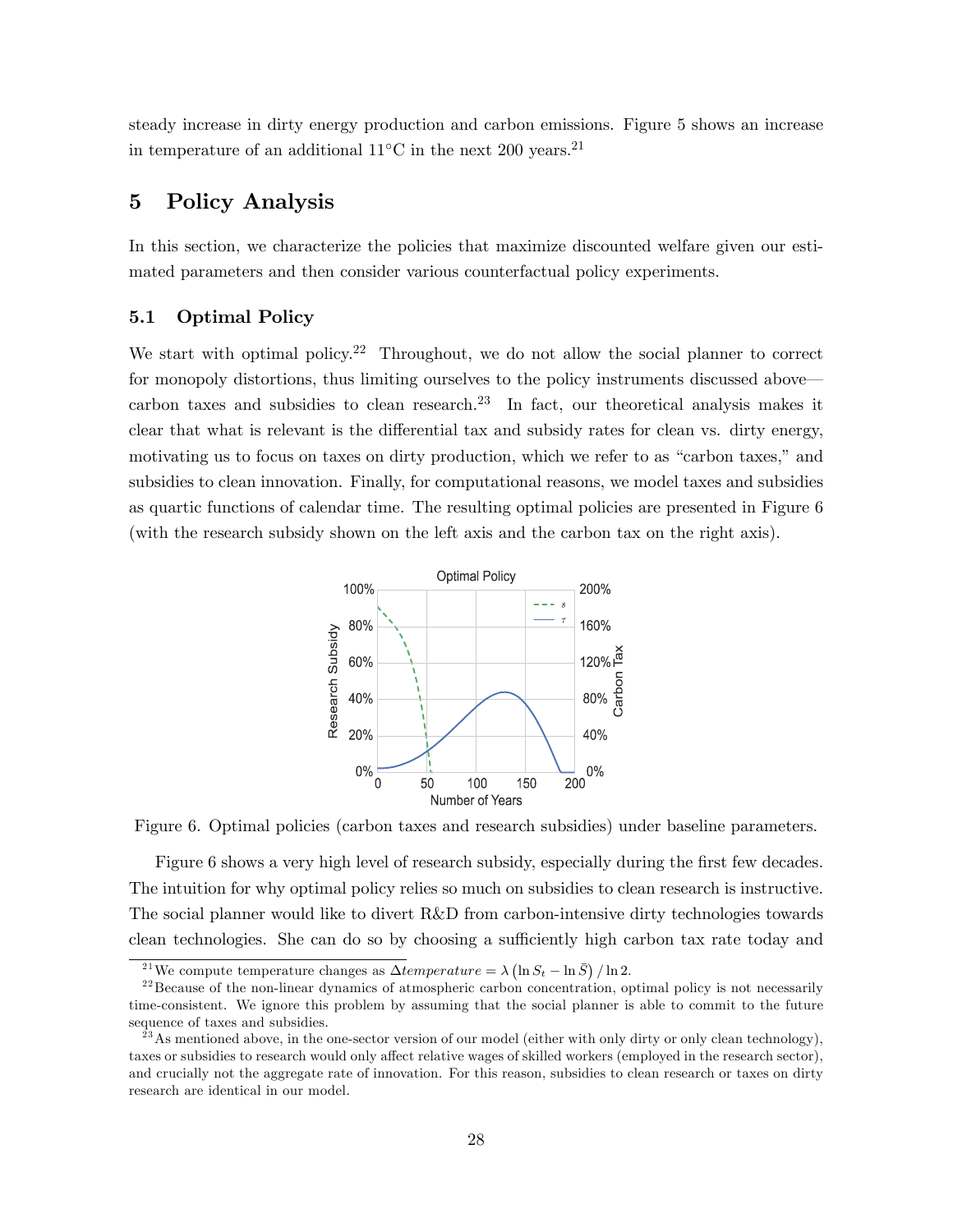in the future, as this would reduce the profitability of production using dirty technologies and secure both a switch to clean production and, on the basis of this, to research directed at clean technologies. However, this is socially costly because given the current state of technology, switching most production to clean technology has a high consumption cost (because the marginal costs of production of clean technologies are initially significantly higher than those of dirty technologies). Hence, the social planner prefers to use the carbon tax to only deal with the carbon emission externality and to rely on the research subsidy to redirect R&D towards clean technologies. Figure 7 shows that the research subsidy is indeed sufficient to rapidly switch innovation from the dirty to clean technology.



Figure 7. Innovation rates under optimal Figure 8. The time path of temperature policies. increases under optimal policies.

Figure 6 also shows that while the optimal research subsidy is front-loaded, the optimal carbon tax is hump-shaped. It starts out very low and increases gradually over the first 130 years to almost 90%, and then declines back down to zero by about year 180. This is also intuitive: the research subsidy is front-loaded because the social planner would like to switch research towards the clean technology as soon as possible. Once this is achieved and the change in the distribution of technology gaps makes clean research sufficiently profitable, the research subsidy is phased out. Given the research subsidy, which is highly effective in redirecting technological change, the planner initially sets a low carbon tax so as not to excessively distort early consumption. The carbon tax is raised over time, which reflects two forces; (i) future distortions are less costly to the social planner because of discounting; (ii) as clean technologies improve, the distortionary effects of the carbon tax are reduced. Finally, as most production switches to the clean technology, there is less need for the carbon tax, and it is phased out.<sup>24</sup>

 $24$ The path of optimal research subsidy and carbon tax here are fairly similar to that in Acemoglu et al. (2012), despite the fact that the details of the two models and the exact distortions that the carbon tax creates are quite different. In particular, the different production structure here implies that a carbon tax creates no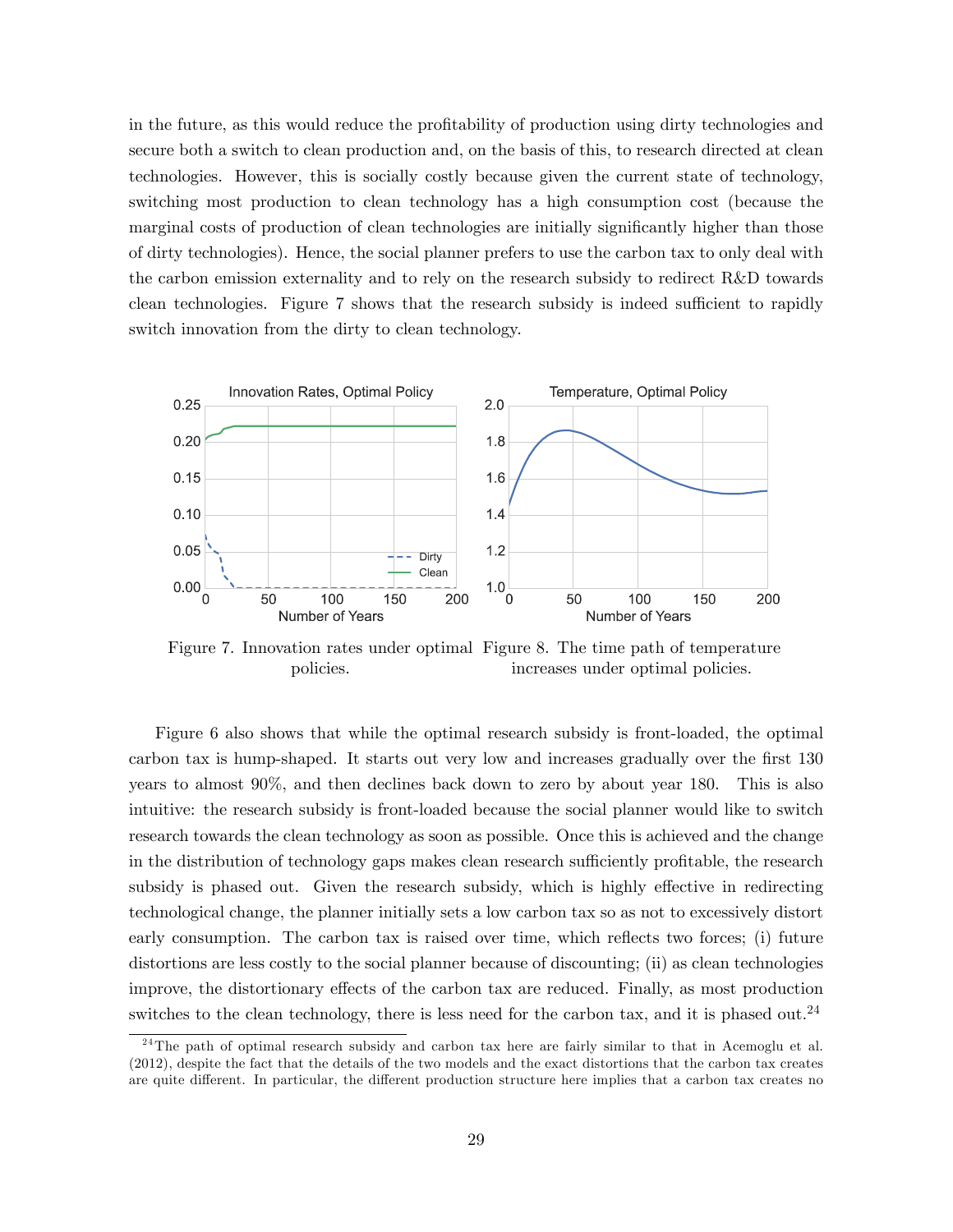Figure 8 depicts the implied path of temperature under the optimal policy. The combination of the research subsidy and the carbon tax keeps the temperature increase below 2 degrees, and in fact, the temperature starts reverting down after about 40 years. This reflects both the switch of technological change to clean technologies and the role of the carbon tax in discouraging the use of existing dirty technologies.

#### 5.2 Counterfactual Policy Analysis

We next investigate the welfare and climatic implications of a range of alternative policies. We first focus on two counterfactuals. The first concerns the choice of an optimal policy relying only on a carbon tax (i.e., no research subsidy), and the second involves delaying intervention for 50 years and then choosing the optimal policy from that point onwards. The optimal policies are presented in Figure 9.



Figure 9. Constrained optimal policies following a 50-year delay and the restriction to only carbon taxes

Panel A shows that optimal policy becomes more aggressive when the only policy tool is the carbon tax. The carbon tax in this case starts out higher than in the baseline and continues to increase to above 300%, though it still has a hump-shaped form and declines after about 150 years, coming down to below 200% around year 200 as is visible at the end of the 200-year window shown in the Ögure. The much higher level of the carbon tax in this case is because this policy tool is being used not just to reduce current emissions but also to redirect innovation towards clean technologies. An interesting implication of this constrained policy

distortion unless it induces some intermediates to switch to clean technology. This means that when there are few intermediates remaining with the dirty technology, the benefits from a carbon tax are low, but so are the costs, as we show analytically in the Online Appendix. Nevertheless, along the path induced by that optimal policy, the fraction of product lines using the dirty technology falls below  $1\%$  in 100 years, thus significantly reducing the role of carbon taxes thereafter and accounting for the decline of the carbon tax to zero in about 180 years.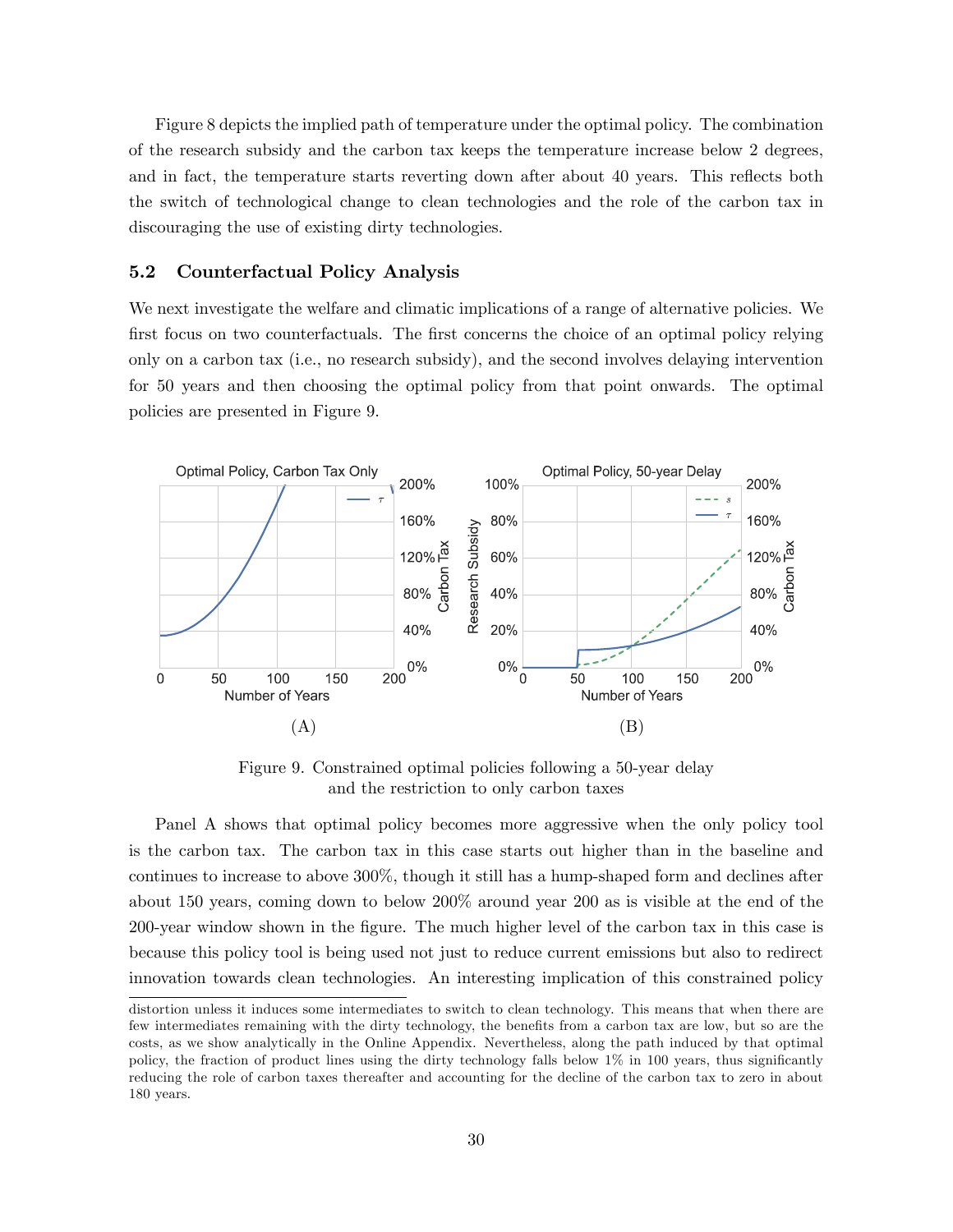is that aggregate temperature increases less at long horizons because of the more aggressive carbon tax, but this is at the expense of slower consumption growth, especially early on. As a result, the welfare cost of just relying on carbon tax for optimal policy (in terms of an equivalent loss of initial consumption) is 1:9%.

Somewhat paradoxically, delaying the start of optimal policies by 50 years leads to less aggressive policies from that point onwards. This is because the intervening interval has generated a bigger technology gap between the clean and dirty sectors, making a rapid switch from dirty to clean technologies thereafter undesirable (the switch now takes place in about 300 years). Because the economy now generates greater consumption early on, the welfare loss from this 50-year delay is a relatively modest  $1.7\%$ <sup>25</sup>

A related counterfactual is to focus on time-invariant policies. Under this restriction, the optimal research subsidy and carbon tax are  $63\%$  and  $13\%$ , respectively. The welfare loss from using time-invariant policies is also relatively modest, just  $1\%$ , which in part reflects the fact that once the switch to clean technology has taken place, keeping the research subsidy and the carbon tax high only have moderate costs.

Finally, we also evaluate climatic and welfare implications of maintaining current US policies (here interpreted for the whole world) relative to adopting the optimal policy. For this purpose, we have tried to estimate the carbon taxes implied by US policies and the current subsidies to clean innovation (relative to dirty  $R\&D$ ) in our sample of firms. There is much uncertainty about what the carbon tax in the United States will be moving forward. A capand-trade program is likely to be implemented, but it is unclear what the implied carbon tax rate will be. Greenstone et al. (2013) estimate a social cost of carbon equal to about \$21 in 2010, expressed in 2007 dollars, and this number is currently being used for cost-benefit analysis by US agencies. Because future emissions are expected to become more harmful, this social cost estimate is forecasted to increase to \$45 in 2050 (in \$2007). We therefore use two values for the "business-as-usual" carbon tax,  $0\%$  consistent with the current situation, and  $23\%$  (consistent with a \$45 social cost of carbon in 2050).<sup>26</sup> We estimate the current clean research subsidy from our sample as follows: over our full 30-year period, 49% of all R&D expenditures by our clean firms are federally funded, while the same number is  $11\%$  for our dirty firms. This implies a 43%  $((1 - 0.49) / (1 - 0.11) \approx 1 - 0.43)$  subsidy for clean R&D relative to dirty R&D.

Because a  $43\%$  research subsidy for clean is insufficient to redirect technological change towards clean with no carbon tax, the scenario with a zero carbon tax involves rapid increases

<sup>&</sup>lt;sup>25</sup> If we increase  $\gamma$  to five times its baseline value (as we do in our robustness checks below) so that the damages from not reducing carbon emissions become much higher, then policies following a 50-year delay are indeed more aggressive than the baseline and the cost of delaying intervention is significant (about  $12.5\%$ ).

 $\frac{26}{26}$  In particular, US carbon emissions are 1.58 billion tons in 2002. One metric ton of carbon is equivalent to 3.667 units of carbon dioxide. Our dirty firms have sales of approximately one trillion dollars in this year. The \$45 social cost is \$39 in 2002 terms. These numbers imply a real tax rate in 2050 of about  $23\%$  (( $39 \times 3.667 \times$  $1.58 \times 10^9)/10^{12} \simeq 0.23$ ). This carbon tax rate is much less than currently used in Sweden (see Golosov et al. 2014) and also less than the numbers suggested by Nordhaus (2008).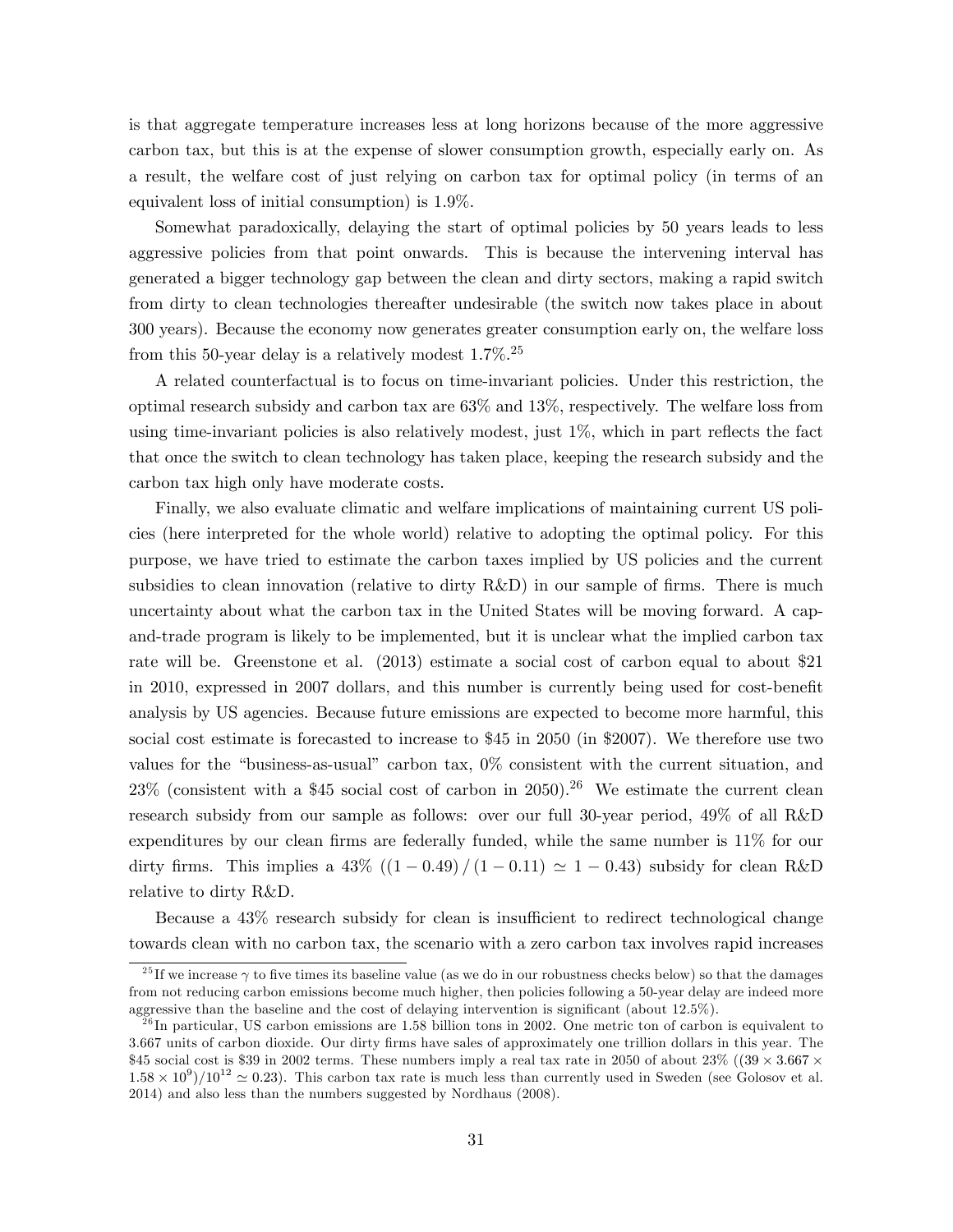in temperature in the first several hundred years and leads to close to 100% welfare costs (regardless of the discount rate). Interestingly, however, even with this less than optimal subsidy to clean research, it turns out that the temperature increase can be contained provided that there is a moderate carbon tax of 23%. In fact, because this (suboptimally low) combination of research subsidy and carbon tax is still sufficient to induce a rapid switch to clean technology, the welfare loss is only 1:2%.

### 6 Robustness and Extensions

In this section, we investigate how our estimation, optimal policy, and counterfactual results are affected by a range of different approaches, modeling assumptions, and variations on parameter estimates. We economize on space by only reporting the implied optimal policies, even when the variation in question involves reestimation. Overall, we find that our main conclusions, especially those concerning the form of optimal policies, are fairly robust across these variations.

### 6.1 Three-Step Policy

The first robustness exercise considers policies that take a simple "step function form" with three endogenously determined switch points rather than optimal policies modeled as a quartic in time.

The optimal policies in this case are depicted in Figure 10, which shows a similar pattern to Figure 6, except that the carbon tax now remains high for a longer interval, coming down only after about 440 years. We therefore conclude that the specific computation restrictions we imposed in our baseline analysis are not particularly important for our main conclusions.



Figure10. Optimal policies restricted to a three-step form.

### 6.2 Lower Social Discount Rate

An important debate in the optimal climate policy literature concerns the social discount rate. Here we follow Stern (2007) and investigate the implications of lower social discount rates, in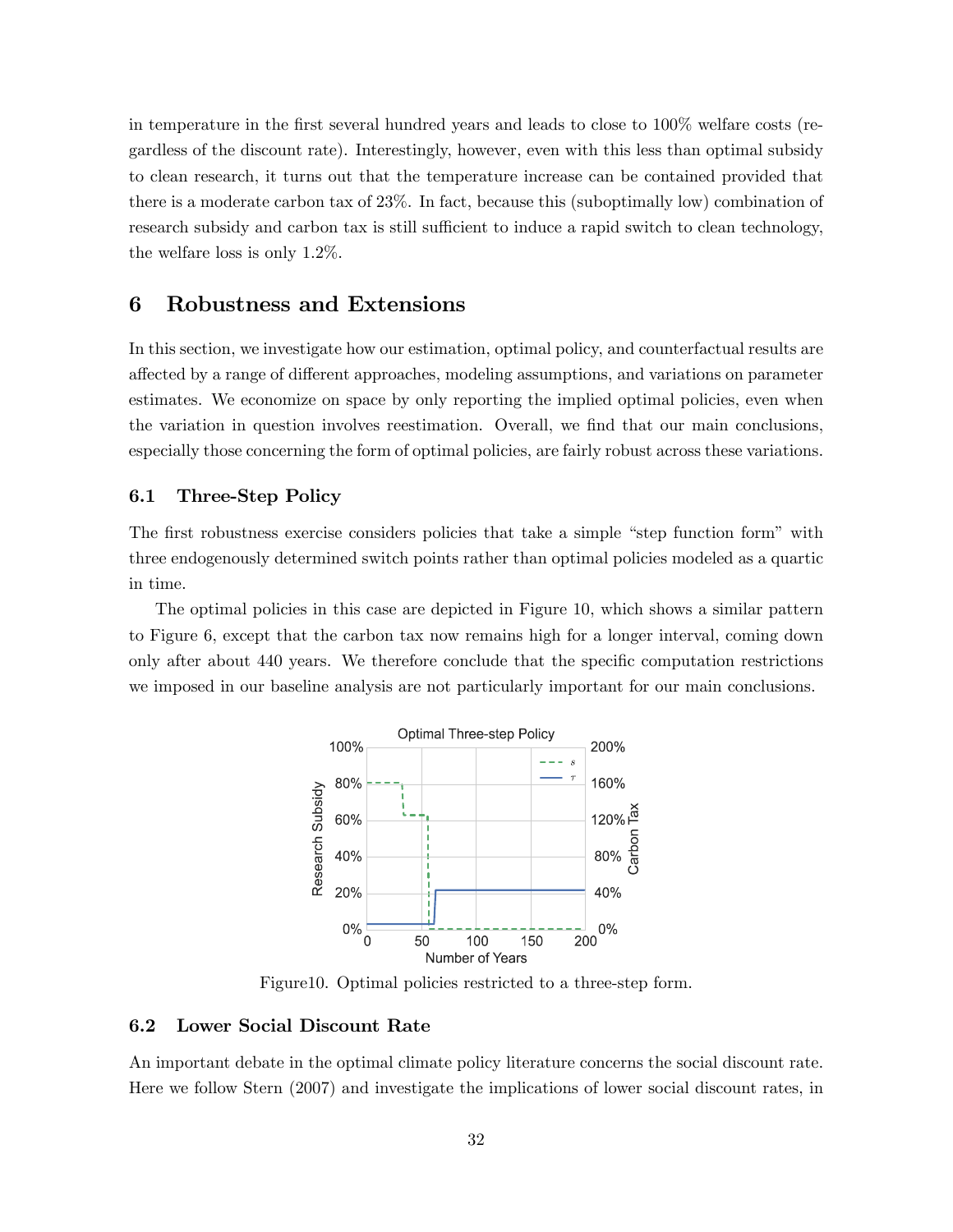particular,  $\rho = 0.5\%$  and 0.1% (while still keeping the private discount rate at 1% so that the implied interest rate is not counterfactually low). Figure 11 shows that with 0.5%, the qualitative features of the optimal policy are very similar to our baseline, though the carbon tax now increases to somewhat higher levels.

With the much lower social discount rate of 0.1%, the carbon tax rises much more rapidly to much higher levels so as to cut emissions immediately (since these emissions create persistent costs in the future, which the social planner now cares much more about). But even in this case, the carbon tax has a hump-shaped path, and starts coming down after 150 periods. Overall, we read the patterns in Figure 11 as suggesting that our qualitative, and to some degree quantitative, conclusions are fairly robust to reasonable variations in social discount rate.



Figure 11. Optimal policies under a social discount rate of 0.5% and 0.1%.

### 6.3 Alternative Specifications of Carbon Emissions

Our model considers emissions that are proportional to the use of dirty output. An alternative is to assume that emissions are proportional to the amount of exhaustible resource used in dirty production as in Golosov et al. (2014). As noted in footnote 10, this amounts to assuming that even technological changes in the dirty sector reduce emissions per unit of energy output. As in Golosov et al. (2014), this would not generate enough emissions to make the climate change implications sufficiently costly. We therefore follow their paper in this case and assume that, in addition to having emissions proportional to the use of the exhaustible resource, there is also technological change reducing the cost of extracting the exhaustible resource by 2% a year. Figure 12 shows that the qualitative features of the optimal policy are similar to our baseline in this case, with the only exception that the carbon tax now increases to significantly higher levels and comes down only after about 500 years.

Figure 13 shows that if we eliminate the exhaustible resource entirely (so that we have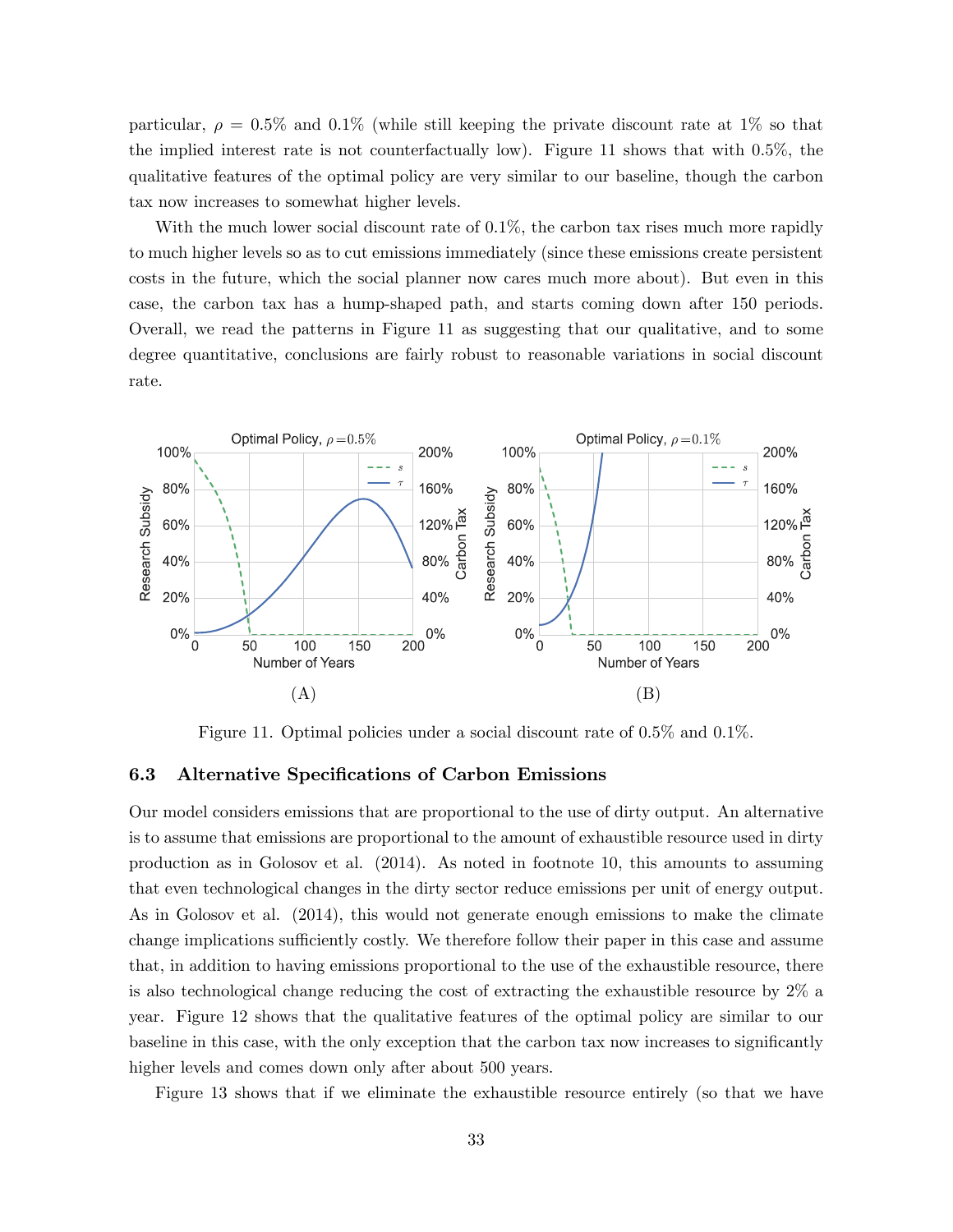$\nu = 0$  in the above model and the production function of the dirty sector in (2) simplifies to  $y_{i,t}^d = q_{i,t}^d l_{i,t}^d$ , the pattern of the optimal policy in this case is very similar to our baseline.





Figure 12. Optimal policies when emissions are caused by the use of the exhaustible resource.

Figure 13. Optimal policies when dirty production does not use the exhaustible resource.

### 6.4 Alternative Damage Elasticity  $\gamma$

As noted above, actual damages from atmospheric carbon may be greater than the estimates commonly used in the economics literature. We now show the sensitivity of our results to higher values of these damages, captured by the parameter  $\gamma$ , in our model. We consider two cases: first, where  $\gamma$  is twice as large as our baseline value of  $\gamma = 5.3 \times 10^{-5}$ , and second, where  $\gamma$  is five times as large as the baseline.



Figure 14. Optimal policies under alternative economic damage scenarios.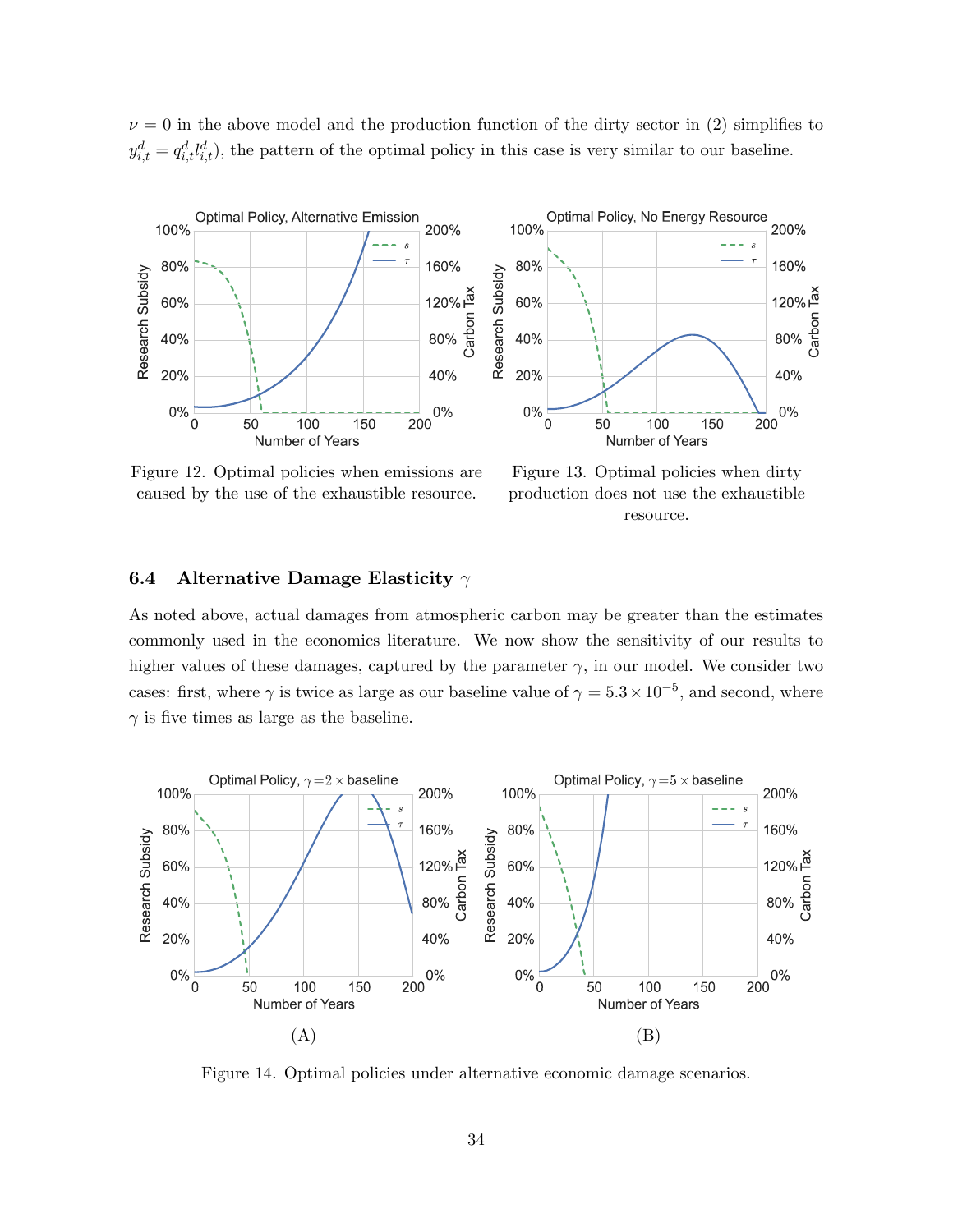Optimal policies are also similar when  $\gamma$  is twice as large as the baseline, with the only difference being that the carbon tax now increases to a higher level (about  $200\%$ ) within the first 150 years, before declining towards zero again. When  $\gamma$  is raised to five times the baseline, the qualitative pattern is also similar and involves a front-loaded research subsidy and a hump-shaped path for the carbon tax, though the carbon tax now increases to much higher levels before starting to decline. We conclude that the heavy reliance of the optimal policy on research subsidies for the clean sector is robust to a fairly wide range of damage elasticities.

### 6.5 Varying the Distortions from Research Subsidies  $\chi$

We next investigate the robustness of our results to scenarios in which research subsidies create no distortions ( $\chi = 0\%$ ) or create twice as large distortions as in the baseline model ( $\chi = 20\%$ ). Without any additional distortions from the use of the research subsidy, optimal policy relies more heavily on this instrument, and the carbon tax increases less rapidly (and because it ramps up slowly, it also starts declining later, after about 540 years). With significantly higher distortions from the use of the research subsidy (20%), the form of the optimal policy is remarkably similar to the baseline, with only slightly higher carbon tax rates. Overall, these results imply that one of our main conclusions, the heavy reliance of optimal policy on research subsidies, is quite robust to reasonable distortions from such subsidies.



Figure 15. Optimal policies under different assumptions on the research subsidy distortions.

#### 6.6 Alternative R&D Elasticities  $\eta$

Our baseline results are for  $\eta = 0.50$ , which averaged across cross-sectional and first-difference estimates. In Figure 16, we reestimate the model using first a value of  $\eta$  in the ballpark of the cross-sectional estimates ( $\eta = 0.65$ ) and then for a value corresponding to the first-difference estimates ( $\eta = 0.35$ ), and investigate the implications of this for optimal policy.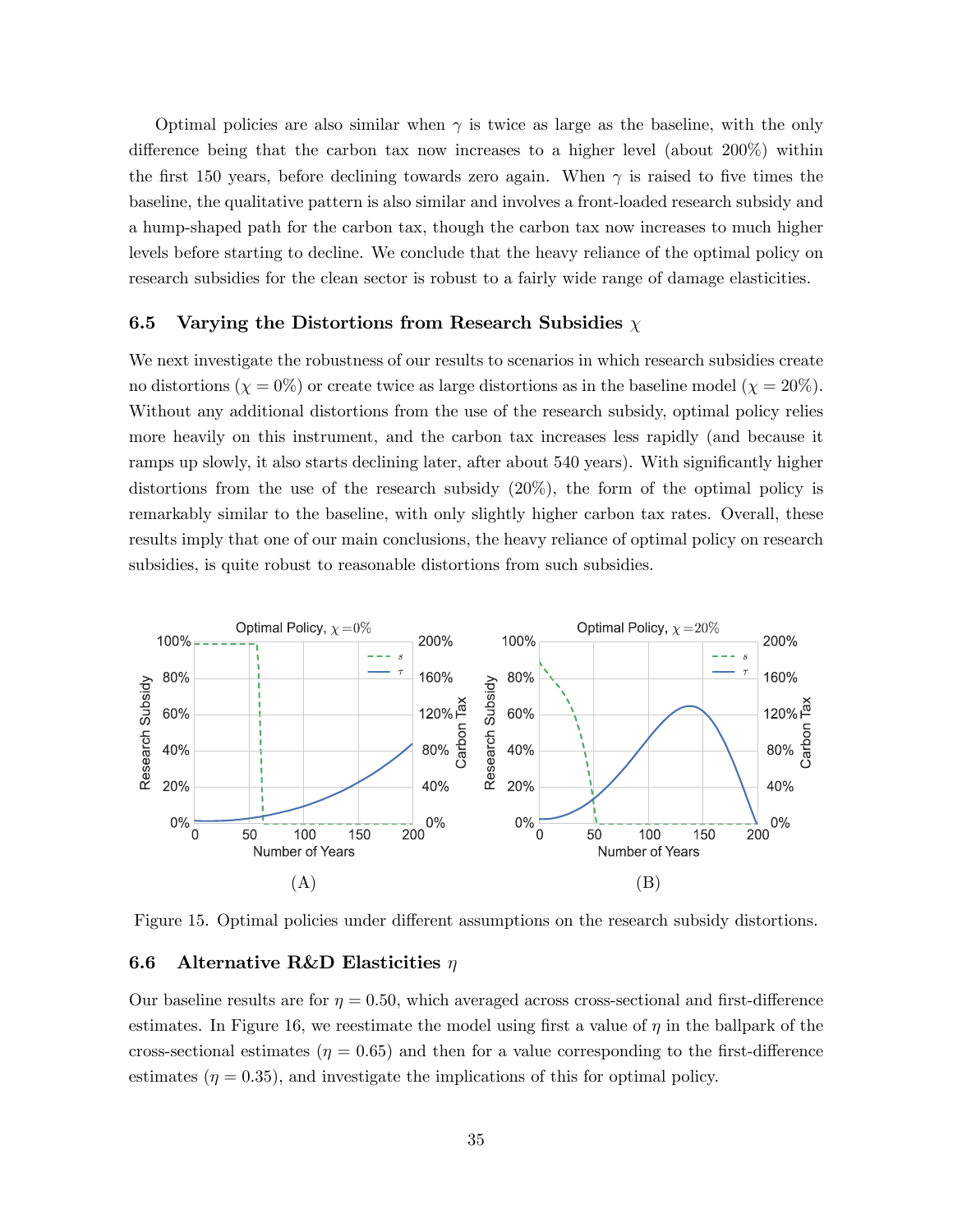The resulting optimal policies are again similar to the baseline, except that with  $\eta = 0.35$ , because research more heavily relies on the past stock of knowledge, redirecting technological change towards the clean sector is somewhat less effective, and the social planner makes heavier use of the carbon tax (which increases to  $530\%$  in the first 200 years, coming down only after about 390 years). When  $\eta = 0.65$ , the optimal policy is very similar to the baseline.



Figure 16. Optimal policies under alternative R&D elasticities.

### 6.7 Alternative Leapfrogging Probabilities  $\alpha$

We also investigate the implications of lower and higher leapfrogging rates ( $\alpha = 0.03$  and 0.05). Figure 17 shows that the results are very similar to the baseline, with the only noteworthy difference being that with  $\alpha = 0.03$ , the slower rate of leapfrogging increases the reliance on the carbon tax slightly, leading to a somewhat higher peak (around 140%) for the optimal carbon tax schedule.



Figure 17. Optimal policies under alternative leapfrogging probabilities.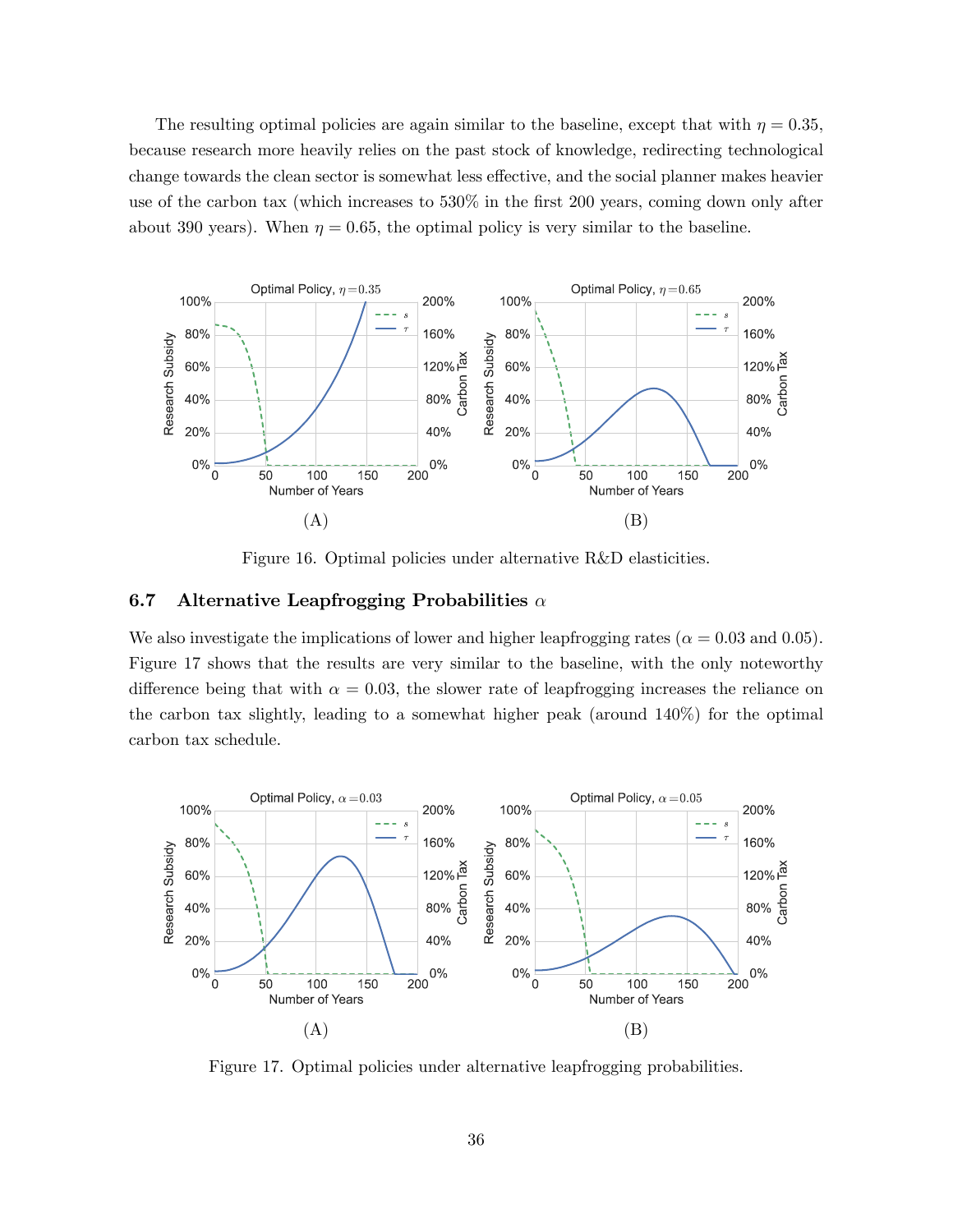### 6.8 Alternative Initial Technology Distribution

Finally, we consider a variation on the initial technology distribution. We compute an alternative initial technology gap distribution with three modifications:  $[1]$  we weight patents by their normalized citation counts; [2] we consider four-digit (SIC4) industries, and [3] we focus on the manufacturing and energy sectors. There are  $332$  SIC4 industries that are of sufficient size to pass disclosure restrictions, and  $9.4\%$  are led by the clean technologies.<sup>27</sup> Figure 18 shows that the optimal policy is again very similar to the baseline.



Figure 18. Optimal policies under alternative initial technology distributions.

Overall, the robustness exercises presented in this section show that the qualitative, and even quantitative, patterns of optimal policy, including the heavy reliance on research subsidies, are fairly robust.

# 7 Conclusion

One of the central challenges facing the world economy is reducing carbon emissions, which appears to be feasible only if a successful transition to clean technology is induced. This paper has investigated the nature of a transition to clean technology theoretically and empirically. We developed a microeconomic model where clean and dirty technologies compete in production and innovation. If dirty technologies are more advanced to start with, the potential transition to clean technology can be difficult both because clean research must climb several steps to catch up with dirty technology and because this gap discourages research effort directed towards clean technologies. We estimated our key model parameters from firm-level microdata in the US energy sector, using regression analysis and SMM. Our model performs fairly well in matching a range of patterns in the data that were not directly targeted in the estimation, giving us confidence that it is useful for the analysis of the transition to clean technology in the US energy sector.

 $27$ Additional moments of this distribution are provided in the Online Appendix.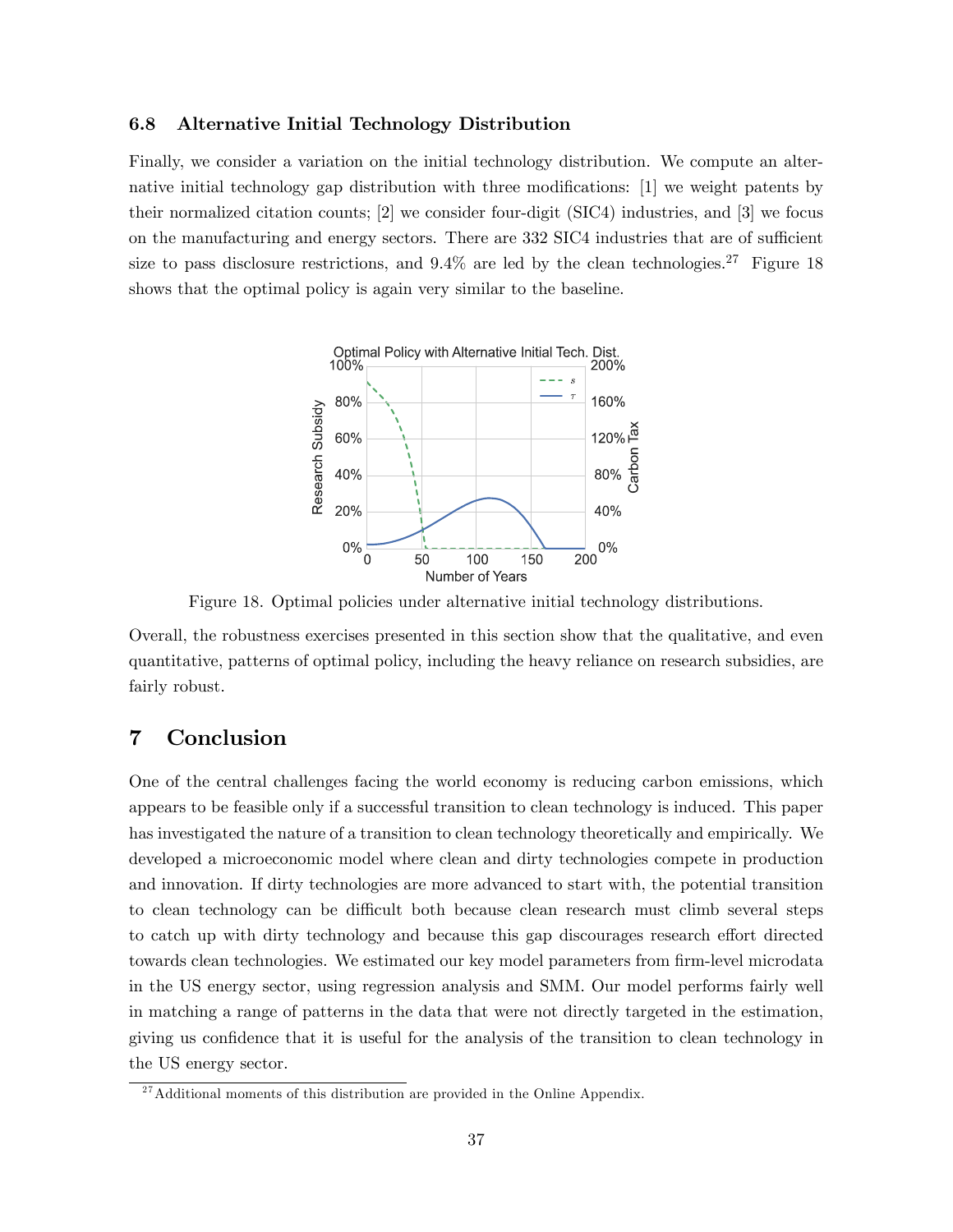Theoretically, carbon taxes and research subsidies encourage production and innovation in clean technologies. The key question we investigate using our estimated quantitative model is the structure and time path of optimal policies, how rapidly they will be able to secure a transition to clean technology and slow down the potential increases in temperatures, and what the costs of alternative, non-optimal policies are.

A natural intuition would be that only carbon taxes should be used because the key externalities in this model are created by carbon (in the absence of these carbon externalities, the social planner would have no reason to interfere with or subsidize research). In contrast to this intuition, we find that optimal policy heavily relies on research subsidies, and this result is very robust across a range of variations and for different damages and social discount rates. We also use the model to evaluate the welfare consequences of a range of alternative policy structures. For example, just relying on carbon taxes or delaying intervention both have significant welfare costs.

Though, to the best of our knowledge, this is the first attempt to develop a microeconomic model of the transition to clean technology and to quantitatively characterize optimal policy in such a setup, our paper has inevitably left several questions unanswered and taken a number of shortcuts, all of which constitute interesting areas for future research and investigation. We list some of these that we view as particularly important here. First, we have abstracted both from cross-country variation in policies and from the endogenous speed of clean technology transfer across countries, which is likely to be central for the future of climate change and for the structure of optimal policy. Second and related, we have also abstracted from game-theoretic interactions in emissions, policies and technology choice across several countries in the global economy, which become important when multiple countries individually choose their policies (e.g., Harstad, 2012; Dutta and Radner, 2006). Third, we have followed the literature in this area in ignoring non-linear threshold effects in the impact of atmospheric carbon on economic efficiency. Incorporating such non-linearities, together with an explicit approach to uncertainty along the lines of Weitzman (2009), would be an important area for future research. Fourth, as noted above, our optimal policies are characterized under the assumptions of commitment to the policy sequence by the social planner. A major next step is to characterize timeconsistent optimal policy in the absence of perfect commitment. Fifth, another interesting area is to investigate the interactions between international trade, technology and emissions (see Hemous, 2012). Finally, our framework can also be augmented by considering a richer set of possible technological improvements, including those that enable expansions in the stock of exhaustible resources and technologies, such as carbon sequestration, that reduce the climatic damage from dirty technologies.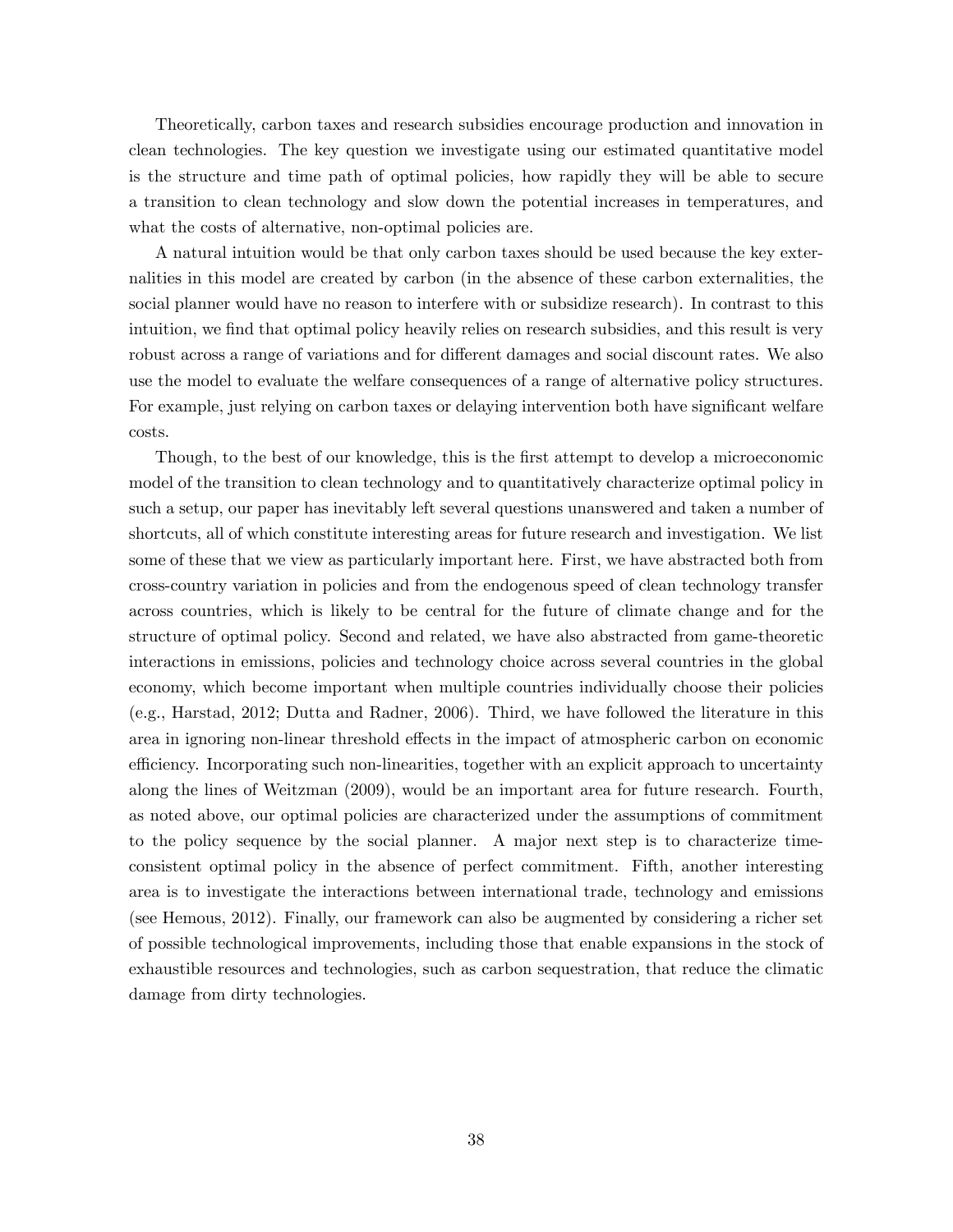### References

Acemoglu, Daron. 1998. "Why do New Technologies Complement Skills? Directed Technical Change And Wage Inequality," Quarterly Journal of Economics 113: 1055-1090.

Acemoglu, Daron. 2002. "Directed Technical Change." Review of Economic Studies 69: 781-810.

Acemoglu, Daron and Ufuk Akcigit. 2012. "Intellectual Property Rights Policy, Competition and Innovation." Journal of the European Economic Association 10: 1-42.

Acemoglu, Daron, Philippe Aghion, Leonardo Bursztyn, and David Hemous. 2012. *"The* Environment and Directed Technical Change." American Economic Review 102: 131-166.

Acemoglu, Daron, Ufuk Akcigit, Nicholas Bloom, and William Kerr. 2013. "Innovation, Reallocation, and Growth." NBER Working Paper 18993.

Adao, Bernardino, Borghan Narajabad, and Ted Temzelides. 2012. *"Renewable Technol*ogy Adoption and the Macroeconomy." Rice University Working Paper.

Adda, Jerome, and Russell Cooper. 2003. Dynamic Economics: Quantitative Methods and Applications, MIT Press.

Aghion, Philippe, Antoin Dechezlepretre, David Hemous, Ralf Martin, and John Van Reenen. 2014. "Carbon Taxes, Path Dependency and Directed Technical Change: Evidence from the Auto Industry." Journal of Political Economy, forthcoming.

Aghion, Philippe, Christopher Harris, Peter Howitt, and John Vickers. 2001. "Competition, Imitation and Growth with Step-by-Step Innovation." Review of Economic Studies 68: 467-492.

Aghion, Philippe, and Peter Howitt. 1992. "A Model of Growth Through Creative Destruction." Econometrica 110: 323-351.

Akcigit, Ufuk, and William Kerr. 2010. "Growth through Heterogeneous Innovations." NBER Working Paper 16443.

Archer, David. 2005. "Fate of Fossil Fuel CO2 in Geologic Time." Journal of Geophysical Research 110: C09S05.

Boden, Tom A., Gregg Marland, and Robert J. Andres (2010). "Global, Regional, and National Fossil-Fuel CO2 Emissions." Carbon Dioxide Information Analysis Center, Oak Ridge National Laboratory, U.S. Department of Energy, Oak Ridge, TN.

Bovenberg, Lans, and Sjak Smulders. 1995. "Environmental Quality and Pollution-Augmenting Technological Change in a Two-Sector Endogenous Growth Model.<sup>n</sup> Journal of Public Economics 57: 369-391.

Bovenberg, Lans, and Sjak Smulders. 1996. "Transitional Impacts of Environmental Policy in an Endogenous Growth Model." *International Economic Review* 37: 861-893.

BP (British Petroleum). 2010. "BP Statistical Review of World Energy," available at http://bp.com/statisticalreview.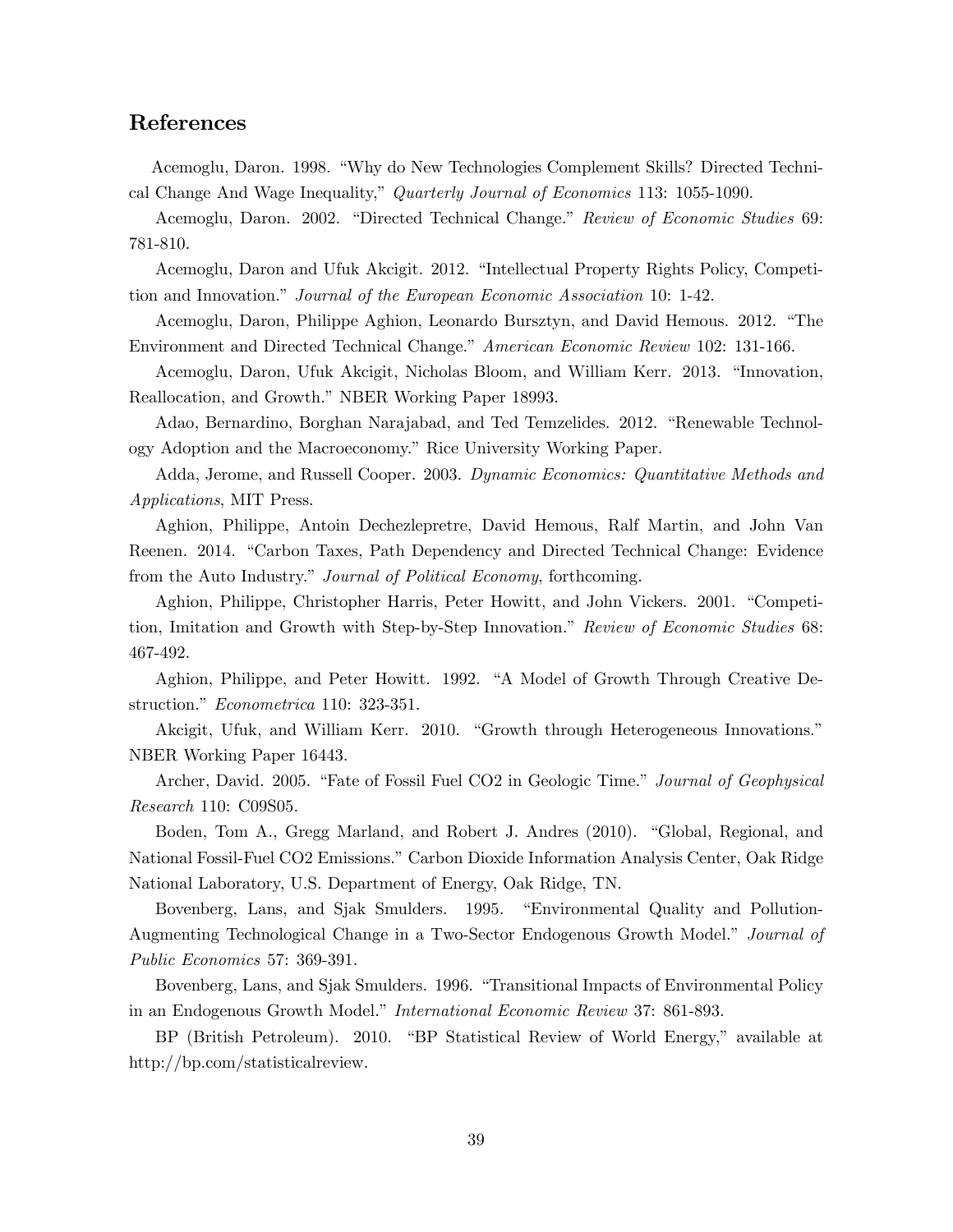Davis, Steven, John Haltiwanger, and Scott Schuh. 1996. Job Creation and Destruction, MIT Press.

DOE (Department of Energy). 2012. "The Federal Budget, Fiscal Year 2012," available at www.whitehouse.gov/omb/factsheet\_department\_energy.

Dutta, Prajit K., and Roy Radner. 2006. "A Game-Theoretic Approach to GlobalWarming," Advances in Mathematical Economics 8: 135-53.

Emanuel, Kerry. 2005. "Increased Destructiveness of Tropical Cyclones Over the Past 30 Years." Nature 436: 686-688.

Golosov, Mikhail, John Hassler, Per Krusell, and Aleh Tsyvinski. 2014. "Optimal Taxes on Fossil Fuel in General Equilibrium." Econometrica 82: 41-88.

Goulder, Lawrence, and Koshy Mathai. 2000. "Optimal CO2 Abatement in the Presence of Induced Technological Change." Journal of Environmental Economics and Management 39: 1-38.

Goulder, Lawrence, and Stephen Schneider. 1999. "Induced Technical Change and the Attractiveness of CO2 Abatement Policies." Resource and Energy Economics 21: 211-253.

Greenstone, Michael, Elizabeth Kopits, and Anne Wolverton. 2013. "Developing a Social Cost of Carbon for US Regulatory Analysis: A Methodology and Interpretation." Review of Environmental Economics and Policy 7(1): 23-46.

Grimaud, Andre, Gilles Lafforgue, and Bertrand Magné. 2011. "Climate Change, Mitigation Options and Directed Technical Change: A Decentralized Equilibrium Analysis.<sup>"</sup> Resource and Energy Economics 33: 938-962.

Grossman, Gene, and Elhanan Helpman. 1991. Innovation and Growth in the Global Economy, MIT Press.

Harris, Christopher, and John Vickers. 1995. "Innovation and Natural Resources: A Dynamic Game with Uncertainty." RAND Journal of Economics 26: 418-430.

Harstad, Bard. 2012. "Climate Contracts: A Game of Emissions, Investments, Negotiations, and Renegotiations." Review of Economic Studies 79(4): 1527-1557.

Hartley, Peter, Kenneth Medlock, Ted Temzelides, and Xinya Zhang. 2011. "Energy Sector Innovation and Growth: An Optimal Energy Crisis." Rice University Working Paper.

Hassler, John, and Per Krusell. 2012. "Economics and Climate Change: Integrated Assessment in a Multi-Region World." Journal of the European Economic Association 10(5): 974-1000.

Hassler, John, Per Krusell, and Conny Olovsson. 2011. "Energy-Saving Technical Change." NBER Working Paper 18456.

Hemous, David. 2012. "Environmental Policy and Directed Technical Change in a Global Economy: The Dynamic Impact of Unilateral Environmental Policies?î, INSEAD Mimeo.

IPCC (Intergovernmental Panel on Climate Change). 2007. Climate Change 2007: The Physical Science Basis. Contribution of Working Group I to the Fourth Assessment Report of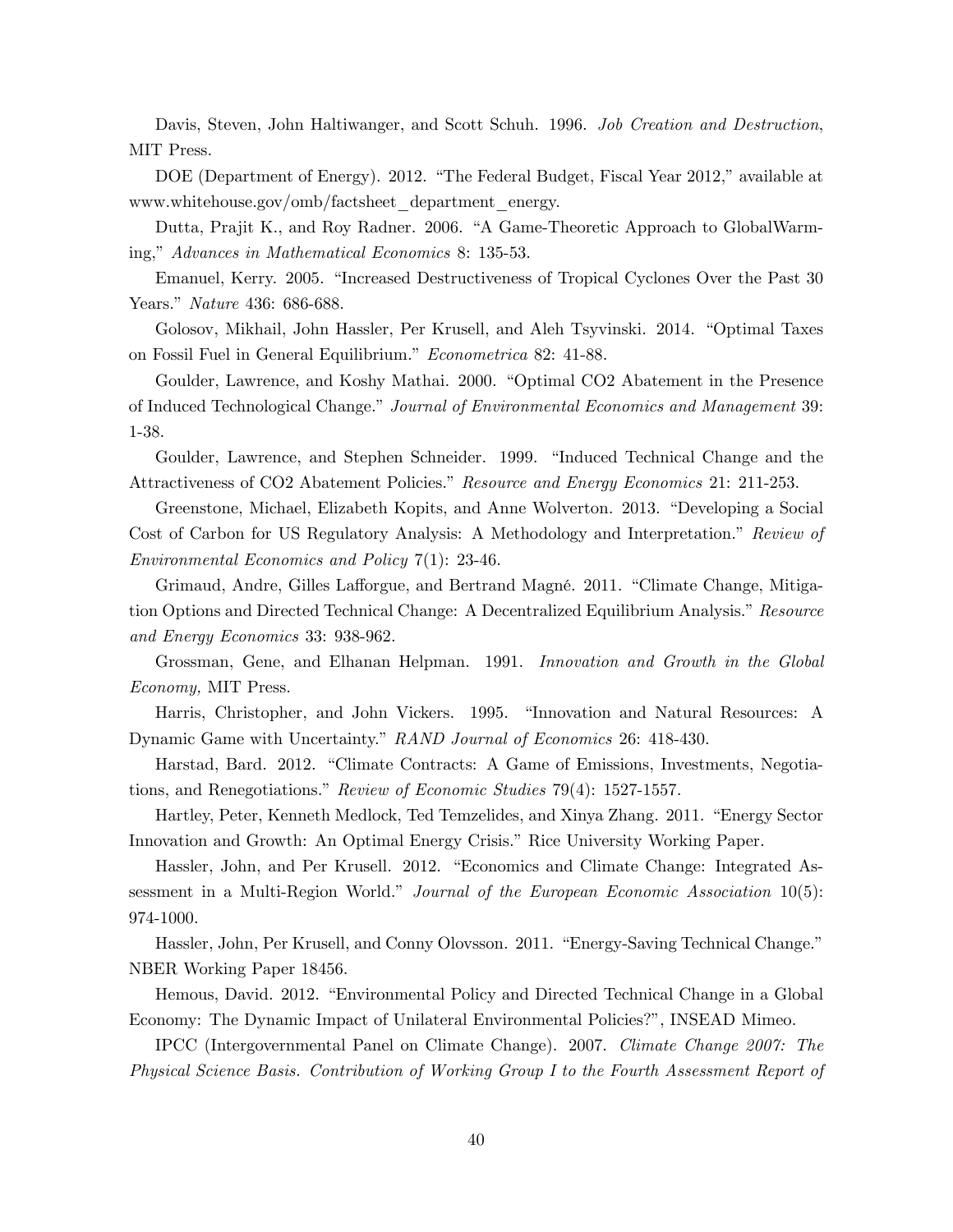the Intergovernmental Panel on Climate Change, Solomon, S., D. Qin, M. Manning, Z. Chen, M. Marquis, K.B. Averyt, M.Tignor and H.L. Miller (eds.). Cambridge University Press, Cambridge, United Kingdom and New York, NY, USA.

Jaffe, Adam, David Popp, and Richard Newell. 2010. "Energy, the Environment, and Technological Change." in Handbook of the Economics of Innovation: Vol. 2, Bronwyn Hall and Nathan Rosenberg, eds., Academic Press/Elsevier, 873-937.

Klette, Tor Jakob, and Samuel Kortum. 2004. "Innovating Firms and Aggregate Innovation." Journal of Political Economy 112: 986-1018.

Krusell, Per, and Anthony Smith. 2009. "Macroeconomics and Global Climate Change: Transition for a Many-Region Economy." Working Paper.

Landsea, Christopher. 2005. "Atlantic Hurricanes and Global Warming." Nature 438: E11-E12.

Lentz, Rasmus, and Dale Mortensen. 2008. "An Empirical Model of Growth through Product Innovation." *Econometrica* 76: 1317-1373.

MacCracken, Christopher, James Edmonds, Son Kim, and Ronald Sands. 1999. "The Economics of the Kyoto Protocol." The Energy Journal 20: 25-72.

Mendelsohn, Robert, William Nordhaus, and Daigee Shaw. 1994. "The Impact of Global Warming on Agriculture: A Ricardian Analysis." American Economic Review 84: 753-771.

Mueller, Nicholas, Robert Mendelsohn, and William Nordhaus. 2011. "Environmental Accounting for Pollution in the United States Economy." American Economic Review 101: 1649-1675.

Newell, Richard, Adam Jaffe, and Robert Stavins. 1999. "The Induced Innovation Hypothesis and Energy-Saving Technological Change." Quarterly Journal of Economics 114: 941-975.

Nicholls, Robert, and Jason Lowe. 2006. "Climate Stabilisation and Impacts of Sea-level Rise." in Avoiding Dangerous Climate Change, H.J. Schellnhuber, ed., 195-201.

Nordhaus, William. 1994. Managing the Global Commons: The Economics of Climate Change, MIT Press.

Nordhaus, William. 2007. "To Tax or Not to Tax: The Case for a Carbon Tax." Review of Environmental Economics and Policy, 26-44.

Nordhaus, William. 2008. A Question of Balance: Weighing the Options on Global Warming Policies, Yale University Press.

Nordhaus, William, and Joseph Boyer. 2000. Warming the World: Economic Modeling of Global Warming, MIT Press.

Pizer, William. 1999. "The Optimal Choice of Climate Change Policy in the Presence of Uncertainty." Resource and Energy Economics 21: 255-287.

Popp, David. 2002. "Induced Innovation and Energy Prices." American Economic Review 92: 160-180.

Popp, David. 2004. "ENTICE: Endogenous Technological Change in the DICE Model of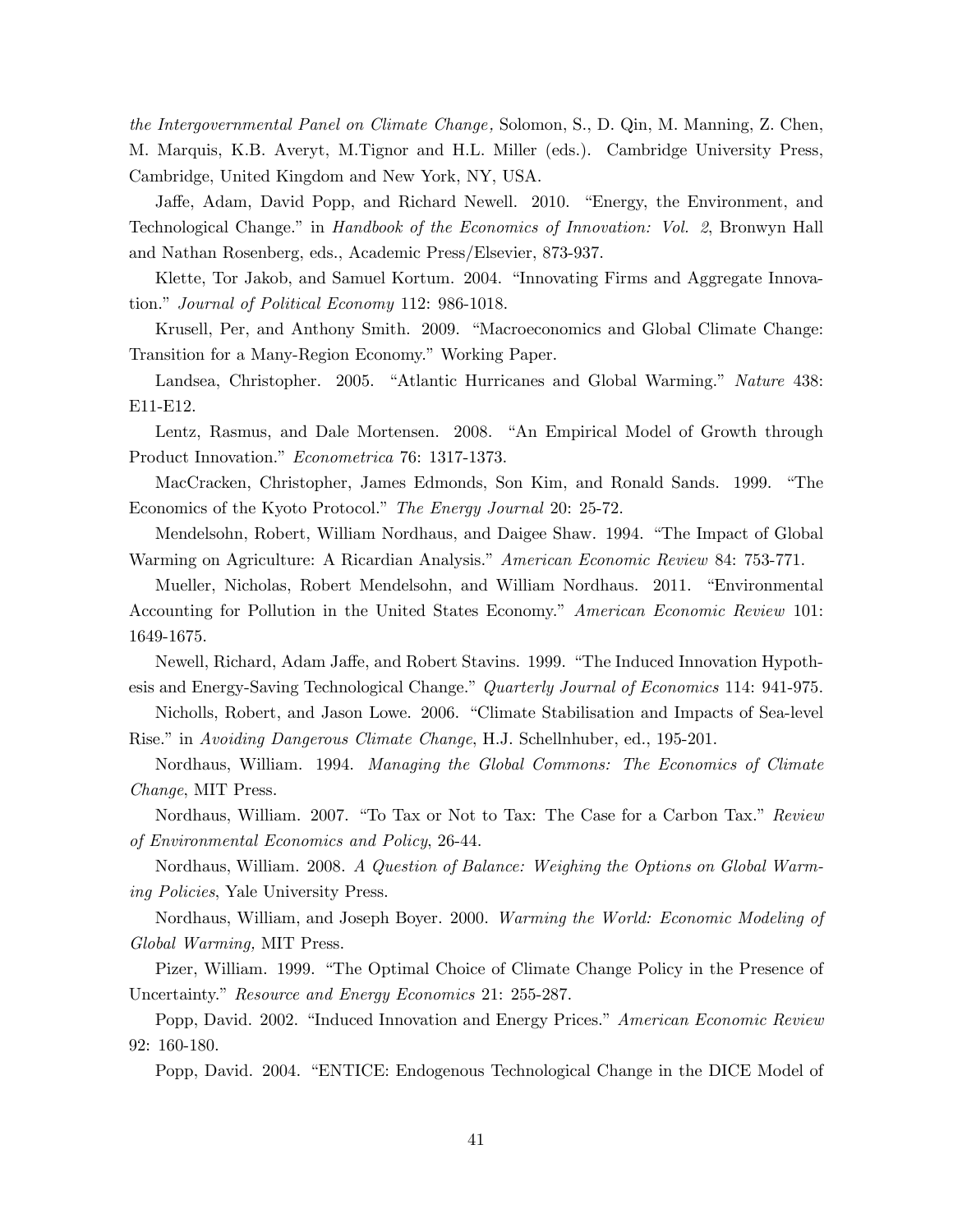Global Warming." Journal of Environmental Economics and Management 48: 742-768.

Popp, David. 2006. "Innovation in Climate Policy Models: Implementing Lessons from the Economics of R&D." Energy Economics 28: 596-609.

Popp, David, and Richard Newell. 2012. "Where Does Energy R&D Come From? Examining Crowding Out From Energy R&D." Energy Economics 3: 980-991.

Rogner, Holger H. 1997. "An Assessment of World Hydrocarbon Resources," Annual Review of Energy and the Environment  $22: 217-262$ .

Stern, Nicholas. 2007. The Economics of Climate Change: The Stern Review, Cambridge University Press.

Stott, Peter, D.A. Stone, and M.R. Allen. 2004. "Human Contribution to the European Heatwave of 2003." Nature 432: 610-614.

Van der Zwaan, Robert, Reyer Gerlagh, G. Klaassen, and L. Schrattenholzer. 2002. "Endogenous Technical Change in Climate Change Modelling." Energy Economics 24: 1-19.

Weitzman, Martin. 2009. "On Modeling and Interpreting the Economics of Catastrophic Climate Change." Review of Economics and Statistics 91: 1-19.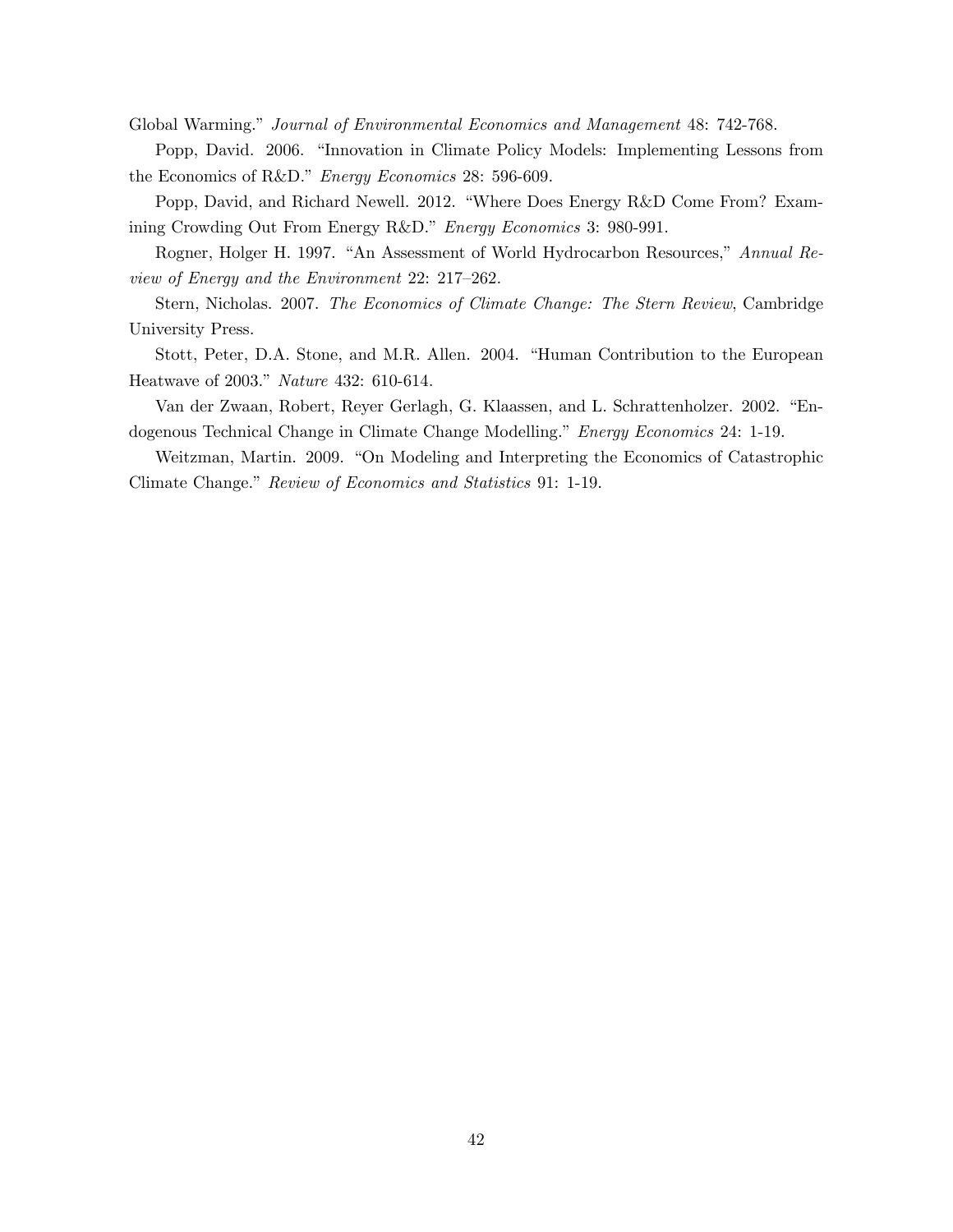# Online Appendix

# A-1 Proofs and Additional Theoretical Results

### A-1.1 Proof of Lemma 1

Proof of Lemma 1. Substituting (15) into (14), we obtain

$$
r_t \left( \sum_{i=1}^u v_{n_i,t}^j \right) Y_t - \left( \sum_{i=1}^u v_{n_i,t}^j \right) Y_t - \left( \sum_{i=1}^u v_{n_i,t}^j \right) Y_t
$$
  
\n
$$
= \sum_{i=1}^u \left[ \begin{array}{c} \pi_{n_i}^j + z^j \left( -v_{n_i,t}^j Y_t \right) + \\ z^{-j} \left( 1 - \alpha + \mathbb{I}_{(n_i^j \le 0)} \alpha \right) \left( -v_{n_i,t}^j Y_t + v_{n-1,t}^j Y_t \right) + \mathbb{I}_{(n_i^j > 0)} z^{-j} \alpha \left( -v_{n_i,t}^j Y_t + v_{-1,t}^j Y_t \right) \end{array} \right]
$$
  
\n
$$
+ \int \max_{x^j \ge 0} \left[ u^j x^j \mathbb{E}_n v_{n_i,t}^j Y_t - \left( 1 - s_1^j \right) u^j w^s \left( (x^j)^{\frac{1}{\eta}} \theta^{-\frac{1}{\eta}} + \mathbb{I}_{(x^j > 0)} F_I \right) \right] dF_I
$$

This can further be simplified to

$$
r_{t} \sum_{i=1}^{u} v_{n_{i},t}^{j} - \sum_{i=1}^{u} v_{n_{i},t}^{j} - \sum_{i=1}^{u} v_{n_{i},t}^{j} g_{Y,t}
$$
  
= 
$$
\sum_{i=1}^{u} \left[ z^{-j} \left( 1 - \alpha + \mathbb{I}_{(n_{i}^{j} \leq 0)} \alpha \right) \left( v_{n-1,t}^{j} - v_{n_{i},t}^{j} \right) + \mathbb{I}_{(n_{i}^{j} > 0)} z^{-j} \alpha \left( v_{-1,t}^{j} - v_{n_{i},t}^{j} \right) \right] + \int \max_{x^{j} \geq 0} \left[ u^{j} x^{j} \bar{v}_{t}^{j} - \left( 1 - s_{I}^{j} \right) u^{j} \tilde{w}^{s} \left( \left( x^{j} \right)^{\frac{1}{\eta}} \theta^{-\frac{1}{\eta}} + \mathbb{I}_{(x^{j} > 0)} F_{I} \right) \right] dF_{I}.
$$

where

$$
\tilde{w}^s \equiv \frac{w^s}{Y} \text{ and } \tilde{\pi} = \frac{\pi}{Y}.
$$

Defining  $\tilde{r}_t \equiv r_t - g_{Y,t}$  delivers the desired result.  $\blacksquare$ 

### A-1.2 The Evolution of Quality Distributions

The quality indices in dirty sectors evolve according to following flow equations:

$$
\dot{Q}_{n>1,t}^{d} = z_{t}^{d} \lambda Q_{n-1,t}^{d} + (1 - \alpha) z_{t}^{c} Q_{n+1,t}^{d} - z_{t} Q_{n,t}^{d}
$$
\n
$$
\dot{Q}_{1,t}^{d} = z_{t}^{d} \lambda Q_{0,t}^{d} + (1 - \alpha) z_{t}^{c} Q_{2,t}^{d} + \alpha z_{t}^{d} \lambda \sum_{n<0} Q_{n,t}^{c} - z_{t} Q_{1,t}^{d}
$$
\n
$$
\dot{Q}_{0,t}^{d} = (1 - \alpha) z_{t}^{d} \lambda Q_{-1,t}^{d} + (1 - \alpha) z_{t}^{c} Q_{1,t}^{d} - z_{t} Q_{0,t}^{d}
$$
\n
$$
\dot{Q}_{-1,t}^{d} = (1 - \alpha) z_{t}^{d} \lambda Q_{-2,t}^{d} + z_{t}^{c} Q_{0,t}^{d} + \alpha z_{t}^{c} \sum_{n>0} Q_{n,t}^{d} - z_{t} Q_{-1,t}^{d}
$$
\n
$$
\dot{Q}_{n<-1,t}^{d} = (1 - \alpha) z_{t}^{d} \lambda Q_{n-1,t}^{d} + z_{t}^{c} Q_{n+1,t}^{d} - z_{t} Q_{n,t}^{d}
$$

The first line expresses the change in the quality index of sectors with  $n > 1$ . When there is a new dirty innovation in sector with  $n-1$  at the rate  $z_t^d$ , on average its quality is improved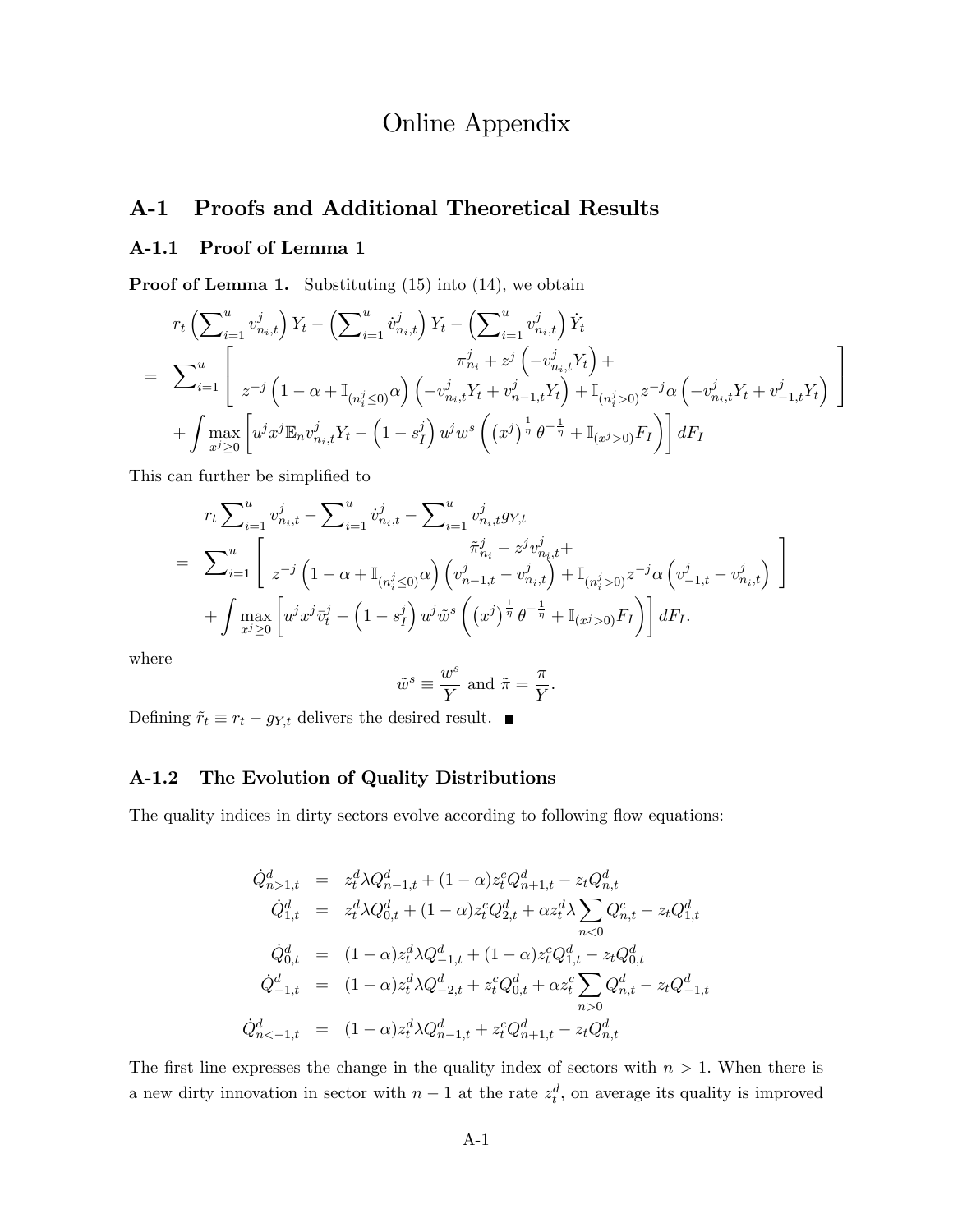by a multiplicative factor  $\lambda$ . Likewise, when there is a new incremental clean innovation at the rate  $(1 - \alpha) z_t^c$  in sectors with  $n + 1$ , they enter into state n. Finally, there is an outflow from state *n* through clean or dirty innovations that occur at the rate  $z_t$ . The other lines represent the flow equations for state  $n-1$ ,  $n=0$  and  $n<0$  respectively. Similar flow equations can be expressed for clean technologies as follows:

$$
\dot{Q}_{n>1,t}^c = z_t^d Q_{n-1,t}^c + (1-\alpha) z_t^c \lambda Q_{n+1,t}^c - z_t Q_{n,t}^c
$$
\n
$$
\dot{Q}_{1,t}^c = z_t^d Q_{0,t}^c + (1-\alpha) z_t^c \lambda Q_{2,t}^c + \alpha z_t^d \sum_{n<0} Q_{n,t}^c - z_t Q_{1,t}^c
$$
\n
$$
\dot{Q}_{0,t}^c = (1-\alpha) z_t^d Q_{-1,t}^c + (1-\alpha) z_t^c \lambda Q_{1,t}^c - z_t Q_{0,t}^c
$$
\n
$$
\dot{Q}_{-1,t}^c = (1-\alpha) z_t^d Q_{-2,t}^c + z_t^c \lambda Q_{0,t}^c + \alpha z_t^c \lambda \sum_{n>0} Q_{n,t}^d - z_t Q_{-1,t}^c
$$
\n
$$
\dot{Q}_{n<-1,t}^c = (1-\alpha) z_t^d Q_{n-1,t}^c + z_t^c \lambda Q_{n+1,t}^c - z_t Q_{n,t}^c.
$$

### A-1.3 Optimal Constant Policy

To develop an intuition about the nature of optimal policy, we now consider a simplified optimal policy problem. In particular, we abstract from dynamics and from the exhaustible resource, and assume that the dirty output enters linearly into the production function, so that

$$
\ln Y = \int_0^1 \ln y_i \, di - \gamma \int_0^1 y_i^d \, di. \tag{A-1}
$$

This implies that the objective of the social planners to maximize net output. In the absence of the exhaustible resource, the unskilled labor market clearing condition becomes

$$
1 = \int_0^1 l_i^c di + \int_0^1 l_i^d di.
$$

DeÖne

$$
x_i \equiv \frac{q_i^d}{q_i^c}.
$$

Let us rank sectors from 0 to 1 with ascending  $x_i$ , and also for ease of exposition, let us make the following assumptions:

- 1.  $x_i$ 's distribution F is continuous and differentiable with density f,
- 2. all sectors charge a markup of  $\lambda$ .

Production is linear and satisfies  $y_i = q_i^j$  $\frac{j}{i}l_{i}^{j}$  $i_j^j$ , depending on which  $j \in \{d, c\}$  is used. Furthermore, let us also normalize  $q_i^d = 1$ . We can order the product lines by  $x_i$  and define the cutoff to be  $\mu$ , which will be a function of the tax  $\tau$ , so that we can rewrite (A-1) as

$$
\ln Y = -\int_{\mu}^{1} \ln x_i di + \underbrace{\int_{0}^{\mu} \ln l_i^d di}_{\equiv L} + \underbrace{\int_{\mu}^{1} \ln l_i^c di}_{\equiv L} - \gamma Y^d. \tag{A-2}
$$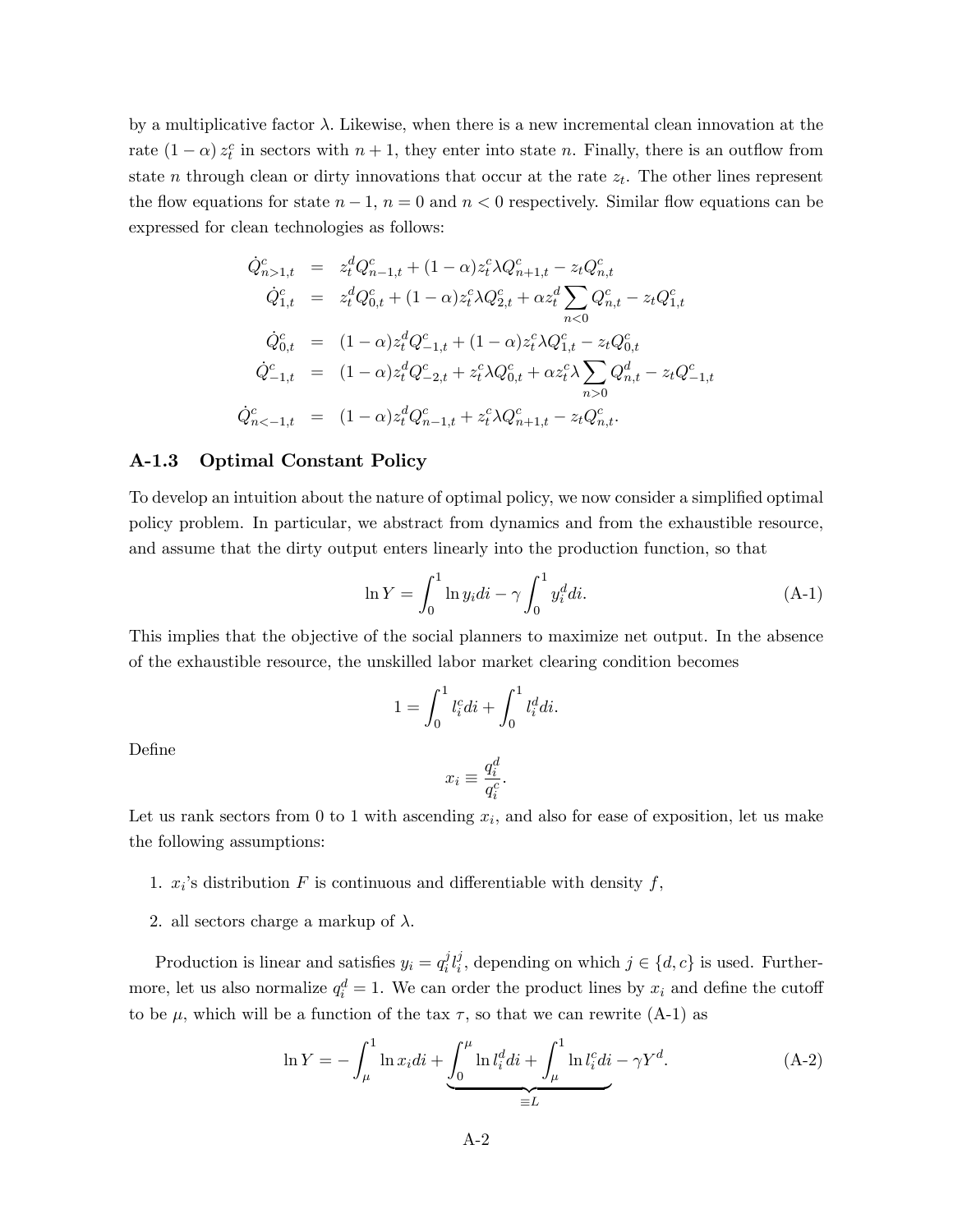Note that the marginal product line can be defined as

$$
x^* = 1 + \tau \text{ and } \mu = 1 - F(1 + \tau). \tag{A-3}
$$

In addition, noting that all dirty sectors will use the same labor and all clean sectors will use the same labor, and taking into account the impact of the carbon tax on dirty labor demand, we have

$$
l^{d} = \frac{1}{\mu + (1 + \tau)(1 - \mu)} \text{ and } l^{c} = \frac{1 + \tau}{\mu + (1 + \tau)(1 - \mu)}.
$$

Now we can show that

$$
L = \mu \ln \frac{1}{\mu + (1+\tau)(1-\mu)} + (1-\mu) \ln \frac{1+\tau}{\mu + (1+\tau)(1-\mu)}
$$
  
=  $(1-\mu) \ln (1+\tau) - \ln [\mu + (1+\tau)(1-\mu)]$ 

Likewise

$$
Y^{d} = \frac{\mu}{\mu + (1+\tau)(1-\mu)}.
$$

Let us assume that

$$
F\left(x\right) = 1 - \frac{1}{x}.
$$

Then from (A-3) we get the fraction of dirty sectors as

$$
\mu = \frac{1}{1+\tau}
$$

and the total sum of the dirty output in (23)

$$
Y^d = \frac{1}{1 + (1 + \tau)\tau}
$$

Now the objective function can be expressed as

$$
\max_{\tau} \left\{ -\int_{\frac{1}{1+\tau}}^{1} \ln x_i dt + \frac{\tau}{1+\tau} \ln (1+\tau) - \ln \left[ \frac{1}{1+\tau} + \tau \right] - \frac{\gamma}{1+(1+\tau)\tau} \right\}.
$$

The first-order condition of the maximization problem is

$$
\frac{\tau}{(1+\tau)^2} - \frac{(1+\tau)^2 - 1}{(1+\tau)\left[1 + (1+\tau)\tau\right]} + \gamma \frac{1+2\tau}{\left[1 + (1+\tau)\tau\right]^2} = 0
$$

This can be expressed as

$$
\gamma = \frac{\tau \left[1 + \left(1 + \tau\right)\tau\right]}{\left(1 + \tau\right)^2} \equiv \Psi\left(\tau\right)
$$

Note that  $\Psi(0) = 0$  and  $\lim_{\tau \to \infty} \Psi(\tau) = \infty$ . Note also that  $\Psi(\tau)$  is monotonically increasing in  $\tau$ . Hence from intermediate value theorem the optimal tax rate  $\tau^*(\gamma)$  exists and it is unique. Moreover, the optimal tax rate is increasing in the damage parameter  $\gamma$ .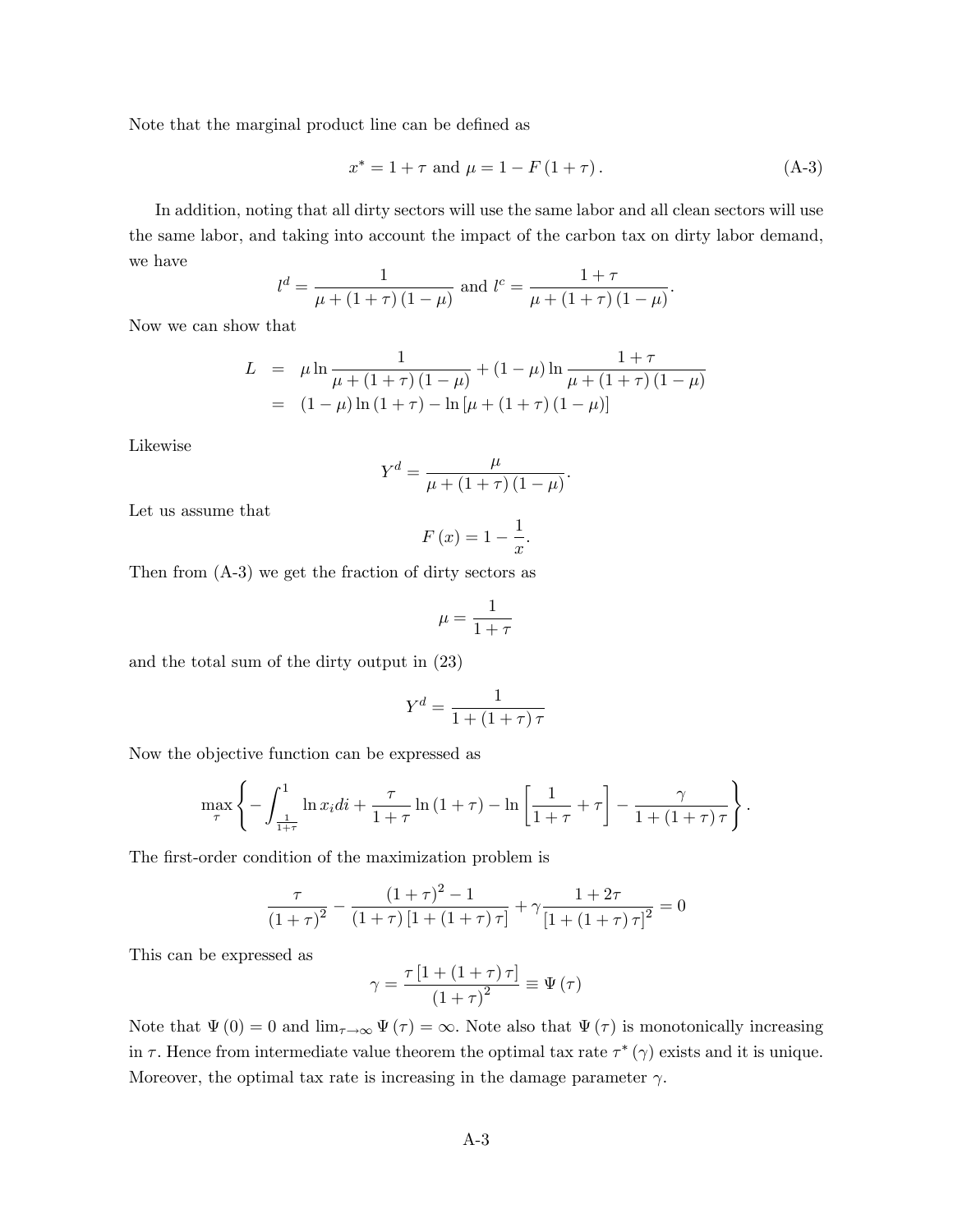# A-2 Computational and Estimation Algorithms

### A-2.1 Computational Algorithm

Our theoretical analysis shows that the key microeconomic decisions are independent of climate dynamics. We therefore solve for value functions, innovation rates, and distributions first, then use those to find the time path for the carbon stock, temperature, and other variables of interest.

The solution algorithm for this model involves finding the transition dynamics as the fixed point of a forward-backward iteration process, as in Conesa and Krueger (1998). To compute this fixed point, we first update the product line distribution  $(\mu)$  in the forward direction and the value functions  $(V<sup>j</sup>)$  in the backward direction, using the long-term (clean) steady state as the terminal condition.

For the estimation, we simulate a large panel of 16,384 firms, each with an evolving portfolio of product lines with various technological leads  $(n)$ . After a lengthy burn-in time, we then sample the targeted statistics in order to Önd the best Öt parameters. We use standard optimization routines to compute optimal policies. When focusing on constant policies, we use a straightforward grid search to find the optimum. In the time-varying case, we parameterize policies using a quartic carbon tax and a quartic research subsidy. We then search over this space of functions using a combination of a simple simulated annealing algorithm (Kirkpatrick et al., 1983) and a Nelder-Mead (simplex) algorithm (Nelder and Mead, 1965).

To solve for the fixed point of the sequence of value functions, we first discretize time into  $N = 2048$  steps and set a terminal period  $T = 2000$ . Due to the symmetry between technology types inherent in this model, when a single type of technology is dominant—in the sense that the technology gap distribution is heavily skewed to either clean or dirty technology—one can analytically characterize value functions  $v^j_{n,\infty}$  and innovation rates  $x^j_{\infty}$  and  $z^j_{\infty}$ . We use these values as terminal conditions, though we do not know in advance which technology (clean or dirty) will be dominant. In addition, we set large upper  $(100)$  and lower  $(-100)$  bounds on the step gap distribution space. The algorithm proceeds as follows:

1. Posit an initial guess for the value function at time zero of the form

$$
v_{n,t}^j(0) = \frac{\pi_n^j}{\rho + \bar{z}} \quad \forall t,
$$

where  $\bar{z}$  represents an estimated rate of creative destruction (we use  $\bar{z} = 0.15$ ). Instantiate the technology gap distribution using the patent data with

$$
\mu_{n,t}(0) = \mu_{n,0} \quad \forall t.
$$

2. Iterate forward in time from  $t = 0$  to  $t = T$  by finding innovation rates  $x_t^j$  $i_t$  and  $z_t^j$  $t$  given value function and product distributions guesses at time  $t + 1$ ,  $v_{n,t+1}^j(k)$  and  $\mu_{n,t+1}(k)$ .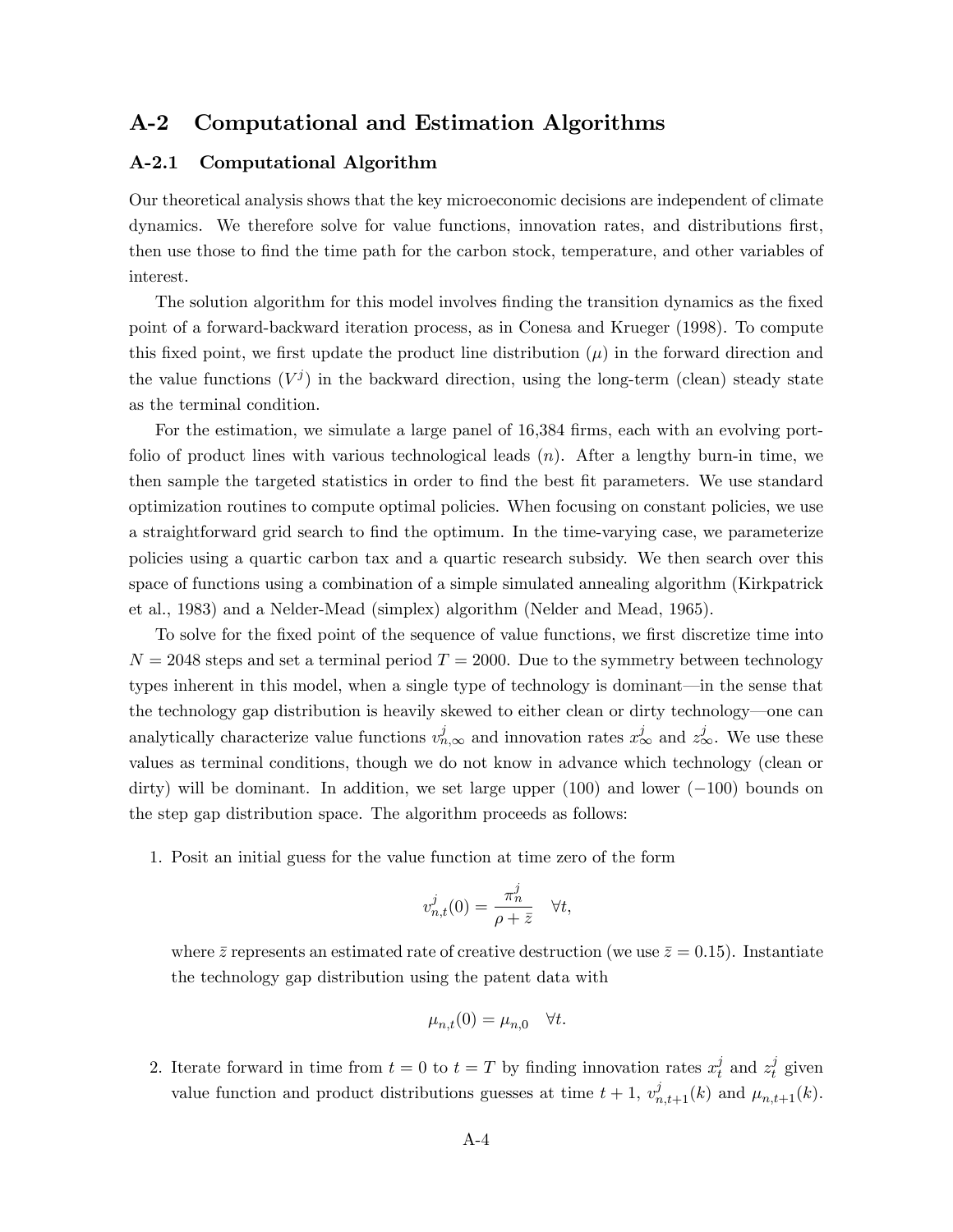Using these innovation rates, update the time  $t + 1$  product distribution  $\mu_{n,t+1}(k+1)$ using discrete time versions of the flow equations in  $(27)$ .

- 3. Find the implied dominant technology at the terminal period by determining which technology type has a higher aggregate innovation rate as some late stage period  $T - T_P$ (we use  $T_P = 200$ ). Use the corresponding terminal value functions to update  $v^j_{n,T}(k+1)$  $1) = v_{n,\infty}^j$ .
- 4. Iterate backward in time from  $t = T$  to  $t = 0$  by updating value function  $v_n^j$  $_{n,t-1}^{j}(k+1)$ using  $v_{n,t}^{j}(k)$  and  $\mu_{n,t}(k)$  according to a discretized version of the HJB equation in Lemma 1, re-solving for innovation rates  $x_t^j$  $i_t$  and  $z_t^j$  $t_i$  in the process.
- 5. Repeat steps 2-4 until the convergence criterion

$$
\max_{n,t} \left| v_{n,t}^j(k+1) - v_{n,t}^j(k) \right| < \varepsilon
$$

is met. We use  $\varepsilon = 10^{-6}$ .

In order to avoid any instability, particularly when one is close to a threshold where the asymptotically dominant technology switches over, we also introduce heterogeneity in incumbent fixed costs as explained in the text. $28$ 

Using up-to-date computer hardware, the equilibrium solver takes anywhere from five seconds to two minutes, depending on the speed of convergence. The code is written mostly in Python, with core routines written in C/C++.

Finally, in our of policy analysis, we approximate optimal research subsidies and carbon taxes as quartic functions of time. In Section 6, we verify that the qualitative patterns are similar when we approximate these policies by step functions.

### A-2.2 Estimation Algorithm

To find the moments used in the SMM estimation,  $29$  we simulate a panel of 16, 384 firms using equilibrium variables from the above model solving routine. Each firm has a portfolio of product lines with various technology gap values. We cap the maximum number of product lines a firm can have at 200. In order to determine the sales and  $R\&D$  activity of the firm, we must keep track of both the number of product lines it is currently operating in, as well as the knowledge stock of the firm, which can in general differ. We simulate this panel of firms for 5 years to replicate the data generating process, and discretize time to have 100 subperiods per year, so that the simulations have 500 periods.

 $^{28}$ A similar heterogeneity can be introduced in entrant fixed costs, but because entrants are never in the region where this heterogeneity matters, this makes no difference to our numerical procedures.

 $^{29}$ McFadden (1989), Pakes and Pollard (1989) and Gourieroux and Monfort (1996) characterize the statistical properties of the SMM estimator.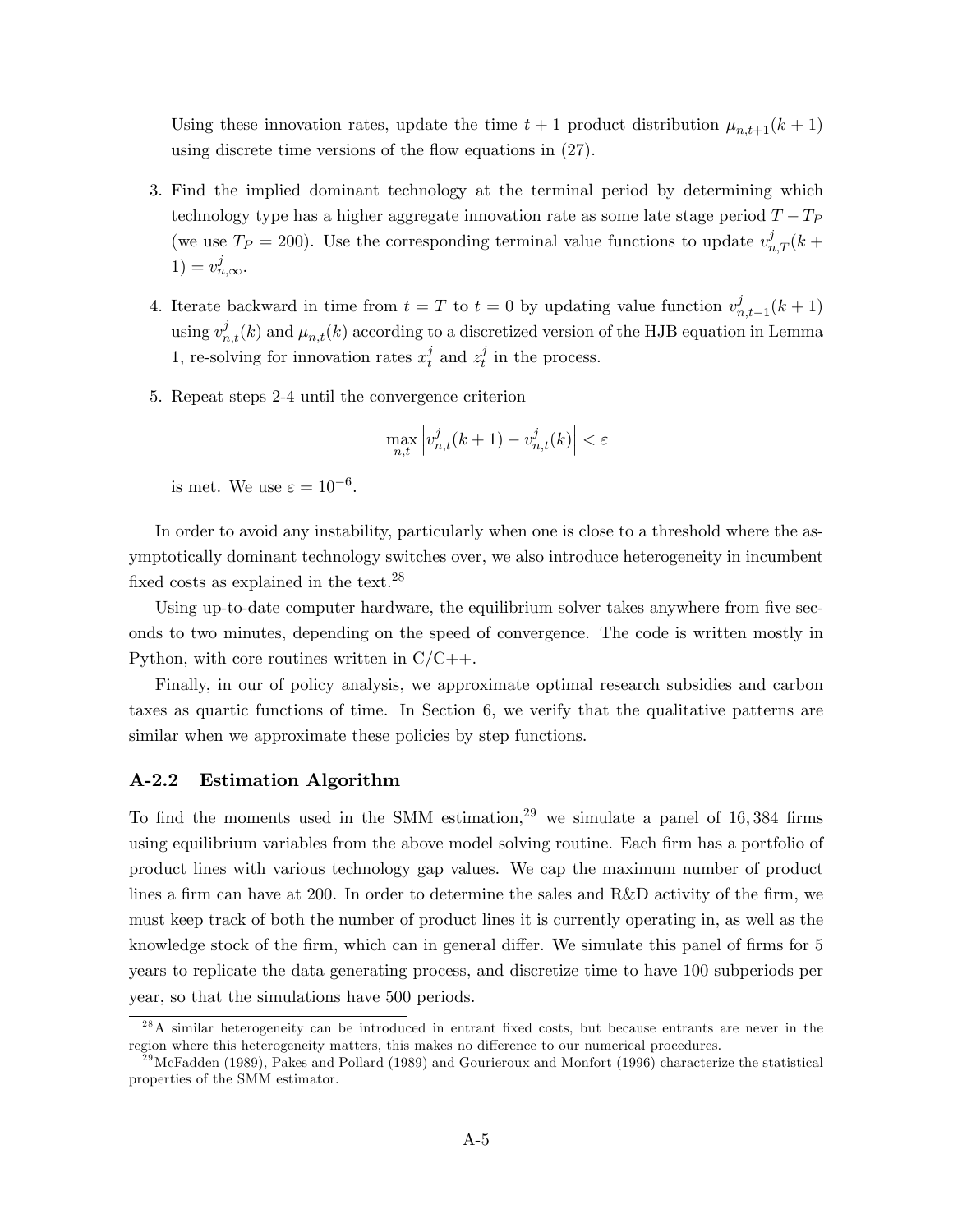# A-3 Further Details on Data and Sample Construction

Our patent database was first developed by the NBER and was subsequently extended by HBS Research to include patenting in recent years. Each patent record provides information about the invention and the inventors submitting the application. Hall et al. (2001) provide extensive details about these data, and Griliches (1990) surveys the use of patents as economic indicators of technology advancement. Our focus is on industrial assignees with inventors in United States. In a representative year, 1997, this group comprised about 77,000 patents (about 40% of the total USPTO patent count in 1997). We focus on technology codes, that number of 150,000, given the broad nature of patent classes (about 450 groups). This is important as energy-sector patents are spread out over multiple patent classes—two examples related to solar energy are *iPower Plants/utilizing natural heat/Solar*<sup>*n*</sup> and *iStoves and Furnaces/Solar heat collector*<sup>*n*</sup>. Moreover, we use patenting technologies to classify firms as being primarily clean- or dirtyenergy firms. This separation can only be done at the technology level as the patent class level includes both types (e.g.,  $Power$  Plants" includes technologies for coal-powered plants too). As a representative year, 1997, our energy-related patents comprised 7.6% of the total US patent count.

Our classiÖcations follow closely Popp (2002) and Popp and Newell (2012), and we report results for our key parameters that just use their classification system. When seeking to extend their work, we use three steps. We first utilize resources from the OECD's work to identify environment-related technologies. OECD (2011) lists such technologies using the International Patent Classification (IPC) scheme, which some observers believe is better designed to identify and group environment-related technologies than the USPTO classification framework. We use concordances between the IPC and USPTO framework to identify additional technologies to be included. We next use information on energy-related R&D data from the NSF R&D Survey. For the firms identified in this survey to be conducting energy-related  $R\&D$ , we list their patent technology codes and frequency. We then manually search the 600 most-frequent codes to identify if they are energy related. In a related Önal step, we also manually search the USPTO database using key words like "Coal" and "Solar" to determine relevant technologies. This identification process constructs a pool of patents related to the energy sector.<sup>30</sup>

We match the patent data to these operating data using firm-name and geographic-location matching algorithms. The basic concept in these algorithms is to identify Census Bureau firms that have similar names to USPTO patent assignees and that have establishments in the same geographic area as where inventors of the patents are located.<sup>31</sup> This linkage also accomplishes

<sup>&</sup>lt;sup>30</sup>Energy-related patents account for 5%-15% of US patents over our sample period, with a declining share in recent years; in absolute terms, patent counts for the energy sector are stable or growing throughout the period. The declining share is partly due to the sector not growing as fast as others, and partly due to external changes over time to allow for patents to be made in sectors that traditionally did not patent, especially software patents.

 $31$ The algorithms are described in detail in an internal Census Bureau report by Ghosh and Kerr (2010). This patent matching builds upon the prior work of Balasubramanian and Sivadasan (2011) and Kerr and Fu (2008).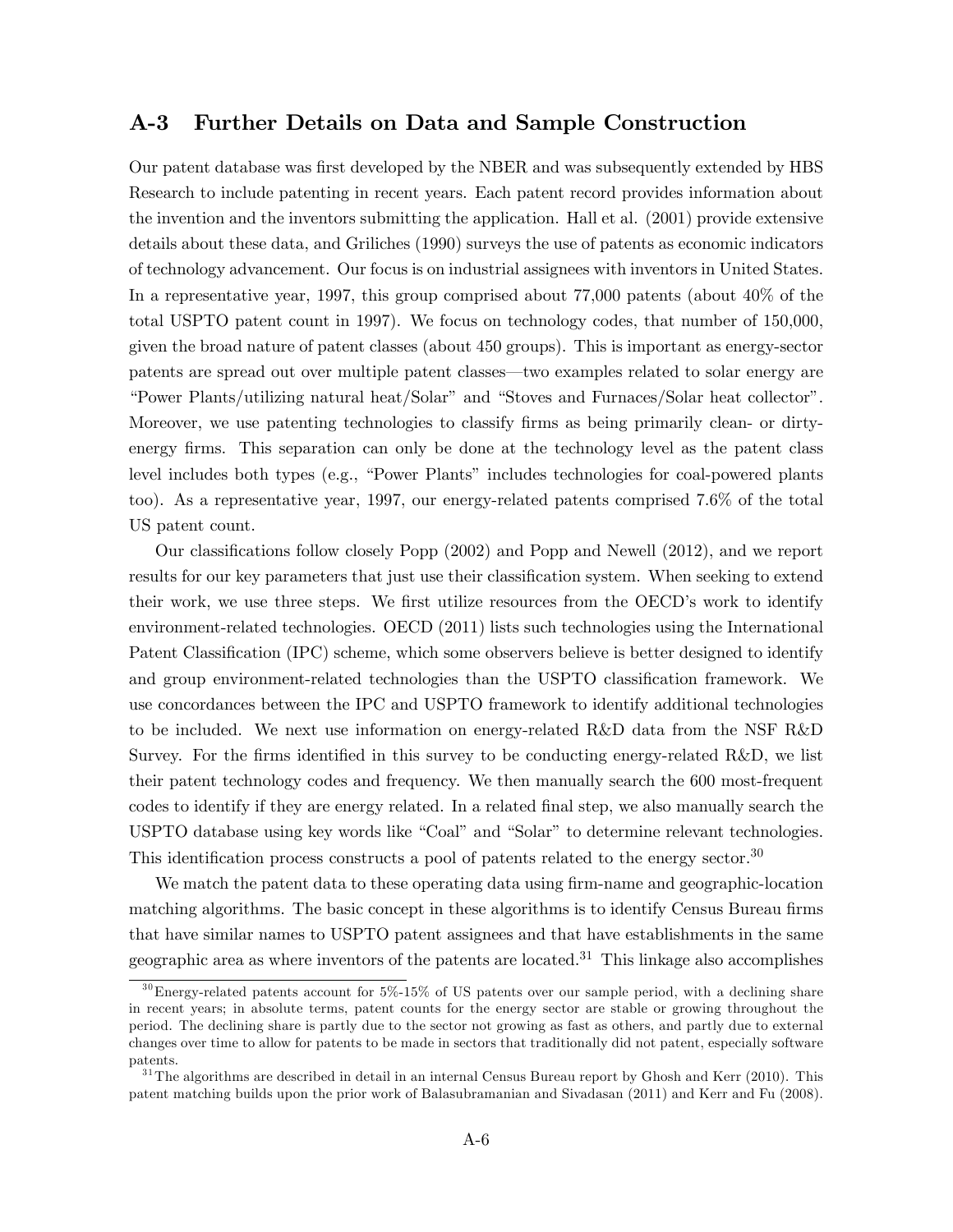a related step of aggregating patent assignees to firms, as some firms file patents through multiple patent assignee codes. This aggregation is due to the Census Bureau's establishment-firm hierarchy, as we observe establishment-level names within multi-unit firms that help identify subsidiaries and major corporate restructurings like mergers and acquisitions, and through the name-matching process that consolidates slight name variants over patent assignees.

We focus our sample on the years in which Economic Censuses are conducted, specifically every five years starting in 1977 and ending in 2002. We adopt this focus for several reasons: [1] the operating data are often best measured around these years due to heightened Census Bureau resources, [2] some specific variables from the Economic Censuses are only available at those Öve-year marks, and [3] our innovation data are most appropriately considered over short time periods. The third rationale is due, for example, to lumpiness in firm applications for patents; our R&D expenditures data are also often collected biannually. We thus measure variables using the average of observed values for firms in five-year windows surrounding these Economic Census years (e.g., 1985-1989 for the 1987-centered period).

The R&D Survey is the US government's primary instrument for surveying the R&D expenditures and innovative efforts of US firms. This is an annual or biannual survey conducted jointly by the Census Bureau and NSF (it is biannual for most of our sample period). The survey includes with certainty all public and private firms, as well as foreign-owned firms, undertaking over a minimum threshold of R&D expenditure in the United States. For most of our sample period, this expenditure threshold is one million dollars of R&D within the US. The survey frame also sub-samples firms conducting less than the certain expenditure threshold. These micro-records begin in 1972 and provide the most detailed statistics available on firm-level R&D efforts. In 1997, 3,741 firms reported positive R&D expenditures that sum to \$158 billion. Foster and Grim (2010) and Akcigit and Kerr (2010) discuss these data in greater detail.

When calculating our innovation production function for the sector (e.g., the  $\eta$  and  $\alpha$ parameters), we only utilize Örm observations for which we always observe reported data on  $R&D$  expenditures or scientist counts—meaning that these calculations use only firms that conduct more than the minimum threshold of one million dollars in R&D or are sub-sampled completely. While this might present an issue for sectors like consumer internet start-ups, this is not very restrictive for the supply side of the energy sector given the large amounts of R&D expenditures required by many start-ups. For our broader moments on firm dynamics, this minimum threshold creates a challenge, however, for the consistent calculation of the entry margin and growth rates. Our model requires that firms be innovative from the start of their lives, and thus an innovative firm that falls below threshold value in its first period would be inappropriately dropped if we restricted the sample only to firms for which we always observe R&D expenditure. By contrast, the patent data are universally observed. To ensure a complete distribution, we thus use patents to impute  $R\&D$  values for firms that are less than the certainty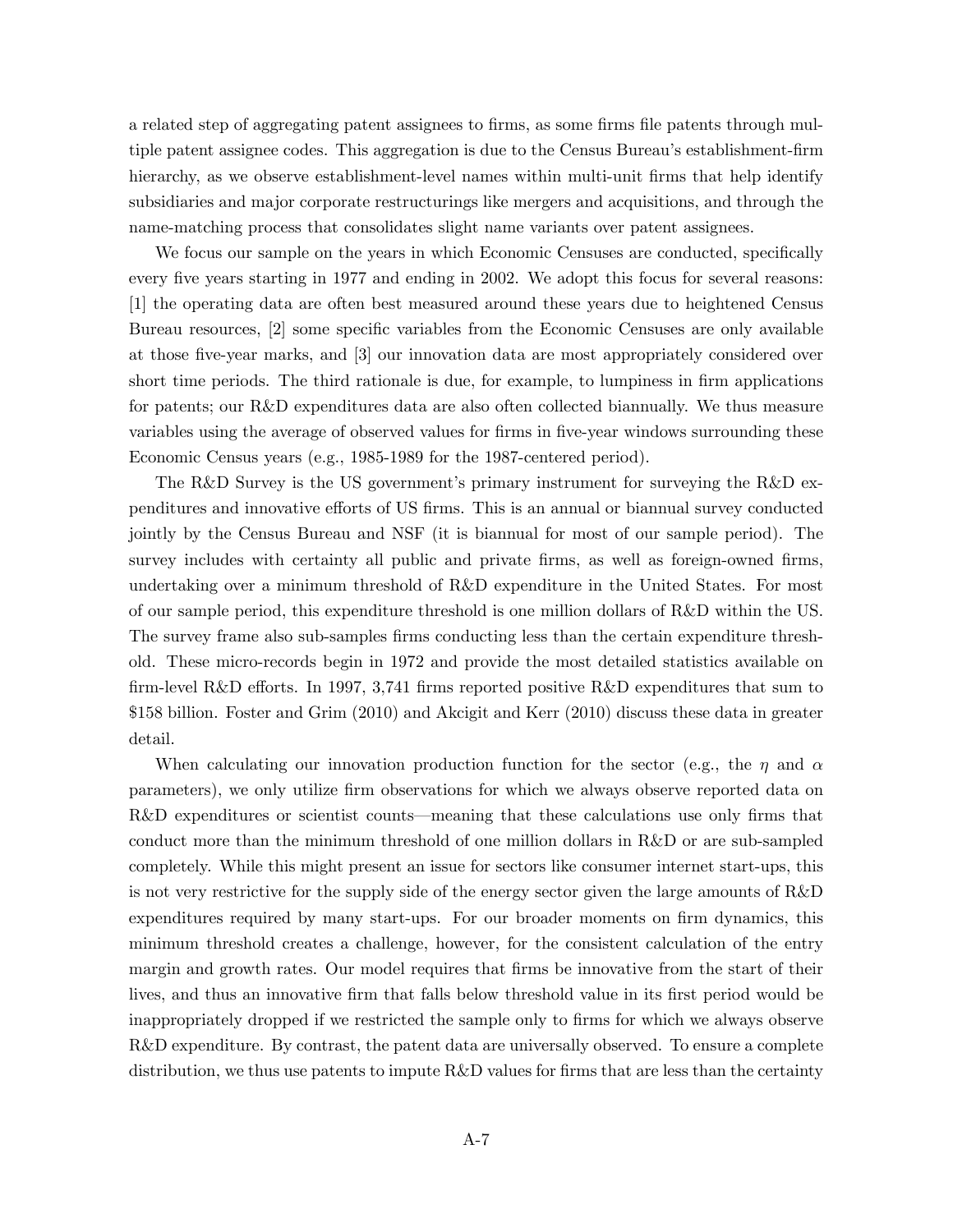threshold and not sub-sampled.<sup>32</sup> As the R&D expenditures in these sub-sampled cases are low (by definition), this imputation choice versus treating unsurveyed  $R&D$  expenditures as zero expenditures conditional on patenting is not very important. The firm does not need to conduct  $R&D$  or patent in every year of the initial five-year window, but the firm must do one of the two activities at least once.

The main text outlines how we focus on firms that are initially innovative, including those that transition out of innovation, but do not allow non-innovative incumbents to enter. Note that it would have been impossible to build a consistent sample that would also include incumbents switching into innovation. To see why, consider keeping all of the past records for incumbent firms that start conducting R&D in 1987. In the prior periods, this approach would induce a mismeasurement of exit propensities and growth dynamics because a portion of the sample will include firms conditioned on survival until 1987.

Thus, our compiled dataset includes innovative firms in the energy sector from 1975-2004. A record in our dataset is a firm-period observation that aggregates over the firm's different establishments.<sup>33</sup> In addition to the statistics reported in the main text, our sample accounts for over a trillion dollars in sales, 3.9 million employees, and 25 billion dollars in R&D expenditures, and the firms obtain 56,000 patents during 1995-1999.

Several additional points are worth noting about the sample and our data approach. First, we generally include technologies that are designed to make fossil fuels cleaner in the dirtyenergy group. In this one regard, we deviate from the classifications developed by Popp and Newell (2012) where coal liquefaction and gasification are included in alternative energy, for example. When we directly use Popp and Newell's (2012) technology scheme as a robustness check, we classify the technologies as in their original work. Second, we have not built our sample selection or grouping procedures around technologies related to pollution abatement. We retain all patents for included firms, and thus they are part of our overall technology description, but we only use energy-directed patents to classify patents and firms into dirtyor clean-energy groups. Finally, we also use the more detailed information the R&D Survey collects from selected major  $R&D$  producers. We specifically utilize information collected from about 100 firms on R&D expenditures related to specific energy applications like coal or solar energy. We earlier identified one application of this extra information in that we manually searched the major patenting technology codes from these R&D entities to identify energysector patenting groups that we should be including. A second application is to verify our data development procedures, for example by assigning firms based upon the types of  $R\&D$ they conduct rather than observed patents. This group from the  $R\&D$  Survey also confirms the bimodal nature of our firm groupings. While the group of firms asked these questions is

 $32 \text{ In a small number of cases where we have scientists counts from the R&D Survey but lack R&D experiment.}$ we similarly use the scientist counts to impute  $R&D$  values for firms below the certainty threshold.

 $33\,\text{We exclude approximately }50\,\text{non-profit research centers and similar entities to match our model's focus on}$ profit-seeking firms. Our estimations are robust to retaining these entities.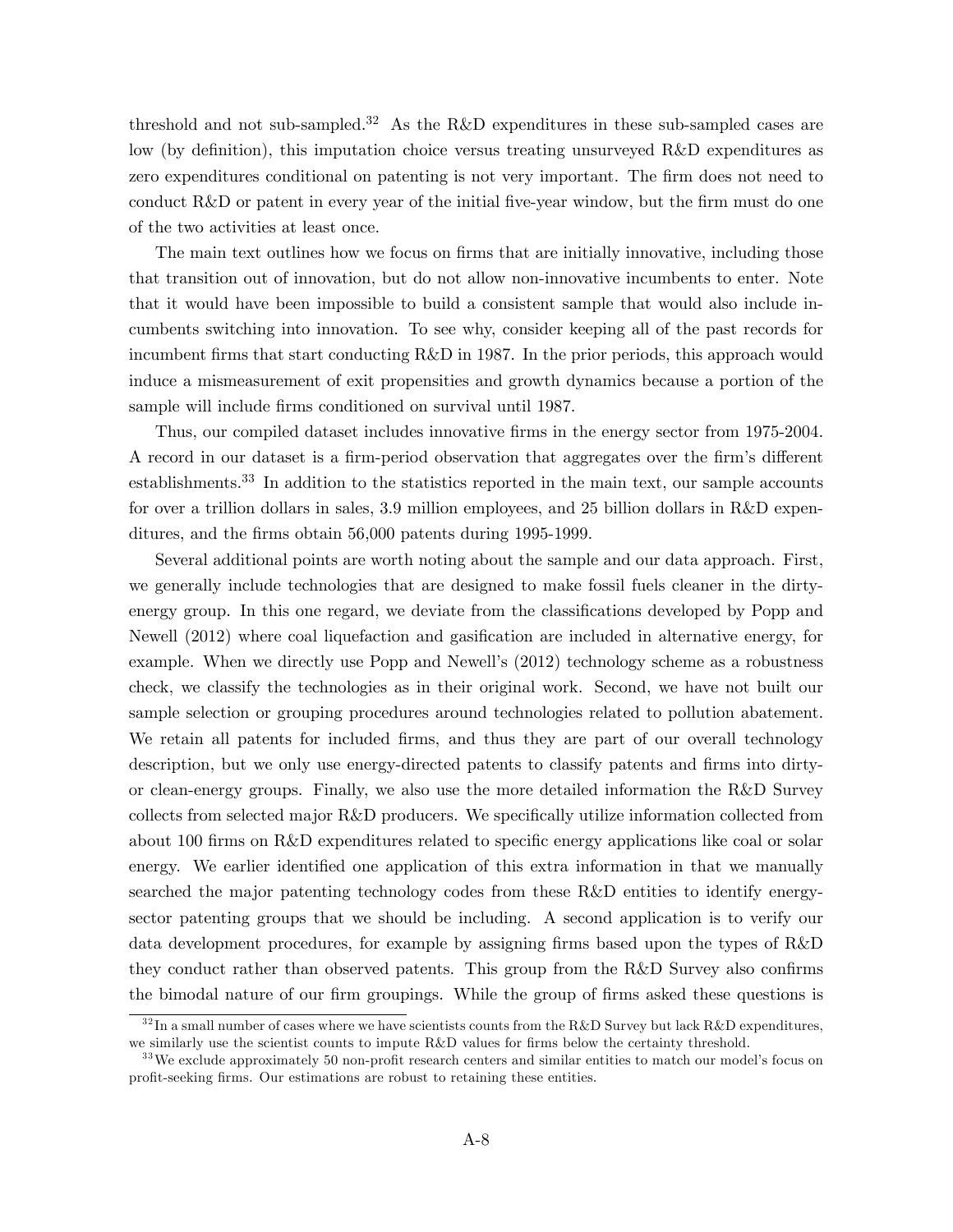too small and selected to serve as the backbone of our sample, these checks are comforting. While Census Bureau disclosure prevents us from listing firms, we overlap well with Popp and Newell's  $(2012)$  listed producers as one example.

Tables A1 and A2 provide additional results mentioned in the main text:

|                                      | TADDE III. I OBSON LOTIMATES FOR H I ARAMETER |              |  |  |  |  |
|--------------------------------------|-----------------------------------------------|--------------|--|--|--|--|
|                                      | R&D Input Measure $H_f$                       |              |  |  |  |  |
| Technique, Firm Size Measure $u_f$ : | R&D Expenditure Scientist Counts              |              |  |  |  |  |
| Random Effects, SIC4 Counts          | 0.326(0.122)                                  | 0.361(0.079) |  |  |  |  |
| Fixed Effects, SIC4 Counts           | 0.321(0.106)                                  | 0.357(0.089) |  |  |  |  |
| Random Effects, Establishments       | 0.567(0.108)                                  | 0.584(0.064) |  |  |  |  |
| Fixed Effects, Establishments        | 0.565(0.103)                                  | 0.583(0.076) |  |  |  |  |

TABLE A1. POISSON ESTIMATES FOR *n* PARAMETER

Notes: Table presents fixed and random effects Poisson estimates similar to Table 1.

| Metric:                   | <b>Clean Energy</b> | Dirty Energy |
|---------------------------|---------------------|--------------|
| Mean Patent Total         | 260                 | 1029         |
| <b>Standard Deviation</b> | 515                 | 1500         |
| Share: $[0,20]$           | 37%                 | $0\%$        |
| Share: [21,100]           | 25%                 | $6\%$        |
| Share: [101,500]          | 22\%                | 50%          |
| Share: $[500+]$           | 16%                 | 44%          |

Table A2. Initial Condition Distributions SIC3

Table A3 summarizes the alternative initial technology distribution considered in the robustness analysis. The average gap to the frontier for dirty-patent stocks in the 9% of cases where clean patents have the lead is 463 patents, or in relative terms, 33% of the total patenting in that line to date. The average gap to the frontier for clean-patent stocks in the 91% of cases where dirty patents have the lead is 624 patents and 82% in relative terms. The distribution graph has a broadly similar shape as Figure 3. The fraction of product lines with a non-zero gap in terms of step sizes is 82%. Clean energy leads by one or more step sizes in 7% of cases. Dirty energy has a lead of 20 and 50 step sizes or more in 8% and 2% of technologies, respectively.

Table A3. Initial Condition Distributions SIC4

| Metric:                   | Clean Energy | Dirty Energy |
|---------------------------|--------------|--------------|
| Mean Patent Total         | 140          | 663          |
| <b>Standard Deviation</b> | 401          | 1242         |
| Share: $[0,20]$           | $53\%$       | $2\%$        |
| Share: [21,100]           | 23\%         | 18\%         |
| Share: [101,500]          | 17%          | 48%          |
| Share: $[500+]$           | 6%           |              |